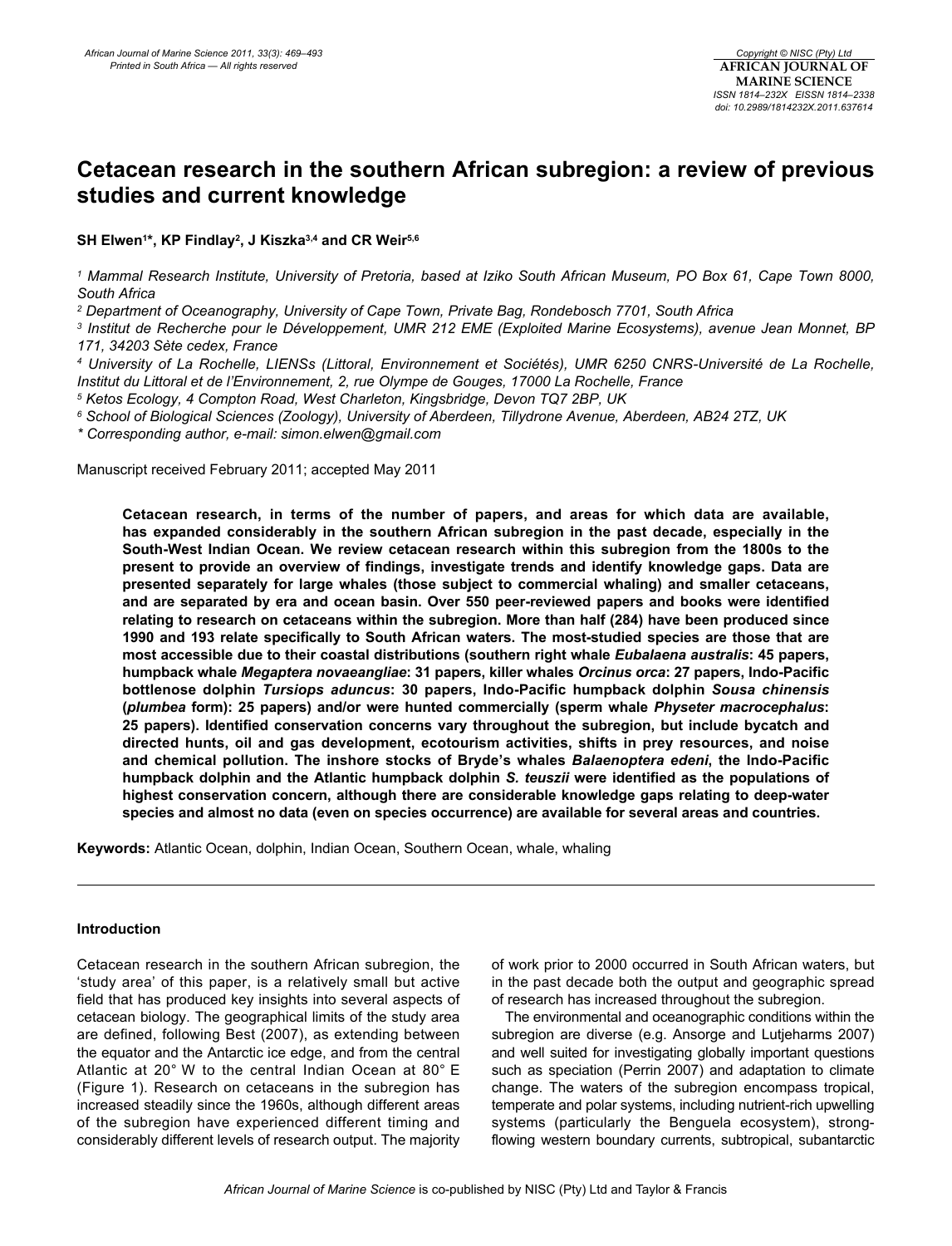

**Figure 1:** The southern African subregion, ranging from the equator to the ice edge between 20° W and 80° E. The horizontal grey line shows 40° S. Dashed grey lines show separation of the west and east coasts of South Africa at 20° E, and north and south coasts of Mozambique at Beira (20° S)

and polar fronts, and mixed coastal waters (Ansorge and Lutjeharms 2007). The high diversity of marine life occurring in the subregion can largely be attributed to the varying oceanic conditions and different marine habitats (Findlay et al. 1992, Ansorge and Lutjeharms 2007, Perrin 2007).

Estimating the exact number of cetacean species present in the subregion is complicated by taxonomic uncertainties and the lack of information on the exact range of many species. Best (2007) listed 51 species or subspecies, or 59% of the 86 recognised species of cetaceans worldwide, that occur in the subregion (www.iwcoffice.org/conservation/ cetacea.htm). A full list of common and scientific names of cetacean species considered in this manuscript is provided in Table 1; only common names are used in the text hereafter. A breakdown of species occurrence by area suggests that the waters around South Africa are the most diverse, although this may be a reflection of relatively high observer effort. In their extensive review of strandings, scientific surveys and opportunistic sightings, Findlay et al. (1992) listed 28 species of small odontocete within South African and Namibian waters. To this number can be added the sperm whale, and at least seven species of balaenopterids (i.e. a total of 36 cetacean species) known to occur in South African or Namibian waters (Best 2007). Weir (2010a) compiled similar data (including whaling records) from the waters between Angola and the Gulf of Guinea (which extends northwards of the geographic limits set in this review) and listed at least 28 species of cetaceans (seven balaeonopterids and 21 odontocetes). Kiszka et al. (2006, 2010a, 2010b) listed 22 and 12 cetacean species from the waters of Mayotte and the Comoros Islands (Mozambique Channel) respectively, based on recent survey data and Hermans and Pistorius (2007) reported on 13 species that have been sighted around Aldabra, Seychelles.

There are multiple conservation threats within the subregion including directed and accidental capture in fisheries (e.g. Cockcroft and Krohn 1994, Amir et al. 2002) and anti-shark nets (Cockcroft 1990, Dudley and Cliff 2010, Meÿer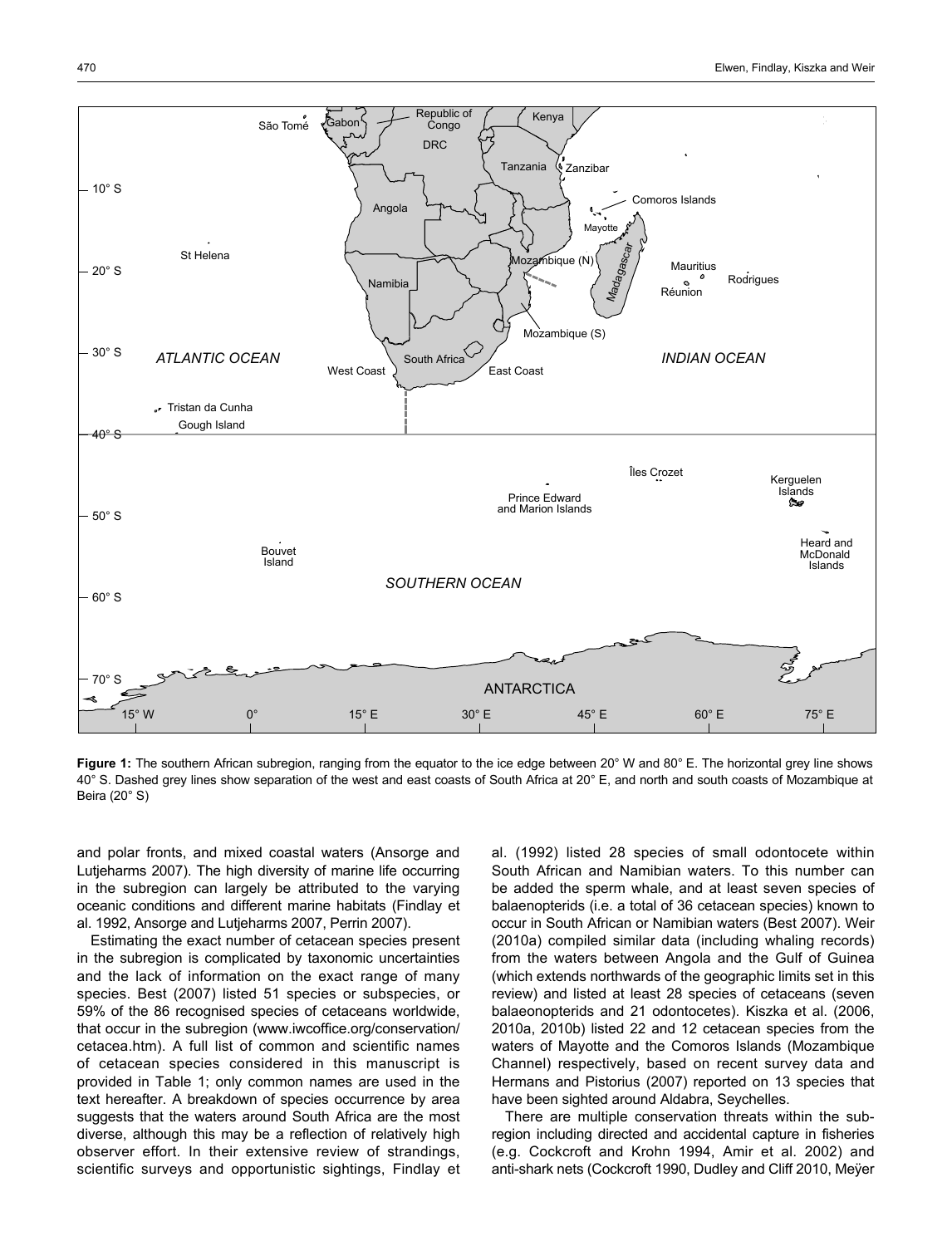**Table 1:** Nomenclature of the cetacean species occurring within the southern African subregion (based on Best 2007, Weir 2010b) and the number of papers referring to these species or groups of species. The list differs from that of Best (2007) in that we have listed the pygmy blue whale separately to the Antarctic blue whale, the common dolphin is listed as one species, and we have included a separate row for papers referring to both species of humpback dolphin

| Common name                              | Scientific name                          | < 1900 | 1900-<br>1959 | 1960-<br>1970  | $1971 -$<br>1980 | $1981 -$<br>1990 | $1991 -$<br>2000 | $2001 -$<br>2010 | 2011 or<br>In press | Total        |
|------------------------------------------|------------------------------------------|--------|---------------|----------------|------------------|------------------|------------------|------------------|---------------------|--------------|
| Southern right whale Eubalaena australis |                                          | 0      | 0             | 3              | 3                | 9                | 12               | 18               | 3                   | 48           |
| Pygmy right whale                        | Caperea marginata                        | 0      | 0             | 0              | 1                | 0                | 2                | 1                | 1                   | 5            |
| Blue whale                               | Balaenoptera musculus                    | 0      | 3             | $\overline{c}$ | 0                | 2                | 0                | 8                | 0                   | 15           |
| Pygmy blue whale                         | Balaenoptera musculus<br>brevicauda      | 0      | 0             | 3              | 0                | 1                | 1                | 4                | $\Omega$            | 9            |
| Fin whale                                | Balaenoptera physalus                    | 0      | 3             | 3              | 1                | 1                | 1                | 0                | 0                   | 9            |
| Sei whale                                | Balaenoptera borealis                    | 0      | 2             | 3              | 4                | 1                | 0                | 1                | 0                   | 11           |
| Bryde's whale                            | Balaenoptera brydei <sup>1</sup>         | 0      | 2             | 1              | 1                | $\overline{c}$   | 1                | 1                | 1                   | 9            |
| Dwarf minke whale                        | B. acutorostrata subsp.                  | 0      | 0             | 0              | 0                | 1                | 0                | 0                | 0                   | 1            |
| Antarctic minke<br>whale                 | Balaenoptera<br>bonaerensis              | 0      | 0             | 0              | 2                | 10               | 3                | 3                | 0                   | 18           |
| Humpback whale                           | Megaptera novaeangliae                   | 0      | 2             | 0              | 2                | 1                | 10               | 10               | 4                   | 29           |
| Sperm whale                              | Physeter macrocephalus                   | 0      | 3             | 13             | 7                | 6                | 1                | 2                | 0                   | 32           |
| Dwarf sperm whale                        | Kogia sima                               | 0      | 0             | 0              | 1                | 0                | 0                | 1                | 0                   | 2            |
| Pygmy sperm whale                        | Kogia breviceps                          | 0      | 0             | 0              | 1                | 0                | 0                | 1                | 0                   | 2            |
| Cuvier's beaked<br>whale                 | Ziphius cavirostris                      | 0      | 0             | $\mathbf{1}$   | 2                | 0                | 0                | 1                | 0                   | 4            |
| Arnoux's beaked<br>whale                 | Berardius arnuxii                        | 0      | 0             | 1              | 0                | 0                | 0                | 0                | 0                   | 1            |
| Shepherd's beaked<br>whale               | Tasmacetus shepherdi                     | 0      | 0             | 0              | 0                | 0                | 0                | 1                | 0                   | $\mathbf{1}$ |
| Longman's beaked<br>whale                | Indopacetus pacificus                    | 0      | 0             | 0              | 0                | 0                | 0                | 2                | 0                   | 2            |
| Southern bottlenose<br>whale             | Hyperoodon planifrons                    | 0      | 0             | 1              | 0                | 0                | 1                | 0                | 0                   | 2            |
| Hector's beaked<br>whale                 | Mesoplodon hectori                       | 0      | 0             | $\overline{c}$ | 0                | 0                | 0                | 0                | 0                   | 2            |
| True's beaked whale Mesoplodon mirus     |                                          | 0      | 0             | 3              | 0                | 5                | 0                | 3                | 0                   | 11           |
| Gervais' beaked<br>whale                 | Mesoplodon europaeus                     | 0      | 0             | 0              | 0                | 0                | 0                | 0                | 0                   | 0            |
| Gray's beaked whale Mesoplodon grayi     |                                          | 0      | 0             | 1              | 0                | 0                | 0                | 0                | 0                   | 1            |
| Andrew's beaked<br>whale                 | Mesoplodon bowdoini                      | 0      | 0             | $\mathbf 0$    | 0                | 0                | 0                | $\mathbf 0$      | 0                   | 0            |
| Layard's beaked<br>whale                 | Mesoplodon layardii                      | 0      | 0             | 0              | 0                | 1                | 1                | $\mathbf 0$      | 0                   | 2            |
| Blainville's beaked<br>whale             | Mesoplodon densirostris                  | 0      | 0             | 0              | 1                | 0                | 0                | 0                | 0                   | 1            |
| Ginkgo-toothed<br>beaked whale           | Mesoplodon ginkgodens                    | 0      | 0             | 0              | 0                | 0                | 0                | 0                | 0                   | 0            |
| Killer whale                             | Orcinus orca                             | 0      | 0             | 0              | 2                | 9                | 5                | 12               | 3                   | 31           |
| Long-finned pilot<br>whale               | Globicephala melas                       | 0      | 0             | $\mathbf 0$    | 2                | 1                | 0                | $\mathbf 0$      | 1                   | 4            |
| Short-finned pilot<br>whale              | Globicephala<br>macrorhynchus            | 0      | 0             | 0              | 2                | 0                | 0                | 1                | 0                   | 3            |
| False killer whale                       | Pseudorca crassidens                     | 0      | 1             | 0              | 0                | 1                | 0                | 0                | 0                   | 2            |
|                                          | Melon-headed whale Peponocephala electra | 0      | 0             | 0              | 0                | 2                | 0                | 0                | 0                   | 2            |
| Pygmy killer whale                       | Feresa attenuata                         | 0      | 0             | $\overline{c}$ | $\mathbf{1}$     | 0                | 1                | 0                | 0                   | 4            |
| Humpback dolphin                         | Sousa spp.                               | 0      | 0             | $\mathbf{1}$   | 0                | 0                | 0                | $\mathbf 0$      | 0                   | 1            |
| (both)                                   |                                          |        |               |                |                  |                  |                  |                  |                     |              |
| Atlantic humpback<br>dolphin             | Sousa teuszii                            | 0      | 0             | 0              | 0                | 0                | 1                | 7                | 1                   | 9            |
| Indo-Pacific<br>humpback dolphin         | Sousa chinensis <sup>2</sup>             | 0      | 0             | 1              | 3                | 1                | 13               | 6                | 0                   | 24           |
| Rough-toothed<br>dolphin                 | Steno bredanensis                        | 0      | 0             | 0              | 0                | 0                | 0                | 2                | 0                   | 2            |
| Dusky dolphin                            | Lagenorhynchus<br>obscurus               | 0      | 0             | 0              | 1                | 0                | $\mathbf{1}$     | $\overline{7}$   | $\mathbf{1}$        | 10           |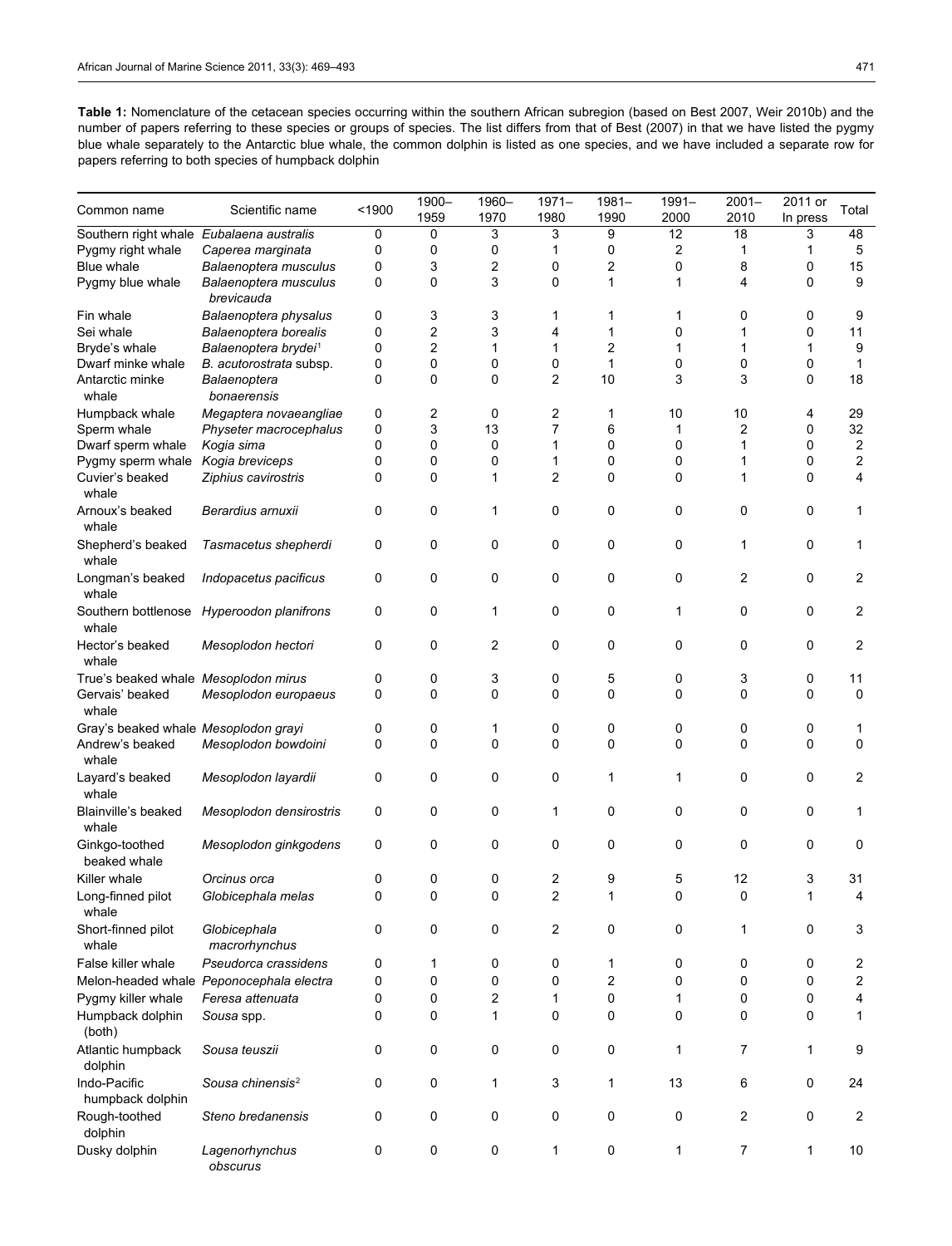#### **Table 1** (cont.)

| Common name                            | Scientific name                           | $1900$ | 1900-<br>1959 | 1960-<br>1970 | $1971 -$<br>1980 | $1981 -$<br>1990 | $1991 -$<br>2000 | $2001 -$<br>2010 | 2011 or        | Total |
|----------------------------------------|-------------------------------------------|--------|---------------|---------------|------------------|------------------|------------------|------------------|----------------|-------|
| Hourglass dolphin                      | Lagenorhynchus cruciger                   | 0      | 0             | 0             | U                | $\Omega$         | 2                | $\Omega$         | In press       | 2     |
|                                        |                                           |        |               |               |                  |                  |                  |                  |                |       |
| dolphin                                | Southern right whale Lissodelphis peronii | 0      | 0             | $\Omega$      |                  | 2                |                  | $\Omega$         |                | 4     |
| Risso's dolphin                        | Grampus griseus                           | 0      | 0             | 0             | 0                | 0                |                  | O                | 0              |       |
| Common bottlenose<br>dolphin           | Tursiops truncatus                        | 0      | 0             | 0             | 2                | 3                |                  | 2                | 0              | 8     |
| Indo-Pacific<br>bottlenose dolphin     | Tursiops aduncus                          | 0      | 0             |               | 4                | 12               | 10               | 12               | 0              | 39    |
| Pantropical spotted<br>dolphin         | Stenella attenuata                        | 0      | 0             |               | 0                | 2                | 0                |                  | 0              | 4     |
| Atlantic spotted<br>dolphin            | Stenella frontalis                        | 0      | 0             | 0             | $\Omega$         | $\Omega$         | 0                |                  | 0              |       |
| Spinner dolphin                        | Stenella longirostris                     | 0      | n             | 0             |                  |                  |                  |                  |                |       |
| Clymene dolphin                        | Stenella clymene                          | U      | ი             | 0             |                  |                  |                  |                  |                |       |
| Striped dolphin                        | Stenella coeruleoalba                     |        |               | 0             |                  |                  |                  |                  |                |       |
| Common dolphin                         | Delphinus spp. <sup>3</sup>               | 0      |               | 0             |                  | 3                |                  |                  |                |       |
| Fraser's dolphin                       | Lagenodelphis hosei                       | O      |               | 0             |                  |                  | ი                |                  |                |       |
| Commerson's<br>dolphin                 | Cephalorhynchus<br>commersonii            | 0      | ი             | 0             |                  | 5                | 0                |                  | ი              | 6     |
| Heaviside's dolphin                    | Cephalorhynchus<br>heavisidii             | 0      | 0             | 0             |                  | $\overline{2}$   |                  |                  | $\overline{2}$ | 13    |
| Spectacled porpoise Phocoena dioptrica |                                           | O      | ი             | 0             |                  |                  |                  |                  | 0              | 3     |

1 The taxonomic status of Bryde's whale is confused; recent molecular analysis conclusively separated Bryde's whale into two species (*Balaenoptera edeni* and *B. brydei*) (Wada et al. 2003). Following Best (2007) and Weir (2010b), *B. brydei* is used for this species within the study area based on the lack of records in the subregion of a small form referable to *edeni*

2 The taxonomic status of the genus *Sousa* is unresolved. Many workers consider Indo-Pacific humpback dolphins to consist of at least two species: *S. plumbea* (western Indo-Pacific) and *S. chinensis* (eastern Indo-Pacific). *S. chinensis* (*plumbea* form) is used here following Reeves et al. (2008)

3 The taxonomy of *Delphinus* dolphins is unresolved (IWC 2009). The IWC Scientific Committee concluded that until further genetic information becomes available, the various geographical populations should be denoted in less committal terms such as short-beaked and long-beaked forms rather than as short-beaked (*Delphinus delphis*) and long-beaked (*D. capensis*) species (IWC 2009). Consequently, they are referred to here simply as common dolphin (*Delphinus* spp.)

et al. 2011), overfishing of prey species (e.g. Heymans et al. 2004, Roy et al. 2007), habitat loss (e.g. coastal development, pollution and dredging) (Kiszka et al. 2009), disturbance from commercial marine tourism activities (e.g Christiansen et al. 2010, Stensland and Berggren 2010), shipping and seismic exploration (e.g. Weir 2008a, 2008b). Both human capacity and available financial resources to monitor threats within the subregion are, however, restrictive. This is further compounded by poor coordination and understanding of existing knowledge which is needed in order to optimise research and conservation efforts within the subregion.

Here, we compile a review of past and existing cetaceanfocused research within the subregion. This review has several objectives in relation to cetacean research in the southern African subregion: (1) to present a brief historical review of cetacean research; (2) outline the major trends and developments in cetacean research; (3) identify conservation-related gaps in knowledge and priorities for future cetacean research; and (4) provide a resource of relevant publications.

## **Data sources and methods**

In general, there are distinctions between the research conducted on large whales and on smaller cetaceans in the

subregion, in terms of the motivations for working on them and also in terms of study design. For large whales (those that were the targets of the whaling industry comprising most of the baleen whales and the sperm whale), research is separated into (1) a historical era (prior to 1975), marked primarily by data collected during or associated with commercial whaling operations; and (2) a modern era (1975–present), marked largely by the cessation of commercial whaling and the onset of independent field research. For the smaller cetaceans (including the beaked whales, kogid whales, delphinids and the single phocoenid), research is divided into (1) early opportunistic data collection (prior to 1960); and (2) the beginning of dedicated research up until the current era, including ongoing studies (1960–2010). The split at 1960 for smaller cetaceans was chosen to reflect the rapid increase of research output associated with the appointment of full-time cetologists based in South Africa who carried out much of the pioneering work in this part of the subregion. Research outside of South Africa, especially in the South-West Indian Ocean islands, expanded markedly since the late 1990s.

The information presented is purposefully restricted to the primary peer-reviewed research on cetaceans, and does not include grey literature (i.e. theses or unpublished reports) except where deemed to be particularly relevant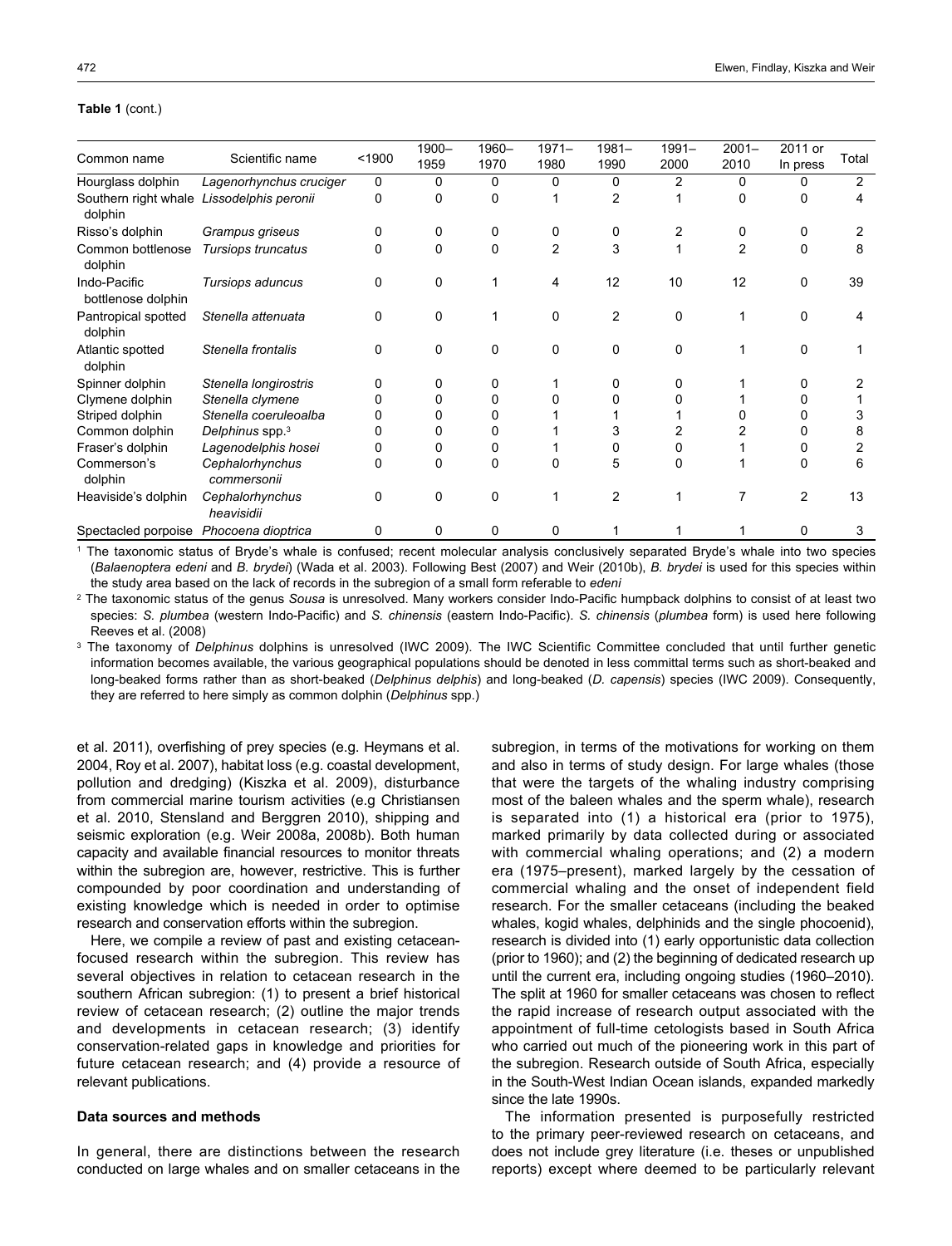in terms of subsequent research in a given area of the subregion. The *Discovery Reports*, for example, may not have been peer-reviewed in the current sense, but include much of the data available from this era, and were therefore included in this review. Data have been compiled from literature searches of various databases, cetacean review papers and the publication records of several key scientists working in the subregion. To investigate trends in research, the literature was separated by area (part of the subregion, country or coast), time period (as above) and by species or group of species (if a particular publication is directed at more than one species). This manuscript is intended as an overview of the main research and trends and thus does not include all qualifying publications. A full list of these papers is available as online supplementary material at http://dx.doi. org/10.2989/1814232X.2011.637614. Statistics of identified papers in the text refer to this full list.

For both large whales and small cetaceans, we present information on research activities in the subregion in chronological order, and have divided the subregion into research performed in South Africa, the eastern tropical Atlantic (north of Namibia), South-West Indian Ocean (excluding the South African coast) and the Southern Ocean (regarded here as south of 40° S and including the sub-Antarctic islands). However, it should be noted that there is some overlap of research approaches across the delineated time periods. For example, research arising from data collected during the whaling era continues to be published in recent years.

Furthermore, we have focused this review on research that is primarily aimed at describing cetacean distribution, biology and ecology, and have not included literature pertaining to methodological studies (such as sighting/survey methods), although these are not an insignificant component of research originating in the subregion.

# **Large whales and the whaling era (pre-1975)**

The majority of early information on mysticetes and sperm whales in the southern African subregion originated from whaling activities during both the historic or 'open-boat' (from around 1770–1929) and the 'modern' whaling eras (steam-driven ships using explosive harpoons from 1908 to 1975). The vast majority of catches within the subregion during the open-boat whaling period were made by British, Dutch, French or American 'Yankee' pelagic fleets operating in extensive whaling expeditions across broad oceanic areas. The bulk of the data available from vessel logbooks during this period was for southern right and sperm whales with some data for humpback whales; catches from shore-based stations by open-boat whalers were considerably fewer and predominantly of southern right whales (Best and Ross 1989).

The scientific value of much of the data gathered during the whaling era was only fully appreciated and analysed much later and only 13 papers could be identified arising from historical whaling data for the subregion. Townsend (1935) summarised catch data from a sample of whaling logbooks for the period 1761–1920 and provided the first published information on the distribution and seasonality of southern right, humpback and sperm whales in the subregion. Catch data from open-boat coastal whaling have provided information on the exploitation, recovery, distribution and seasonality of southern right whales (Best 1970a, Best and Ross 1986, Richards and Du Pasquier 1989, Best 2006). A more complete review of the history of shore-based, open-boat whaling is provided by Best and Ross (1989).

Research arising from modern whaling activities on the African subcontinent was based on two approaches, namely: (1) biological research carried out at stations or on-deck during flensing operations and largely relating to feeding, reproductive, morphometric and anatomical studies; and (2) research carried out in the searching and catching phases of the operation, relating to catch distribution, abundance and migration seasonality, as well as whale marking programmes. Modern shore-based whaling started in Durban, South Africa, in 1908, and stations were opened all around the coast of the subregion from Gabon to Mozambique, targeting mainly humpback whales. Catch statistics from this industry are available from several sources (Tønnessen and Johnsen 1982, Best and Ross 1986, 1989, Best 1994, Findlay 2001). Sightings information from two humpback whale-focused cruises to the Mozambique Channel from 1937 to 1939 and 1949 to 1950 are available from Bermond (1950) and Angot (1951) respectively.

Whaling research in the subregion was episodic prior to the 1960s and resulted mainly from independent visits to whaling stations by European researchers. Olsen's 1912 visit to the Donkergat and Durban whaling stations produced several important findings, including the first description of the external appearance of the Bryde's whale and observations of the life history and migration patterns of humpback whales up both the east and west coasts of Africa (Olsen 1913, 1914). It should be noted that whalers operating in African waters often could not distinguish between sei whales and Bryde's whales and the catches recorded for these species, particularly in the Atlantic, should be viewed with caution (Olsen 1913, Harmer 1928, Ruud 1952, Best 1994, 1996, 2001). Scientists working for the Discovery Investigation Programme briefly visited stations on the west coast (Donkergat in 1926) and east coast (Durban in 1929) of South Africa. Research from this period included insight into the migration patterns and life history of blue whale and fin whale (Mackintosh et al. 1929, Best and Ross 1989) and information on humpback whales (Matthews 1938a), sei whales (Matthews 1938b), as well as the large number of sperm whales taken in Durban (Matthews 1938c). The deployment and recovery of Discovery tags (numbered darts fired into a whale's body during deployment trips and recovered during flensing operations) resulted in many of the first, and in some cases only, observations on the movement patterns and seasonality of sei, humpback, fin, blue and sperm whales (Rayner 1940, Brown 1962, Best and Ross 1989, Branch et al. 2007) in the subregion. Some early descriptions of the anatomy of sperm whales were made from the investigation of foetuses (Beddard 1915).

Analysis of catch data from the eastern tropical Atlantic provided information on the species identity and composition (Budker 1950, 1953, Ruud 1952, Mikhalev et al. 1981a), as well as their seasonality (Budker and Roux 1968, Best 1996, 2001) and aspects of their biology such as size distribution (Budker and Collignon 1952, Budker 1953, Budker and Roux 1968), age determination from baleen plates (Ruud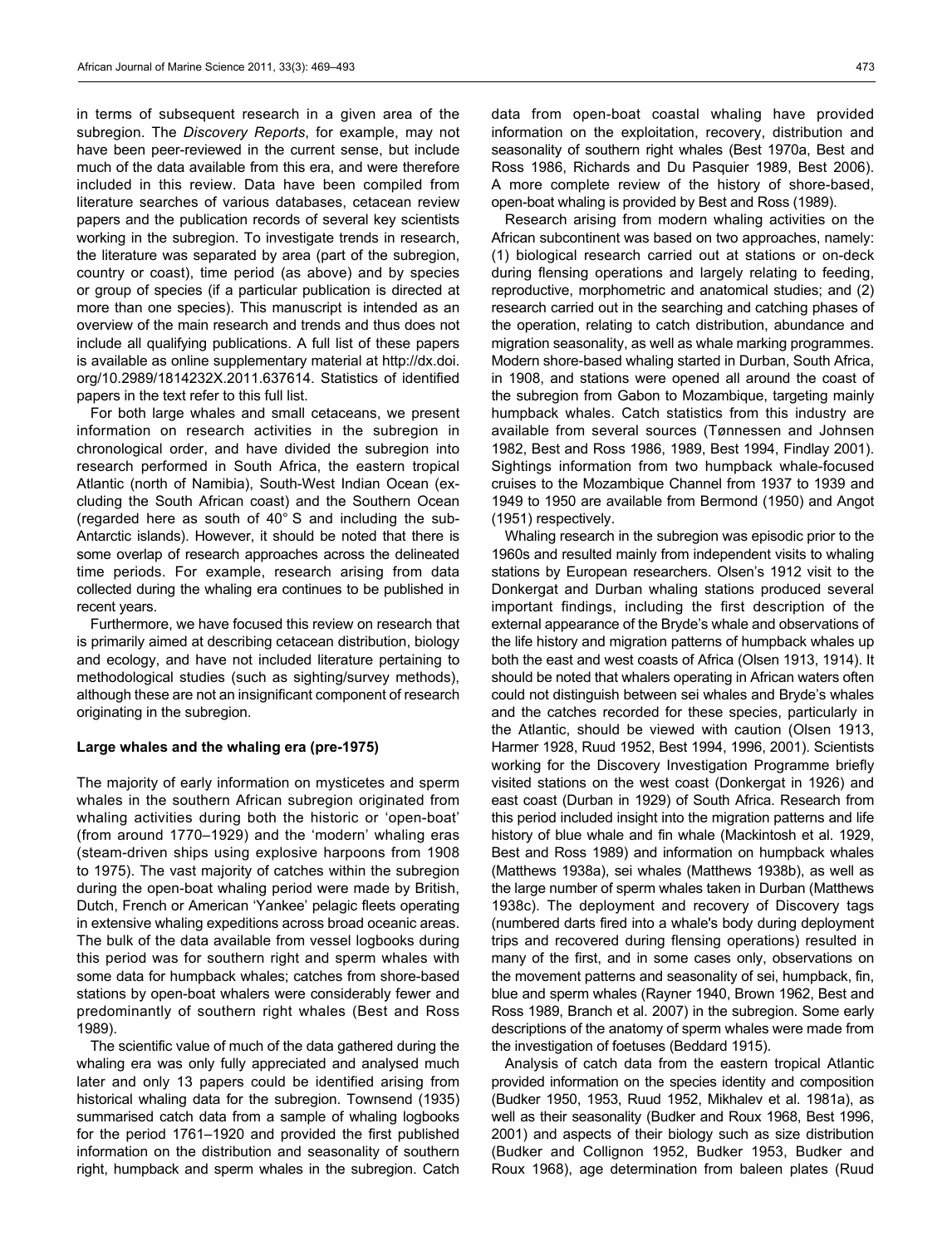1952), stomach contents (Budker 1950, 1953, Best 1996, 2001), parasites and scarring (Budker 1950, Best 2001), sex ratios (Budker and Collignon 1952, Budker 1953), and the presence of foetuses and other reproductive data (Budker and Collignon 1952, Budker 1953, Budker and Roux 1968, Best 1996, 2001). Information from Gabon also highlighted a growing awareness of overexploitation of whales, particularly humpback whales, with several workers expressing concern over the unsustainability of whaling activities in this area (Budker 1952, 1953, Budker and Collignon 1952, Budker and Roux 1968).

South African and British scientists worked at the main South African whaling stations at Donkergat and Durban from 1962 onwards and collected large amounts of data, some of which are still being analysed. The high number of catches of sperm whales at both stations allowed for significant early insights into their external characteristics (Best and Gambell 1968a), the reproductive characteristics both of females (Gambell 1966, 1972, Best 1967a, Best 1968a, 1968b) and males (Best 1969a, Gambell 1972), distribution and migration patterns (Best 1969b, Gambell 1967), life history (Best 1970b, Gambell 1972), feeding (Best 1999, Clarke 1980), and the social system (Best 1979, Best et al. 1984a). Other key findings during this period include the description of an inshore and offshore form of the Bryde's whale (Best 1977, 2001) at the same station at which the species was originally described by Olsen (1913), and the first description of the dwarf minke whale (Best 1985). The feeding and seasonal appearance of baleen whales (Bannister and Gambell 1965, Bannister and Baker 1967, Best 1967b), growth and reproduction of sei whales (Best and Gambell 1968b, Best and Lockyer 2002), and the seasonal abundance, feeding, reproduction, age and growth of Antarctic minke whales (Best 1982) were described from animals captured during this period. Material collected at Durban was also invaluable in studies that clarified the rate of lamina formation in the ear plugs of fin (Roe 1967) and sei whales (Lockyer 1974).

Large whale research in the Southern Ocean sector during the whaling era mainly comprised of extensive distributional studies from whaling catch records (Mackintosh et al. 1929, Mackintosh 1942, Ichihara 1966, 1981, Omura 1973), Discovery marks (Brown 1959a) and associated search effort (e.g. Kasuya and Wada 1991). A total of 16 papers could be identified as arising from data collected during these 'modern whaling' operations in the Southern Ocean part of the study area.

Although virtually all cetacean research during this early period was associated with whaling, the recording of sightings of all cetaceans in the region was recognised as valuable by many scientists. For example, large whale sightings from merchant vessels working in the Atlantic Ocean prior to 1956 were collated to provide information on their distribution (Brown 1959b). Records of small cetaceans arising from whaling operations are discussed below.

#### **Large whale research in the post-whaling era (post-1975)**

The majority of research on large whales within the subregion since 1975 has taken place in South African waters and in the Southern Ocean. The three most comprehensively studied large whale species are the southern right whale (41 papers since 1975, of which 21 were published since 2000 and several based on historic data), humpback whale (29 papers since 1975, of which 17 were published since 2000) and Antarctic minke whale (14 papers since 1975, although only two since 2000). The vast majority of southern right whale research has been in South African waters, reflecting the species current range within the subregion. Humpback whales have been studied throughout the subregion and Antarctic minke whales have been studied almost exclusively in the Southern Ocean through International Whaling Commission (IWC) survey initiatives. It is clear that research on several of the species that comprised major components of the commercial catch (notably sperm, blue, fin and sei whales) has been negligible since the 1970s, largely reflecting the loss of access to these offshore populations. The majority of publications on large whales prior to 2000 resulted from data collected during whaling operations (Figure 2), and this data continues to be published, reflecting both its sheer volume and value to cetology in general.

# *South Africa*

Between 1975 and 1986, the South African government conducted a series of annual marine mammal cruises to monitor cetaceans within the 200 nautical miles Exclusive Economic Zone (EEZ) of South Africa and Namibia, during which dedicated observations of cetaceans were made (Findlay et al. 1992). The sighting frequencies of large baleen whales were relatively low during these cruises, perhaps reflecting the decimated state of the populations at the time.

A dedicated ship-based survey in January/February 1983 to assess the inshore stock of Bryde's whales that inhabit the shelf waters off South Africa provided the only population estimate to date (582 animals; SE 184) (Best et al. 1984b). Analysis of catch records, and several scientific- and whaling-related cruises (pre and post the end of whaling), have indicated that Bryde's whales in the subregion form at least three stocks ranging between Gabon and Madagascar (Best 2001). A recent study using photo-identification in Plettenberg Bay, on the east coast of South Africa, has provided data on the seasonality of the inshore stock in coastal waters (Penry et al. 2011).

The South African government initiated inshore monitoring of the stocks of southern right whales along the south coast of the country in 1969. Aerial sightings surveys and photographic surveys for right whales have been carried out annually during October since 1969 and 1979 respectively, and the photographic survey series remains unbroken up to 2010 (PB Best, Iziko South African Museum, pers. comm.). Among others, this survey series has provided data on the applicability of photographic identification for monitoring the species (Best 1990a), environmental (Elwen and Best 2004a, 2004b) and social (Elwen and Best 2004c) influences on distribution and long range movement patterns, including to the Tristan da Cunha ground (Best 1988), demography (Best et al. 2001a), population size and trend (Best 1990b, Best et al. 2001a), healing and long-term responses to biopsy and satellite tagging (Best et al. 2005, Best and Mate 2007), and the rate of entanglement in fishing gear (Best et al. 2001b).

Furthermore, boat-based studies of southern right whales have allowed for the collection of tissue samples and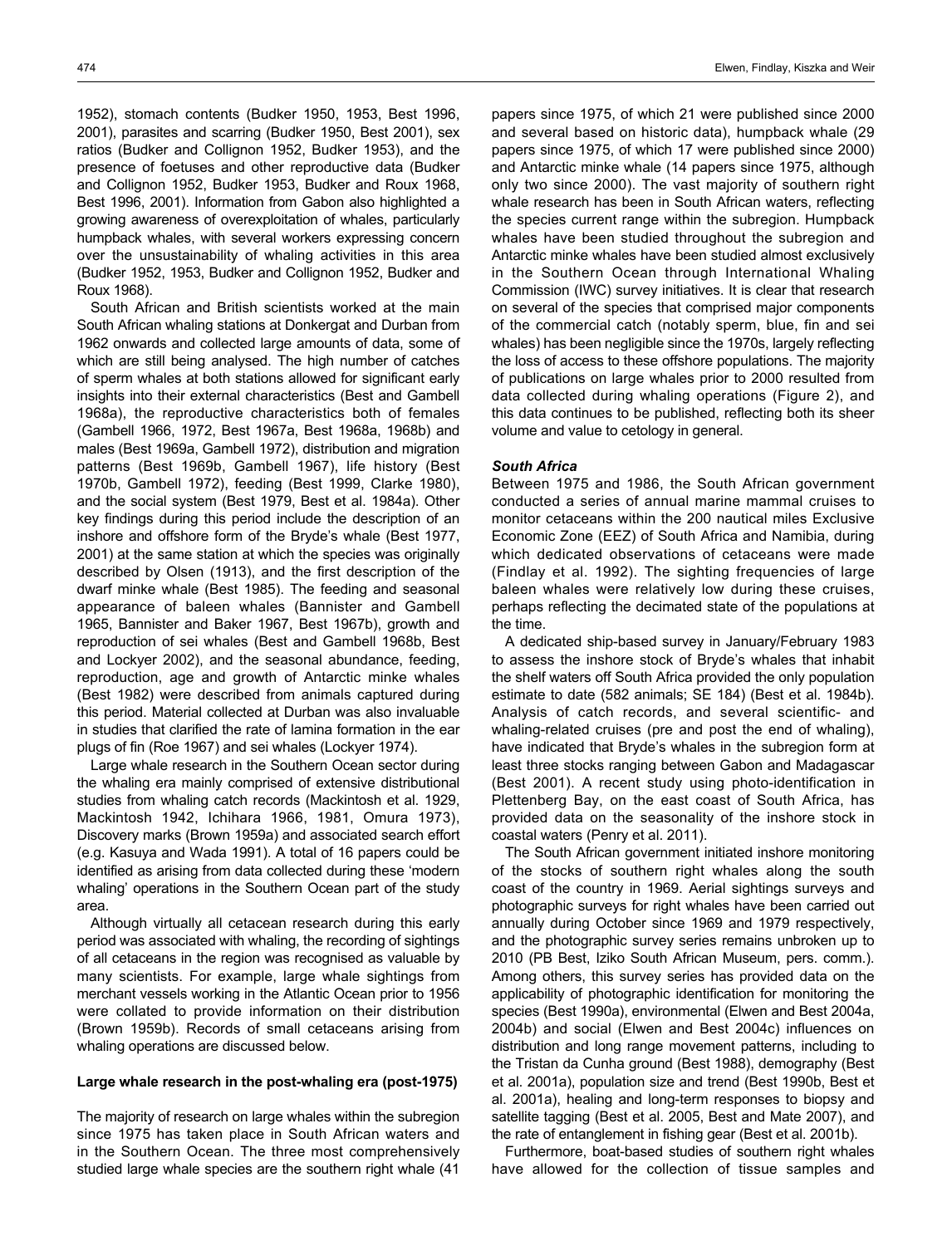

**Figure 2:** Number of identified papers, books or book chapters relating to research in the southern African subregion during time periods between 1800 and 2011. Manuscripts are divided into those focusing on large whales (hatched portion of bars represents papers resulting directly from whaling data), small cetaceans or papers referring to all or mixed groups of cetaceans (see text for definitions)

behavioural observations. This facilitated investigation into social behaviour (Best et al. 2003), feeding, growth and seasonal movements using stable isotopes (Best and Schell 1996), inheritance of dorsal pigmentation patterns (Schaeff et al. 1999), disease (Mouton et al. 2009), development and structure of the integument (Reeb et al. 2005, 2007), and genetic relationships both locally and internationally (Kaliszewska et al. 2005, Patenaude et al. 2007). Satellite telemetry and photo-identification studies have uncovered broad-scale movement patterns, migration routes and unexpected long-term residencies and feeding areas (Best et al. 1993, Mate et al. 2011), while ultrasound studies of blubber thickness provided a comparison with North Atlantic right whales (Miller et al. 2011). The increasing numbers and expanding range of southern right whales has been investigated in Namibian waters by Roux et al. (2001). The occurrence of a low-latitude summer feeding ground in St Helena Bay, on the west coast of South Africa, has been confirmed by satellite telemetry (Best and Mate 2007, Mate et al. 2011) and analysis of historical catch records (Best 2006) and provides a rare opportunity to investigate diet and feeding of this species outside of Antarctic waters.

Humpback whales have been studied on both the Indian and Atlantic Ocean coasts of South Africa. Initial shore-based monitoring of humpback whales on the west coast of South Africa described a temporary summer residence of whales in what appeared to be a suspended migration (Best et al. 1995, Findlay and Best 1995). Following this, Saldanha Bay was confirmed as a summer feeding ground used by both humpback and southern right whales (Best and Mate 2007, Barendse et al. 2010, 2011). Shore-based monitoring on the east coast at Cape Vidal, South Africa, from 1988

to 1991 and in 2002 (Findlay et al. 2011) was carried out to assess the relative abundance and migration patterns (Findlay and Best 1996a) and also provided data on survey techniques (Findlay and Best 1996b). These surveys laid the groundwork for multiple broader-scale, vessel-based surveys in Mozambican and Madagascan waters.

# *Eastern tropical Atlantic*

Political instability within some countries (Angola and the Democratic Republic of Congo) in the eastern tropical Atlantic part of the subregion during the latter part of the 20th century limited the opportunities for research in this area. During the late 1990s, two short studies investigated the population structure and abundance of humpback whales. Best et al. (1999) carried out brief photo-identification, acoustic and biopsy studies of humpback whales off northern Angola during September 1998. Around the same time (August 1998), Walsh et al. (2000) flew two days of aerial survey transects for humpback whales in the vicinity of Point Gentil in Gabon. They also conducted eight days of boat-based research in this area during 1997, 1998 and 1999, collecting similar data. A long-term study of humpback whales in coastal Gabon was initiated by the Wildlife Conservation Society to investigate the status, distribution and population structure of humpback whales in this area using photo-identification, acoustic and genetic methods (Pomilla and Rosenbaum 2006, Rosenbaum and Collins 2006). During a further study the song structure produced by humpback whales off Gabon and Brazil was analysed and similarities were found, which suggested interaction between whales from different Atlantic breeding populations (Darling and Sousa-Lima 2005).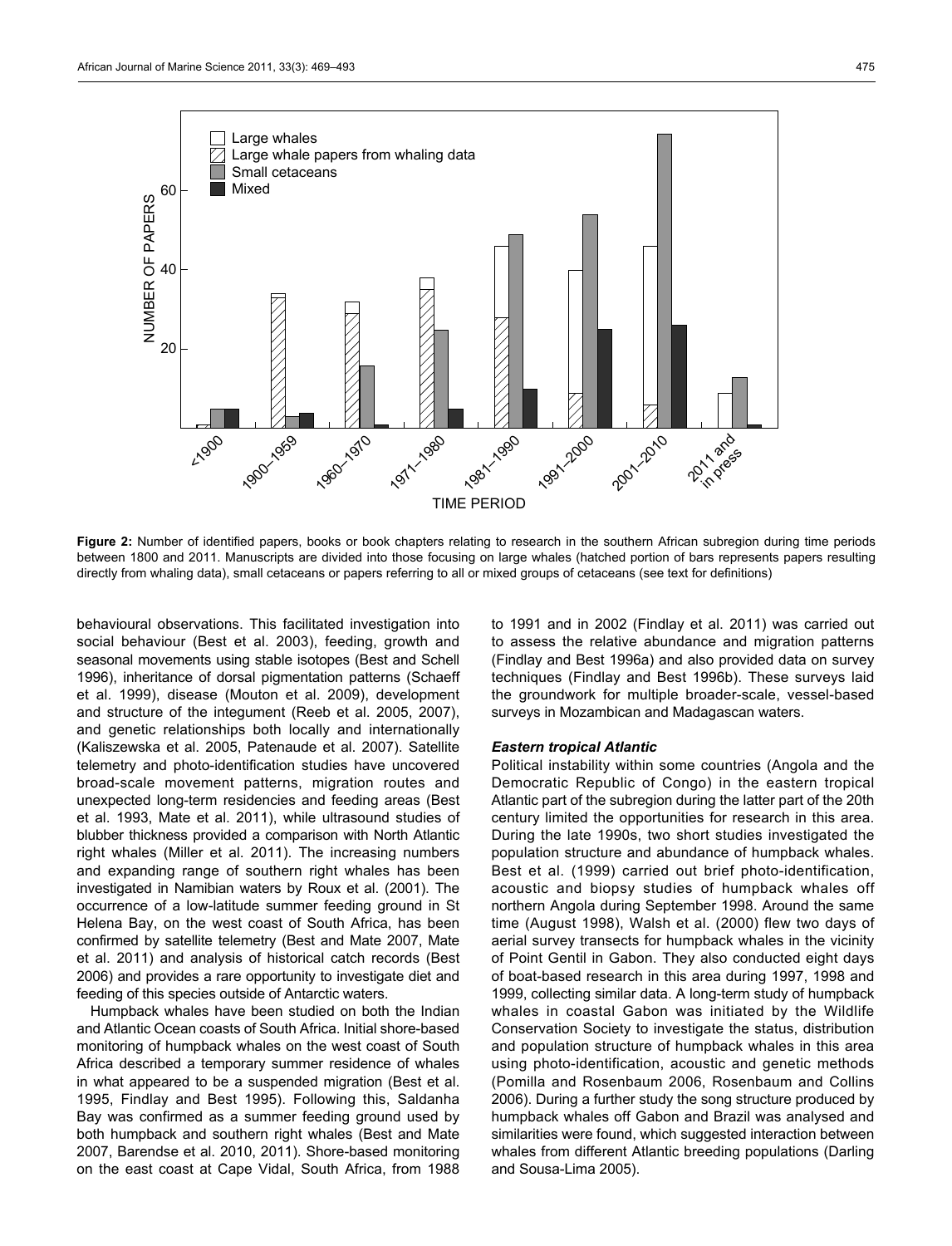Between 2004 and 2009, information on the distribution and seasonal occurrence of cetaceans in oceanic waters between Angola and Gabon was collected from platforms of opportunity (geophysical survey vessels), providing the first year-round and multi-year dataset on the occurrence of oceanic large whales, particularly sperm and humpback whales, for the eastern tropical Atlantic (Weir 2007, 2011). While the nature of these surveys prohibits calculations of absolute abundance or in-depth studies on behaviour or biology, they have provided information on spatial distribution, seasonality and group sizes in poorly studied oceanic waters. A dedicated cetacean survey off southern Angola also produced information on the distribution and behaviour of Bryde's whales in coastal areas (Weir 2010b).

#### *South-West Indian Ocean*

Subsequent to the last whale marking cruise in the South-West Indian Ocean (Gambell et al. 1975), there was a lull in broad-scale (100s of km) survey effort in this area. However, following the development of the Indian Ocean Sanctuary by the IWC in October 1979, several opportunistic surveys have been undertaken to describe cetacean distribution and relative abundance within the sanctuary (e.g. Keller et al. 1982). The majority of these have taken place since 1990 (Kasuya and Wada 1991, Eyre 1995, 1997, 2000, Tynan 1997, Ballance and Pitman 1998, Ballance et al. 2001). Distribution and seasonality of large balaenopterids in this part of the subregion have been assessed from the logbooks of French tuna fishing vessels operating from the Seychelles between 1982 and 1986 (Robineau 1991).

Following earlier work on the east coast of South Africa at Cape Vidal (Findlay and Best 1996a), multiple broad-scale surveys were carried out using a variety of vessels to assess the absolute abundance and distribution of humpback whales farther north in Mozambican and Madagascan waters (Findlay et al. 1994, in press, Best et al. 1996, 1998). The majority of large whale work in the South-West Indian Ocean has been directed towards humpback whales, probably due to their accessibility to researchers. Localised studies (using small boats in inshore waters) have been carried out in Antongil Bay, Madagascar, between 1996 and 2007 (e.g. Ersts and Rosenbaum 2003) and off the island of Mayotte and surrounding reef banks (eastern Comoros archipelago) (Kiszka et al. 2010b, Ersts et al. in press) to investigate density, group composition, habitat preferences and seasonality. Biopsy samples collected during these surveys have been analysed along with those from the east and west coasts of southern Africa and Gabon to investigate stock structure, relatedness and migration characteristics of humpback whales in the region (Rosenbaum et al. 2009), including individual movements between ocean basins (Pomilla and Rosenbaum 2005).

Research on other species of large whales has included a dedicated survey for sperm whales undertaken off the Amirante Islands (Seychelles) to assess their density and behaviour (Kahn et al. 1993) and the collation of opportunistic records of sperm, fin, blue and humpback whales off Mauritius during the austral winter (Corbett 1994). Recently, the French government has recognised a need for more dedicated research and protection of its overseas EEZ. Therefore, a large-scale aerial survey programme has been undertaken in the South-West Indian Ocean (covering more than 1 500 000 km2). Preliminary results are already available from the REMMOA surveys (REcensements des Mammifères marins et autre Mégafaune pélagique par Observation Aérienne/Census of marine mammals and other pelagic megafauna by aerial survey) that were set up to run from 2008, working in collaboration with locally based researchers and using a standardised line-transect methods to increase comparability between areas and survey periods (Ridoux et al. 2010). These results have provided new information on the distribution, species composition and abundance of cetaceans in the South-West Indian Ocean, including in the Seychelles EEZ, Mozambique Channel (including Mayotte, Comoros, north-western Madagascar, Juan de Nova, Europa, Bassas da India and south-western Madagascar), Mauritius and La Réunion, and north-eastern Madagascar, including Tromelin (Ridoux et al. 2010).

#### *Southern Ocean*

Most large whale research in the Southern Ocean part of the study area has been run under the auspices of the IWC. A series of summer ship-based surveys, the IWC/IDCR (International Decade of Cetacean Research) and IWC/ SOWER (Southern Ocean Whale and Ecosystem Research) surveys, have taken place in Antarctic waters (south of 60° S and across different longitudinal bands of the entire Southern Ocean) between 1978/1979 and 2009/2010. These surveys have provided considerable information on the abundance and distribution of the more southerly migrating baleen whale species (particularly Antarctic minke, blue and humpback whales) and sperm whales within the Southern Ocean waters south of 60° S (Kasamatsu et al. 1988, 1990, 1996, 2000, Branch and Butterworth 2001a, 2001b) and have included the first evidence of the recovery of Antarctic blue whales (Branch et al. 2004). The Southern Ocean Cetacean Ecosystem Program (SOCEP) surveys of the Australian government have covered a minor portion of the defined study area (south of 60° S and east of 60° E). However, except for results of acoustic surveys of cetaceans south of 60° S and east of 30° E that were reported by Gedamke and Robinson (2010), no published research from this small sector could be identified.

#### **Smaller cetaceans — research prior to 1960**

Early research on small cetaceans in the subregion was largely opportunistic and was associated with particular voyages or events where work consisted largely of collecting and describing specimens and trying to disentangle the various duplicate descriptions made by different taxonomists (Gray 1850, True 1889). This was complicated and slowed by the modes of travel and communication available at the time. A total of 16 publications relating to small cetaceans could be identified prior to 1960.

From the waters around South Africa, specimens of the Layard's beaked whale (Gray 1865), Heaviside's and dusky dolphins (Gray 1828) were collected and described for the first time by European-based biologists. Many other specimens collected during this era were housed in European museums and played a role in the developing taxonomy of the Cetacea (Gray 1850, Flower 1884, 1885, True 1889).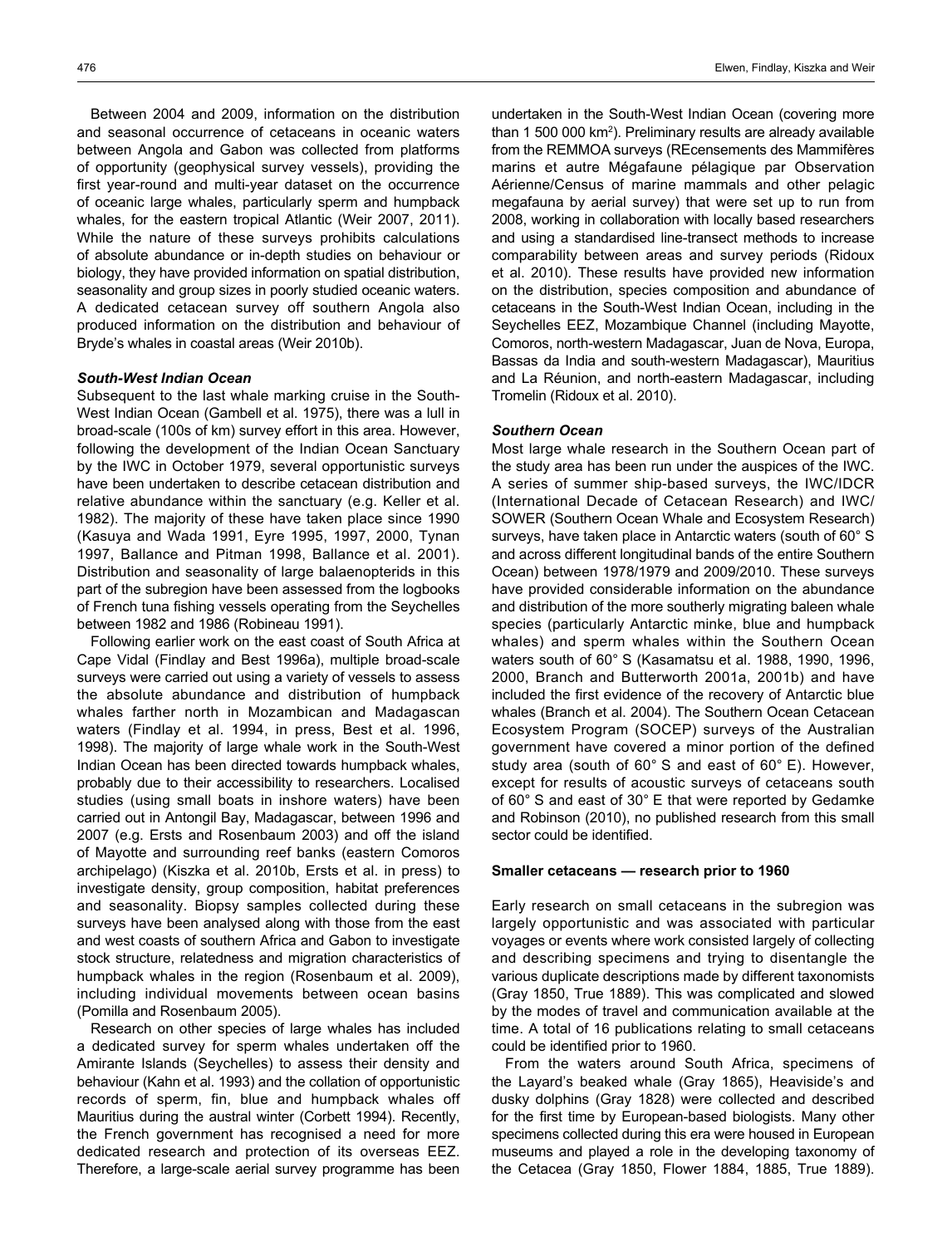Several species, originally identified elsewhere during this era, were only fully described based on animals collected or stranded in the subregion during more recent decades; for example, Fraser's dolphin (Perrin et al. 1973) and Longman's beaked whales (Dalebout et al. 2003). A mass stranding of false killer whales was documented in Smithers (1938) and the first marine mammal specific guidebook for South Africa was published by Barnard (1954). Observations by biologists along the east coast of South Africa highlighted early indications of bycatch and interactions with fishers (Barnard 1954, Davies 1963).

In the eastern tropical Atlantic, there are almost no published data available on small cetaceans between Gabon and Angola prior to 1960. The capture and scientific description of a pantropical spotted dolphin off Gabon (at 0°15′ N, just north of the study area) in 1946 (Fraser 1950) is one of few records. This is in marked contrast to the increase in published information on small cetaceans to the north off Côte d'Ivoire and Senegal during the 1950s (e.g. Cadenat 1959).

Measurements of dolphin swimming speed made in the Indian Ocean were used by J Gray in his seminal paper on the locomotion of dolphins (Gray 1936). Stranding (including mass strandings) and catch records of several odontocete species (e.g. killer whales, false killer whales and Risso's dolphins were reported from the late 19th century in the South-West Indian Ocean in Zanzibar and along the South African coast (for review see Kruse et al. 1991, Leatherwood and Donovan 1991).

A recent review of odontocetes in the Southern Ocean (Van Waerebeek et al. in press) has noted that in contrast to the larger commercially hunted baleen whale species, research on the smaller cetaceans of the Southern Ocean has historically been very limited. Little or no published work arose from this sector of the study area *per se* prior to 1960, although species records have been analysed to provide distribution patterns of species across the entire Southern Ocean (e.g. Brownell 1974). Cetacean (and pinniped) sightings around Kerguelen and Amsterdam islands were summarised by Flower (1879), Paulian (1953) and Angot (1954).

## **Small cetacean research 1960–2011**

Dedicated research on delphinids in southern Africa began at the Port Elizabeth Museum and Oceanarium during the 1960s, following the opening of a captive dolphin facility in 1961. Much of the pioneering work done here is discussed in more detail in the Indian Ocean section below and in Best (2007). The majority of small cetacean research after 1960 took place in South African waters but, as with large whale research, has expanded throughout the subregion in the past decade. The vast majority of studies on small cetaceans have been in coastal waters. We could identify a total of 220 papers produced during this period relating to small cetaceans, of which 134 have been published since 1990.

The valuable contribution of museums to cetacean research — through their role in the collection and study of stranded specimens — became more obvious during this period. The attendance of strandings and collection of specimens rapidly increased the number of species known to occur in South African waters. Species records and samples

collected by South African museums during this period have been included in several broad-scale studies spanning South African and Namibian waters (i.e. both Atlantic and Indian oceans). Findlay et al. (1992) summarised the spatial and seasonal distribution patterns of all small odontocete cetaceans in this part of the subregion using a collated dataset of strandings, sightings and multiple surveys from a wide range of historic sources up until the end of 1986. Sekiguchi et al. (1992a) described the diet of 20 odontocete species based on analysis of the stomach contents of animals caught as bycatch, stranded or collected in South African and Namibian waters between 1966 and 1990.

Stranded animals from both the Atlantic and Indian Ocean coasts of South Africa have also been used to examine the morphology and diet of several species. For example, the baleen morphology and the anatomy of the laryngeal apparatus of the pygmy right whale (Sekiguchi et al. 1992b, Reeb and Best 1999) and the diet of Layard's beaked and southern bottlenose whales (Sekiguchi et al. 1993, 1996) have been described.

South Africa has the only two facilities holding captive dolphins in the subregion, at Port Elizabeth (1961–2010) and Durban (captive dolphins since 1976). Although a great potential resource of information, only 10 papers could be identified originating from work on captive dolphins.

#### *Atlantic Ocean*

We could identify only nine papers published prior to 1990 relating to delphinids or small cetaceans in the Atlantic Ocean specifically, although there were a further 20 papers that had wider relevance (mainly referring to records from South Africa as a whole). Within South African waters, occasional research studies were conducted on inshore species such as Heaviside's dolphins and dusky dolphins. These included: the establishment of the rate of growth layer deposition in dusky dolphin teeth using tetracycline marking (Best 1976); the first acoustic recording (Watkins et al. 1977); the first comprehensive description of the external appearance and observations of the movements and behaviour of Heaviside's dolphins (Rice and Saayman 1984); and inclusion of both species in broader-scale studies of exploitation and live capture fisheries (Best and Ross 1977, 1984).

More recent ecological studies on Heaviside's dolphin since 1999 have provided an initial population estimate at the southern limit of their range (Elwen et al. 2009a) and insights into genetic population structure (van Vuuren et al. 2002), ranging patterns using photographic mark-recapture and satellite telemetry (Elwen et al. 2006) and fine-scale habitat use (Elwen et al. 2009b, 2010). The echolocation signals of the species have recently been described (Morisaka et al. 2011) and long-term monitoring using moored acoustic click detectors is being developed in Namibian waters (Leeney et al. 2011).

The dusky dolphin remains poorly studied in the subregion (Best and Meÿer 2010), although data and samples from local animals have been included in broad-scale morphological, taxonomic and genetic studies (Van Waerebeek et al. 1995, Cassens et al. 2003, 2005, Harlin-Cognato et al. 2007). Best and Meÿer (2010) summarised data on opportunistic sightings, diet and life-history parameters from stranded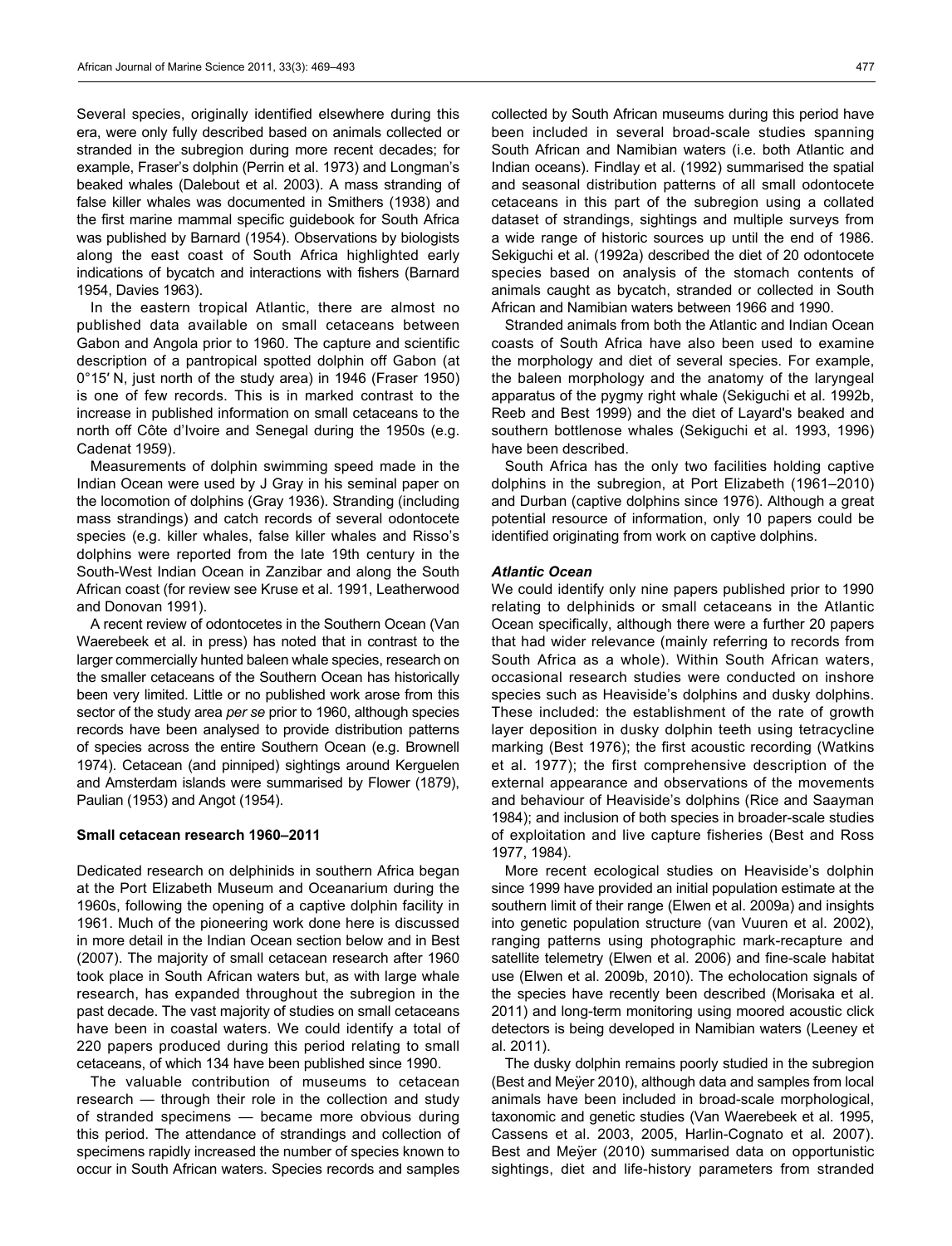animals or bycatch. Grahl-Nielsen et al. (2010) compared the fatty acid composition of dusky dolphin blubber and that of their prey and Bernasconi et al. (2011) described acoustic observations of underwater feeding behaviour by dusky dolphins in Namibia.

Very little dedicated field research on small cetaceans has taken place in Namibian waters, although Findlay et al. (1992) provide distribution records based on sightings and strandings and Griffin and Coetzee (2005) provide a species list of small cetaceans recorded in Namibian waters. Opportunistic observations of killer whales preying upon and toying with seabirds at Mercury Island (Williams et al. 1990), and of southern right whale dolphins, have been recorded offshore (Rose and Payne 1991). An incomplete PhD study in Namibia provided baseline data on the population of common bottlenose dolphins known to occur in the vicinity of Walvis Bay (F Praetsch, see Best 2007).

Published information on the smaller cetaceans occurring between Angola and the equator first became available during the 1980s and 1990s. However, information remained sparse and what exists mainly concerns opportunistic records rather than dedicated research surveys. These include at-sea sightings of cetaceans in the eastern tropical Atlantic between 1976 and 1978 (Tormosov et al. 1980), killer whales observed by whaling fleets between 1961 and 1979 (Mikhalev et al. 1981b) and striped dolphins sighted off Angola during 1974 (Wilson et al. 1987). Occasional stranding records from this period have also appeared in the literature and in several cases have extended the known distribution range for the respective species within the southern African subregion. An Antarctic minke whale stranded in southern Angola has, for example, extended the known distribution of this species (Best 2007, Weir 2010a). Van Bree and Purves (1972) discussed common dolphin taxonomy based on skulls from Angola and Gabon and proposed sympatric short- and long-beaked species in Gabonese waters. Opportunistic notes on the distribution and group sizes of common dolphins off Gabon were recorded during the humpback whale surveys carried out by Walsh et al. (2000). The only dedicated small cetacean survey during this period appears to be a study on the pantropical spotted dolphin around St Helena between April and June 1983, during which information on taxonomy, distribution, seasonality and behaviour was collected (Perrin 1985, Perrin and Perrin 1986).

During the late 1990s, the paucity of information from the eastern tropical Atlantic was becoming a source of concern to conservation bodies such as the International Union for the Conservation of Nature (IUCN), resulting in a published review of existing subtropical/tropical dolphin and porpoise records off the west coast of Africa by Jefferson et al. (1997). Very few of these records originated south of the equator, emphasising the lack of research activities in this part of the subregion.

The past decade has seen increasing research focus on smaller cetacean species in the waters between Angola and Gabon, with the publication of an updated review of cetacean occurrence in the waters between Côte d'Ivoire and Angola (Weir 2010a) and some new information presented at the 2010 meeting of the IWC's Sub-Committee on Small Cetaceans, which focused on north-western African and eastern tropical Atlantic waters (IWC 2010).

A short, dedicated survey was carried out around the island of St Helena during the winter of 2003, which examined the distribution and behaviour of the odontocete community (MacLeod and Bennett 2007). The increased number of studies from platforms of opportunity in oceanic waters have provided new records of occurrence of some odontocete species in Angolan and Gabonese waters (Weir 2006a, 2006b, 2010a, Weir et al. 2008, de Boer 2010), as well as information on cetacean community composition, distribution, seasonality (Weir 2007, 2011, de Boer 2010) and behaviour of some species, particularly in relation to the emission of airgun sounds (Weir 2008a, 2008b).

In a review of the status of the Atlantic humpback dolphin, a species endemic to the nearshore tropical and subtropical waters along the Atlantic seaboard of Africa, Van Waerebeek et al. (2004) found only a few stranding and opportunistic sighting records for its occurrence between Gabon and Angola. Since then, dedicated surveys by boat and along the beach have been carried out for the species in Gabon and the Republic of the Congo, producing preliminary data on their distribution and possible threats within this part of the subregion (Collins et al. 2004, 2010). A dedicated survey for Atlantic humpback dolphins was carried out at the southern limit of their range off southern Angola during 2008, representing the first attempt to gather fine-scale, systematic information on the abundance, distribution and behaviour of this species using photo-identification methods (Weir 2009). The study also provided the first description of the whistles of Atlantic humpback dolphins (Weir 2010c), as well as information on the coastal occurrence of common bottlenose dolphins (Weir 2010b).

# *South-West Indian Ocean*

South African researchers based at the Port Elizabeth Museum and Aquarium led much of the early cetacean research that was conducted in the Indian Ocean (1960s– 1980s).The combination of field researchers, a museum with an active collection of stranded specimens, and an aquarium in which various dolphin species (mainly Indo-Pacific bottlenose) were kept, proved highly productive. Also noteworthy were the pioneering approaches used by G Saayman and C Tayler to study dolphins, particularly the feasibility of studying wild cetaceans by observation alone (Saayman and Tayler 1973, 1979). A comparison between the social systems of cetaceans and primates was conducted in this period (Tayler and Saayman 1972) and potential signature whistles of Indo-Pacific bottlenose dolphins were recorded (Tietz and Tayler 1964). Further research by members of the Port Elizabeth Museum included novel species observations in South African waters of True's beaked whales (Ross 1969), Hector's beaked whales (Ross 1970) and Cuvier's beaked whales (Ross and Tietz 1972), and of several other species summarised in Ross et al. (1985). Taxonomical research included early work on the differentiation of forms of bottlenose dolphins (Ross 1977, Ross and Cockcroft 1990). Further, early observations of the movement and distribution of Heaviside's dolphins (Rice and Saayman 1984), killer whales (Rice and Saayman 1987) and bottlenose dolphins (Ross et al. 1987, 1989) in South African waters were described. Ecological observations of humpback and bottlenose dolphins (Saayman and Tayler 1973, 1979)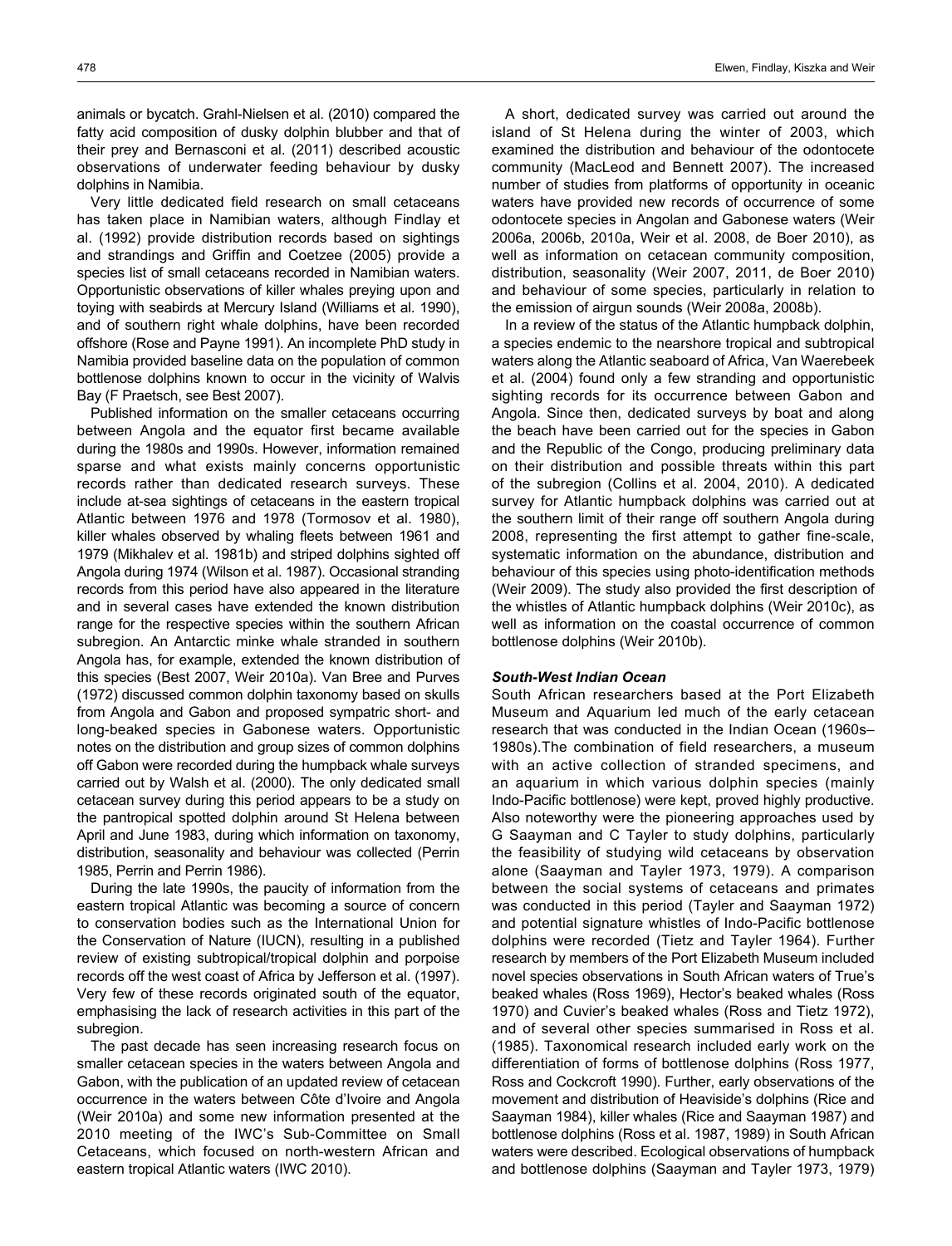and various oceanic species (Saayman et al. 1972) were documented, and behavioural patterns of wild and captive bottlenose dolphins were published (Tietz and Tayler 1964, Saayman et al. 1973, Cockcroft and Ross 1990).

In 1952, protective anti-shark gillnets (shark nets) were first deployed along the Durban coastline in KwaZulu-Natal to protect bathers. The nets have been responsible for considerable mortality in several cetacean species (Best and Ross 1977, Cockcroft 1990, Peddemors 1993a) and growing concern over the level of bycatch motivated the next period of dedicated research on small cetaceans in South Africa. The large number of animals caught in the nets provided considerable opportunities for research. Scientists from the Port Elizabeth Museum and the KwaZulu-Natal Sharks Board (formerly Natal Sharks Board) published data based on delphinids retrieved from the nets, including a comparison of milk composition between bottlenose, common and humpback dolphins (Peddemors et al. 1989) and analyses of the diets of common dolphins (Young and Cockcroft 1994), Risso's dolphins (Cockcroft et al. 1993) and Indo-Pacific humpback dolphins (Barros and Cockcroft 1991). Several studies during the late 1980s and early 1990s investigated pollutant levels of all cetaceans that were found stranded or caught as bycatch along the east coast of South Africa (Cockcroft and Ross 1991a), including specific studies on bottlenose and common dolphins (Cockcroft et al. 1989a, Cockcroft et al. 1990). Indo-Pacific humpback dolphins have been shown to have the highest pollutant levels of any marine mammal in South Africa (de Kock et al. 1994, Cockcroft 1999).

The Indo-Pacific bottlenose dolphin is the most frequently entangled species in the shark nets (Cockcroft 1990, Cockcroft and Ross 1991b) and research on this species in South Africa has included investigations into the reasons for entanglement (Cockcroft 1992, 1994), distributional patterns (Ross et al. 1987, Cockcroft 1990, Cockcroft and Ross 1991b), abundance (Ross et al. 1989), alongshore genetic variation (Goodwin et al. 1996), natural predation (Cockcroft et al. 1989b) and appropriate survey techniques for monitoring the population (Cockcroft et al. 1992, Peddemors 1993b). A more in-depth review of delphinid research in South Africa is provided by Peddemors (1993a, 1999).

Subsequent research revealed the existence of at least two stocks of Indo-Pacific bottlenose dolphins along the South African coast (Goodwin et al. 1996, Natoli et al. 2007): a small resident stock along the KwaZulu-Natal coastline (described above) and a much larger population along the South-East Coast. Photo-identification data collected in the vicinity of Port Elizabeth in the early 1990s have recently been used to estimate the number of animals in this larger population (Reisinger and Karczmarski 2010). Shore-based tracking of bottlenose dolphins that were recorded as part of a humpback whale study at Cape Vidal in the early 1990s has recently been published (Photopoulou et al. 2011). Some recent data on the distribution of bottlenose dolphins along the east coast of South Africa are available as part of several broad ecological studies investigating the KwaZulu-Natal 'sardine run' and its associated predators (O'Donoghue et al. 2010a, 2010b).

The population(s) of common bottlenose dolphins that occur on the shelf and offshore throughout the subregion

(Ross 1984, Findlay et al. 1992, Best 2007) have not been the focus of any directed field studies and there are no data available on population size or movements. Some samples from animals stranded and caught between Walvis Bay and Durban have been included in a global comparison of inshore and offshore forms of bottlenose dolphins (Hoelzel et al. 1998).

The Indo-Pacific humpback dolphin has been studied in several parts of the subregion since 1990. A four-year study of these dolphins during the early 1990s in Algoa Bay on the south-east coast of South Africa produced data on daily movements and ranging behaviour, abundance, habitat use and group dynamics (Karczmarski and Cockcroft 1999, Karczmarski et al. 1998, 1999a, 2000a, 2000b). Building on these earlier studies in South Africa, research on this species has expanded considerably throughout the subregion during the past 10–15 years. Population-level data, including ranging behaviour, abundance, habitat use and group dynamics, are available for Richards Bay, South Africa (Keith et al. 2002, Atkins et al. 2004), Maputo Bay, Mozambique (Guissamulo and Cockcroft 2004), and Zanzibar, Tanzania (Stensland et al. 2006).

Much of the research carried out in the South-West Indian Ocean (outside of South Africa) prior to 2000 largely consisted of summaries of opportunistic sightings (Leatherwood et al. 1982, Kruse et al. 1991, Leatherwood and Donovan 1991) and species lists for particular islands or areas including Mauritius (Corbett 1994) and the Seychelles (Racey and Nicoll 1984). Limited dedicated field studies have been performed in the South-West Indian Ocean. Species lists for many parts in this area have only been produced during the past decade. These are available for East Africa (Berggren 2009) and the islands of Madagascar (Rosenbaum 2003), Zanzibar (Berggren 2009, Amir et al. 2005a), the Comoros (Kiszka et al. 2010b), Mayotte (Kiszka et al. 2007, 2010a), Réunion (Dulau et al. 2007) and Aldabra (Hermans and Pistorius 2007). We could identify 38 and 12 papers referring to small cetaceans or mixed species research on the Indian Ocean coast of South Africa and the South-West Indian Ocean outside of South Africa respectively between 1991 and 2000. Since 2001, trends have reversed with only 14 papers from the former and 38 from the latter part of the subregion, indicating the rapidly increase of research outside of South Africa.

A growing recognition of the impact of bycatch as well as directed catches of dolphins in artisanal fisheries throughout the South-West Indian Ocean (Cockcroft and Krohn 1994, Rakotonarina et al. 1994, Guissamulo and Cockcroft 1997) has raised conservation concerns, particularly for inshore species. In Mozambique, data are available from monitoring of coastal dolphins and dugongs *Dugong dugon* in Maputo and Bazaruto bays (Guissamulo and Cockcroft 1997, 2004). In 1998, a reconnaissance trip was conducted off Zanzibar to assess the presence and occurrence of cetaceans, particularly Indo-Pacific humpback and bottlenose dolphins, in relation to high levels of bycatch (Stensland et al. 1998). This dedicated research and capacity-building programme focused on assessments of conservation status of delphinids, particularly that of Indo-Pacific bottlenose dolphins (Berggren et al. 2007, Amir 2010). Data are available on various parameters including levels of bycatch (Amir et al. 2002) and feeding ecology based on animals taken as bycatch (Amir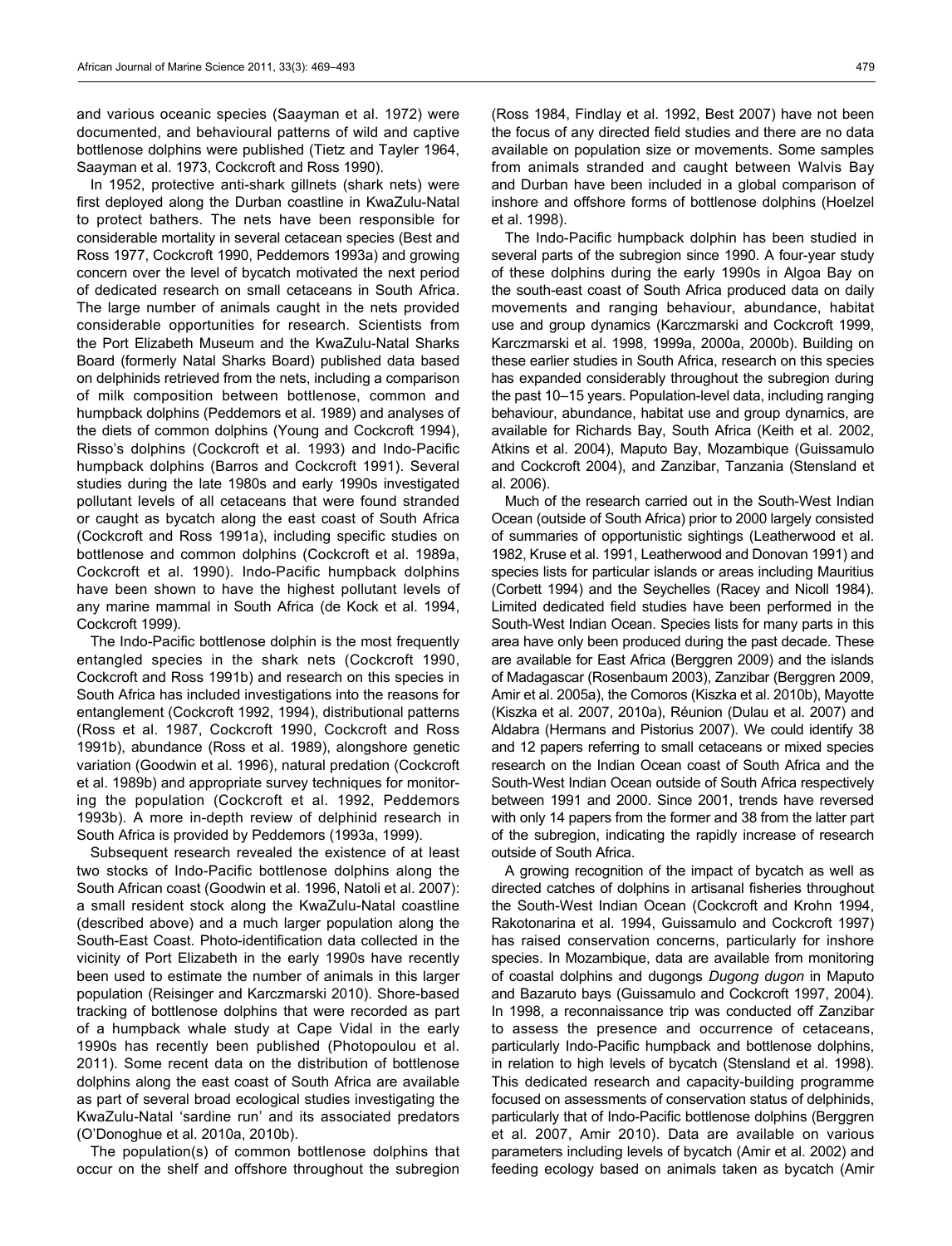et al. 2005b), growth and reproduction (Amir 2010), the occurrence and distribution of species around Zanzibar (Amir et al. 2005a), population size and behaviour (Stensland et al. 2006), behavioural changes in response to tourism vessels (Englund and Berggren 2002, Christiansen et al. 2010, Stensland and Berggren 2010), phylogenetic placement and population structure (Särnblad et al. 2010), and pollutants in the blubber of Indo-Pacific bottlenose and spinner dolphins (Mwevuraa et al. 2010).

Level of bycatch in artisanal fisheries are available for several areas: Zanzibar, Tanzania (Amir et al. 2002), south-western Madagascar (Razafindrakoto et al. 2004) and Mayotte (Kiszka et al. 2008, Pusineri and Quillard 2009). Around Mayotte, a dedicated research programme on delphinids has been developed during the past decade, focusing on habitat preferences, community and genetic population structure, social behaviour, mixed-species associations, and ecological niche segregation (Gross et al. 2009, Kiszka 2010, Kiszka et al. 2010a). A study to evaluate the behavioural reactions of small dolphins to remote biopsy sampling was undertaken (Kiszka et al. 2010c). The health status of small cetaceans and the presence of lobomycosislike disease was described for the first time in the Indian Ocean, especially around Mayotte (Kiszka et al. 2009). Pollutant levels were investigated across a wide range of sites in the South-West Indian Ocean (Mwevuraa et al. 2010, Jauniaux et al. 2011).

# *Southern Ocean*

Cetacean research in the Southern Ocean sector of the study area has been facilitated by the research bases on French and South African territorial possessions (islands) in the sub-Antarctic. This includes opportunistic observations and dedicated studies at the islands themselves, and obser vations from the ships servicing the islands.

The population of Commerson's dolphin that occurs at the Kerguelen Islands has recently been described as a subspecies by Robineau et al. (2007). This population has been relatively well studied, especially during a productive period during the 1980s. Information is available on external anatomy and pigmentation (Robineau 1984), several aspects of the skeletal structure and growth (De Buffrénil and Robineau 1984, Robineau and De Buffrénil 1985), genital tract (Collet and Robineau 1988), reproductive habits (De Buffrénil et al. 1989), distributional patterns (Robineau 1985), organochloride pollutant levels (Abarnou et al. 1986), and the adaptive significance of morphological characteristics (Robineau 1986). The acoustic signals produced by Commerson's dolphin have also been studied (Dziedic and De Buffrenil 1989). A vagrant sighting has been reported on the Agulhas Bank in South African waters (de Bruyn et al. 2006).

Killer whales have been studied at the Possession Islands in the Crozet archipelago, including descriptions of social behaviour and foraging strategies (Guinet 1991a, 1992) such as the intentional stranding technique used to catch seals on land and the teaching of this behaviour to their young (Guinet 1991b, Guinet and Bouvier 1995, Guinet et al. 2000). The initiation of photo-identification studies and biopsy sampling in the Crozet archipelago has generated data on population

dynamics (Poncelet et al. 2010, Tixier et al. 2010a) and the level of persistent organic pollutants in their blubber (Noel et al. 2009). Farther to the west, on Marion Island, observations of killer whales have generated data on their distribution, movements, seasonal abundance (Condy et al. 1978), social structure (Tosh et al. 2008), diet and abundance (Pistorius et al. 2002, Reisinger et al. 2011a, 2011b), as well as the potential impact of killer whale predation on seal and penguin populations on the island (Reisinger et al. 2011c). Data are also available on the seasonality of killer whale occurrence at Amsterdam Island (Roux 1986) and of interactions with longline operations in open waters (Roche et al. 2007, Tixier et al. 2010b).

Due to the inaccessibility of this part of the subregion and the fact that dedicated observations are seldom made from South African vessels in the Southern Ocean, small cetaceans in open waters have been poorly studied here. Van Waerebeek et al. (in press) note that circumpolar abundance estimates of small odontocetes have been calculated from the IDCR/SOWER datasets from south of 60° S (Kasamatsu et al. 1996, Branch and Butterworth 2001a), although these are generally for broader Southern Ocean areas than the subregion specifically. Papers arising from this research are largely global Southern Ocean reviews that include records from the study area (e.g. Sekiguchi et al. 2006, Van Waerebeek et al. in press).

# **Synthesis of cetacean research in the southern African subregion**

The southern African subregion has a long history of productive and internationally relevant cetacean research conducted by both locally based and visiting scientists. We identified a total of over 562 papers, books or book chapters pertaining to research in this subregion, of which over half (284) have been published since 1990 (Figure 2). Notably, the number of published studies on large whales has remained fairly stable since 1980, and the major source of data has shifted away from whaling in recent years (Figure 2), whereas the number of manuscripts focusing on small cetaceans has increased consistently and has outnumbered those on large whales since the 1980s.

The high number of cetacean species in the subregion provides considerable potential for research. However, even such basic information as the occurrence and distribution of many species in the subregion remain poorly documented. There are furthermore clear biases towards certain focal species in terms of the research activities that have been carried out to date. Such biases largely reflect the low number of scientists working in the field as well as accessibility to study animals, the high cost of studying cetaceans, the extent of available resources, and the political state of the respective countries within the subregion. The conservation status of many species is poorly understood, with very limited population abundance studies having been carried out in the subregion.

The vast majority of cetacean research in the low- and mid-latitudes of the study area prior to 2000 was conducted in South African waters (Table 2, Figures 3, 4). Work on small cetaceans has decreased on the east coast and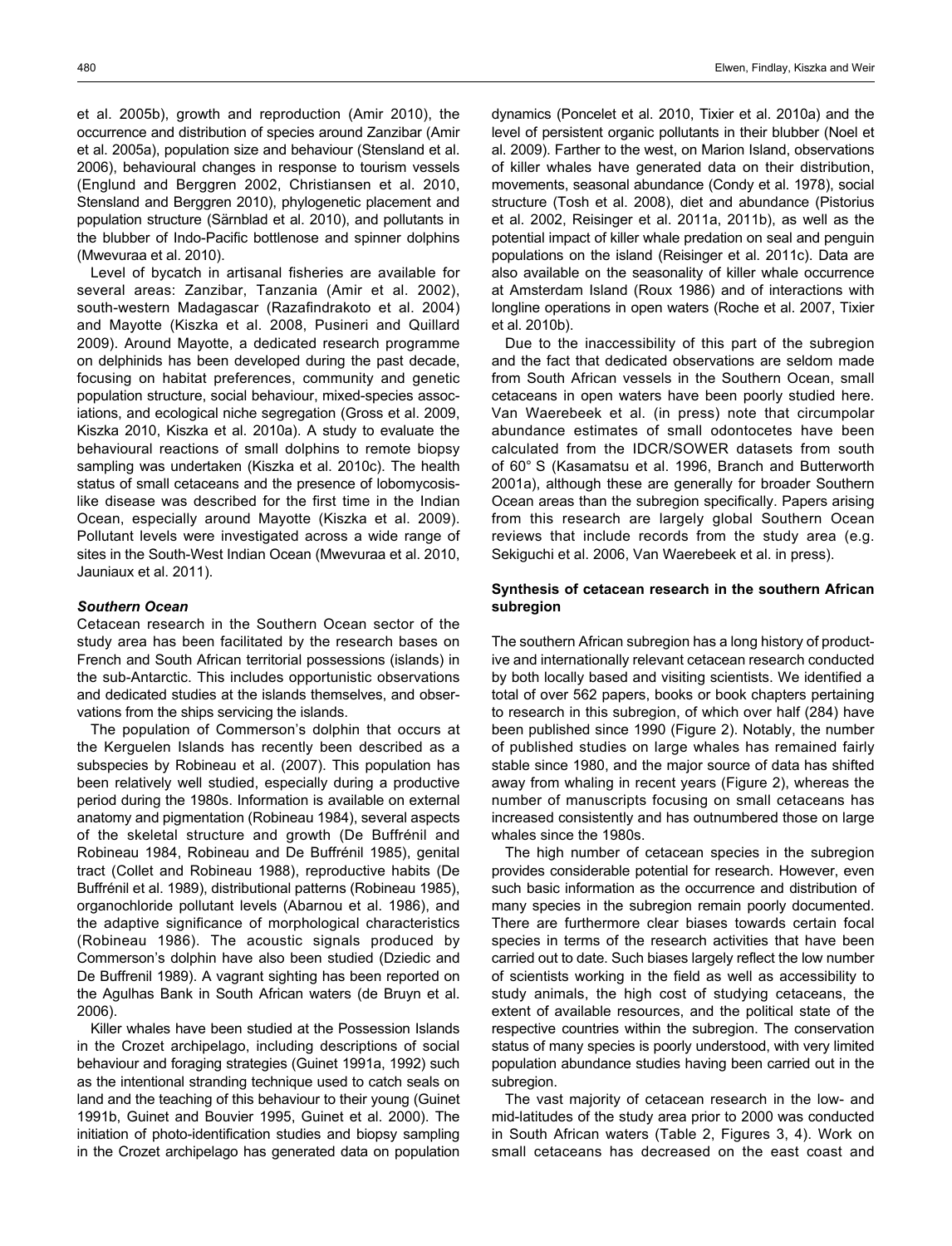increased on the west coast of South Africa and off Namibia (Figure 3). This latter pattern reflects the highly productive period during the 1980s and early 1990s when considerable effort was expended investigating issues of bycatch surrounding the anti-shark nets on the KwaZulu-Natal coast.

Research output in the Southern Ocean has remained fairly steady over the past three decades. A considerable amount of research on large whales in the Southern Ocean originates from IWC initiates and is available in documents associated with meetings of the scientific committee thereof, but is not available in the peer-reviewed literature. The majority of the small cetacean research in the Southern Ocean originates from the sub-Antarctic islands, and pertains mostly to Commerson's dolphins and killer whales. Due to the inaccessibility of the Southern Ocean and its islands, the majority of research is associated with governmentsponsored or -supported expeditions.

The number of publications and research projects in the South-West Indian Ocean and eastern tropical Atlantic has increased markedly since 2000 (Table 1, Figures 3, 4). Research is being undertaken on many of the islands in the South-West Indian Ocean, although the continental waters, especially northern Mozambique and Kenya, remain poorly studied (Table 2). The Atlantic coast north of South Africa remains poorly studied, especially with regard to large whales (Figures 3, 4). Consequently, while expanding markedly during the past decade, cetacean research in Namibia and the eastern tropical Atlantic remains relatively sparse and is driven by a small number of interested individuals rather than by government resources. This is also the case throughout much of the southern African subregion, highlighting the importance of individual efforts in resourcelimited areas.

A further consequence of research being driven by individuals or small groups is that much of the data collected subsequent to the end of commercial whaling are extremely irregular, both temporally and spatially, with few studies of more than 10 years in duration. Long-term studies of keystone species are of great value to ecological research and allow for the investigation of environmental changes and adaptations at a variety of temporal scales. Longerterm studies include: (1) annual southern right whale photo-identification surveys that have been carried out off South Africa since 1979; (2) the annual IDCR/SOWER series of Southern Ocean minke whale assessment cruises, which have intermittently surveyed the area south of 60° S across the study area; (3) long-term photo-identification and genetic data on humpback whales are available from a series of separate projects run throughout the subregion since the late 1980s (Findlay et al. 1994, in press, Findlay and Best 1996a, Pomilla and Rosenbaum 2005, Rosenbaum et al. 2009, Barendse et al. 2010); (4) long-term dataseries (from 1964) are available for several dolphin species (predominantly Indo-Pacific bottlenose, common and Indo-Pacific humpback dolphins) that form part of the bycatch in the shark nets of eastern South Africa, including necropsies since 1982 (Peddemors 1993a, 1999); and (5) long-term stranding records from the entire South African (and Namibian prior to ~1992) coast of all species are kept by the Iziko: South African Museum in Cape Town (from about Mossel Bay to

Namibia) and the Bayworld Port Elizabeth Museum (from Mossel Bay to Mozambique). Only (1) and (2) above are associated with known or constant effort, without which the values of the long-term datasets may be limited.

There is much spatial variation in terms of research effort dedicated to the respective species occurring within the subregion. In particular, the limited accessibility to offshore species reflects a strong bias towards research on coastal species (Table 1), with most recent effort focused on Indo-Pacific bottlenose and humpback dolphins, killer whales, southern right whales and humpback whales. Most of these species are also easily distinguished individually (for photo-identification), widespread and comparatively easy to work with (accessible and approachable). In contrast, research on cetaceans inhabiting offshore, deep-water areas is very scarce. Access to the deep-water cetacean fauna off South Africa, Namibia and Mozambique has been severely limited since the end of whaling operations and dedicated

**Table 2:** Breakdown of the number of identified publications (journal articles, book chapters, books) by country or part of the subregion

| Area                                    | Number         |
|-----------------------------------------|----------------|
| Continental Africa                      |                |
| Gabon                                   | 13             |
| Democratic Republic of Congo            | 2              |
| Angola                                  | 9              |
| Namibia                                 | 13             |
| South Africa (entire coast)             | 64             |
| South Africa (west coast)               | 31             |
| South Africa (east coast)               | 98             |
| Mozambique (entire coast)               | 3              |
| Mozambique (south coast)                | $\overline{2}$ |
| Mozambique (north coast)                | 0              |
| Tanzania                                | 14             |
| Kenya                                   | 0              |
| Indian Ocean and Southern Ocean islands |                |
| Comoros (including Mayotte)             | 10             |
| Madagascar                              | 11             |
| Mauritius, Rodrigues, Réunion           | 3              |
| Seychelles                              | 3              |
| Other Indian Ocean islands              | 0              |
| <b>Bouvet</b>                           | 0              |
| <b>Prince Edward Islands</b>            | 7              |
| Crozet                                  | 11             |
| Kerguelen                               | 21             |
| Atlantic islands                        |                |
| Ascension and St Helena                 | 4              |
| Gough and Tristan                       | 3              |
| Region                                  |                |
| Atlantic Ocean                          | 0              |
| Indian Ocean                            | 17             |
| Southern Ocean - open water             | 58             |
| Global review                           | 49             |
| Regional review                         | 66             |
| Species review                          | 48             |
| Captive                                 | 10             |
| Technical                               | 25             |
| Ocean                                   |                |
| Atlantic                                | 94             |
| Indian                                  | 177            |
| Southern                                | 101            |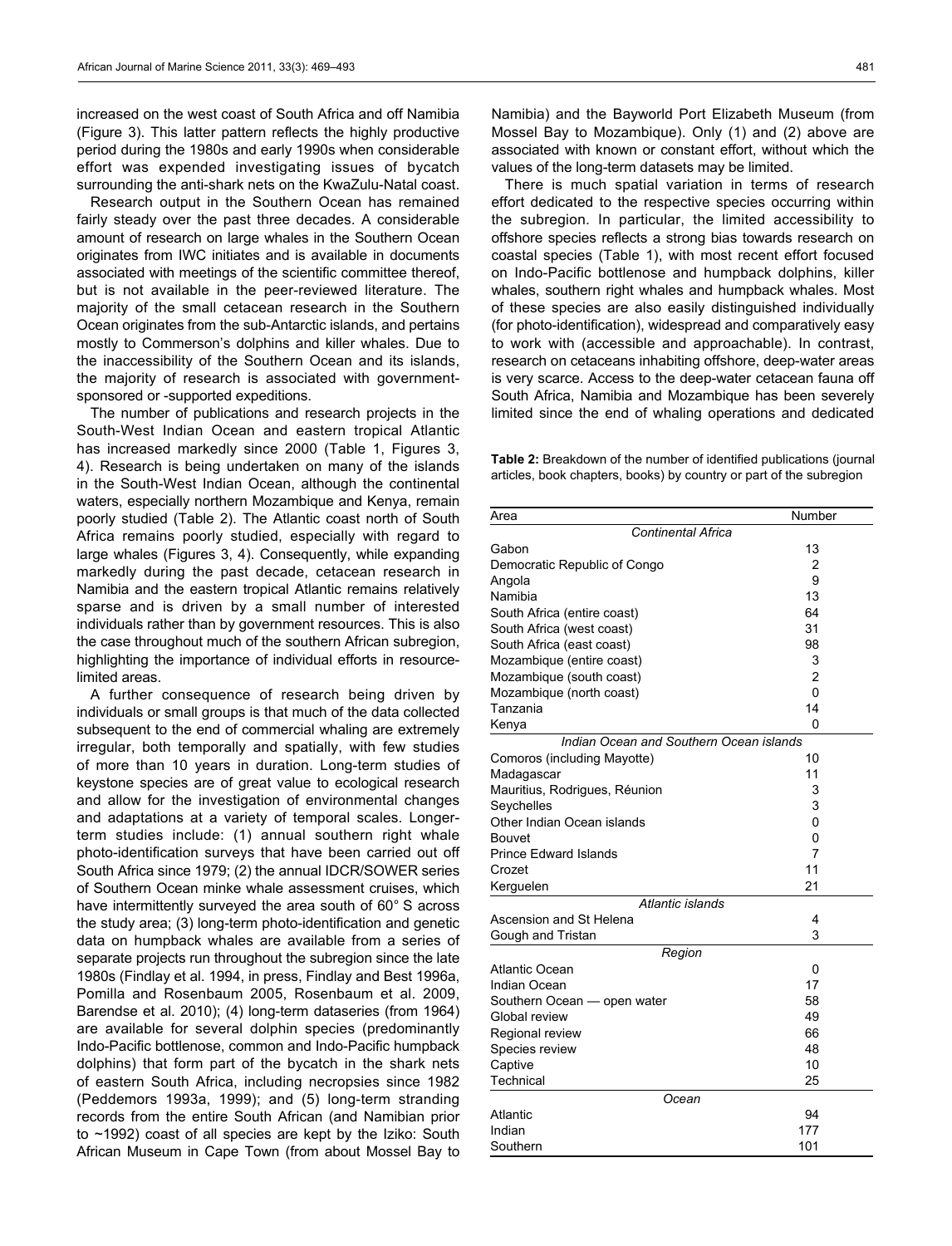

**Figure 3:** Breakdown by area of the number of identified papers, books or book chapters published between 1981 and 2011 that focus on small cetaceans (SC) or mixed species (e.g. 'cetacean sightings'). The areas include eastern tropical Atlantic (ETA), South African west coast (SAW, including Namibia), South African east coast (SAE), South-West Indian Ocean (SWIO) and islands (outside South Africa) and Southern Ocean (SOC, including sub-Antarctic islands)



**Figure 4:** Breakdown by area of the number of identified papers, books or book chapters published between 1981 and 2011 that focus on large whales (LW). The areas include eastern tropical Atlantic (ETA), South Africa (SA both coasts), South-West Indian Ocean (SWIO) and islands (outside South Africa), Southern Ocean (SOC including sub-Antarctic islands) and regional (REG) or global (GLOB) studies

government-supported marine mammal cruises. Oceanic cetacean communities have received some attention in other areas. The steep volcanic islands of the Indian Ocean provide access to deep-water species (e.g. Kiszka et al. 2010a), and the use of platforms of opportunity in the Atlantic Ocean has provided information on the tropical, deep-water cetacean communities in the eastern tropical Atlantic (e.g. Weir 2007, de Boer 2010). The recent REMMOA surveys (Ridoux et al. 2010) described above are an indication of a positive change.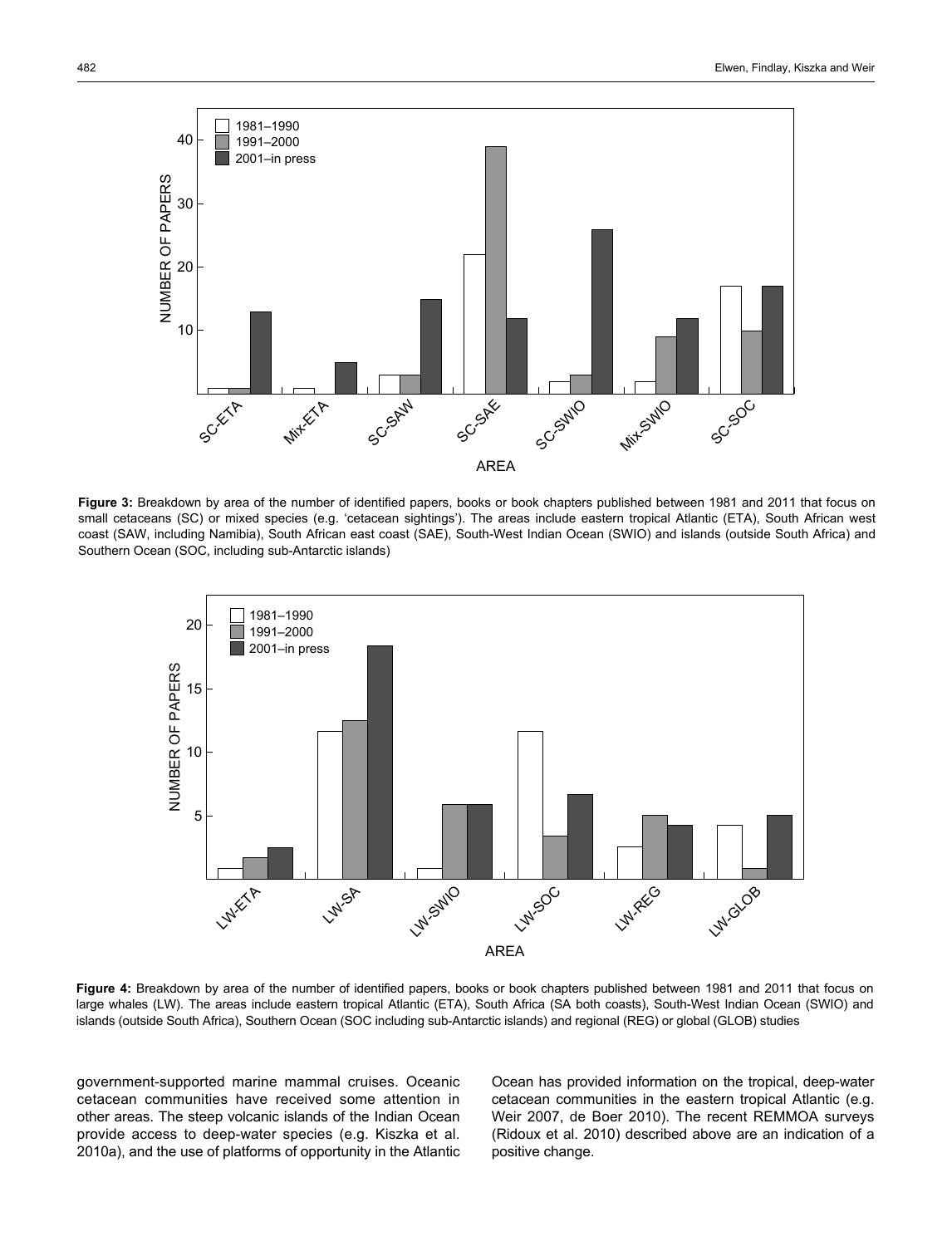#### **Suggested priorities for future cetacean research**

Identifying research (and conservation) priorities in such a large area as the southern African subregion is a considerable challenge, especially given the lack of basic knowledge about several species and the areas that they inhabit. Knowledge about many of the species in the subregion, especially poorly known oceanic species, is derived almost exclusively from stranded specimens. No published research was found from Kenyan or northern Mozambican waters. The majority of conservation concerns throughout the region reflects global trends and are human-induced, being far higher in coastal and shelf waters. Identified threats include bycatch in artisanal and commercial nets, directed fisheries (Kiszka et al. 2008, Poonian et al. 2008), oil and gas development (Rosenbaum and Collins 2006), tourism activities (Christiansen et al. 2010), noise and chemical pollution (Cockcroft 1999, Jauniaux et al. 2011), shifts in prey resources (Roy et al. 2007), entanglement and ship strikes (Best et al. 2001b), and the overarching impact of climate change. Below we propose some area-specific conservation and research priorities.

## *South Africa*

Although cetaceans in the waters around South Africa are the most comprehensively studied within the subregion, much of the research has been focused on very few species, particularly right whales and humpback whales and Indo-Pacific bottlenose and Indo-Pacific humpback dolphins. Humpback dolphins remain a conservation priority due to their low population sizes coupled with unknown population trends (Karczmarski et al. 1999b), nearshore habitat and high pollution loads (Karczmarski et al. 1998). Little is known about the current abundance or population status of species that exist predominantly on the continental shelf, including the dusky dolphin, common dolphin and Bryde's whale. These species potentially compete with fisheries and levels of bycatch are unknown. Furthermore, several major fish stocks in South Africa have undergone considerable changes in size and distribution in recent years (e.g. Heymans et al. 2004, Roy et al. 2007) with unknown consequences for cetaceans. The inshore stock of Bryde's whale is small (Best et al. 1984b) and non-migratory (Best 2001). Consequently, it may be particularly vulnerable to changes in local food resources that potentially are driven by shifts in fisheries and climate. No published estimates of abundance or trends are available for this population of Bryde's whale since 1982 (Best et al. 1984b, Penry et al. 2011), therefore obtaining a current estimate of population size is important. The degree of recovery of several previously hunted large whale stocks in South African waters, particularly for blue, fin and sei whales, remains unknown. Access to the majority of the abovementioned species requires working in shelf and offshore waters. Access to vessel time and development of broad-scale, repeated surveys to investigate distribution, seasonality and abundance trends of these species should be prioritised. Static acoustic monitoring provides another method with which to investigate patterns of relative abundance, distribution and seasonality (Van Parijs et al. 2002, Marques et al. 2009, Leeney et al. 2011) and techniques to estimate absolute abundance are rapidly developing (Marques et al. 2010).

#### *South-West Indian Ocean*

Many gaps have been identified in this part of the subregion, including the need to identify diversity and, as is the case elsewhere, to determine the abundance of oceanic species. The REMMOA project, conducted in late 2009 and early 2010, should provide new information on distribution, absolute abundance, habitat preferences and community structure of cetaceans over a wide area (Ridoux et al. 2010).

For management purposes, information on population and demographic structure, abundance and trends of all cetaceans is clearly needed, especially on species affected by bycatch and direct hunting, including the Indo-Pacific bottlenose dolphin, the humpback dolphin and the spinner dolphin. An assessment of the level of bycatch, particularly in gillnets, is needed throughout this part of the subregion. This could potentially be achieved with rapid bycatch assessments that have been successfully developed in other countries, including in the Comoros archipelago and Tanzania (Moore et al. 2010). With the exception of the Indo-Pacific bottlenose dolphins in Zanzibar (Amir et al. 2005b), the feeding ecology of cetaceans in this part of the subregion is poorly understood. This information is critical, particularly for small cetaceans that potentially compete with coastal fisheries. Furthermore, basic information on migration patterns, seasonal abundance and population structure is still lacking for most large whale species, especially Bryde's, fin and blue whales.

A few locations in the South-West Indian Ocean (e.g. Mayotte and La Réunion) allow easy access to deep-water species that are poorly studied both globally and regionally, such as beaked whales and oceanic delphinids (e.g. melonheaded whales and false killer whales; Dulau et al. 2007, Kiszka et al. 2010b). More research needs to be dedicated to those species that interact directly with fisheries (e.g. depredation by false killer whales in the pelagic longline fishery). Capacity-building and the training of local scientists is required, especially to ensure the establishment of longerterm research.

# *Eastern tropical Atlantic*

Cetacean research in the eastern tropical Atlantic part of the subregion is in its infancy and baseline data on the distribution, abundance and seasonality of almost all cetacean species are lacking. Therefore, there is considerable scope for future development of research activities in this area. Priorities for research include establishing year-round bycatch estimates and setting up stranding and sighting monitoring programmes for both coastal and offshore cetaceans. The latter are required particularly for evaluating the importance of this part of the subregion to breeding populations of sperm and humpback whales that seasonally occur here in high numbers (Rosenbaum and Collins 2006, Weir 2007, 2011). The Atlantic humpback dolphin, which is endemic to the eastern tropical Atlantic, is perhaps the greatest research priority in this part of the subregion. Their low population size, coastal distribution and their restricted geographical range (that coincides only with developing countries) are factors that combine to make this species extremely vulnerable to human activities (Van Waerebeek et al. 2004, Van Waerebeek and Perrin 2007, Weir 2009, Weir et al. 2011). Although the Atlantic humpback dolphin is currently listed as Vulnerable in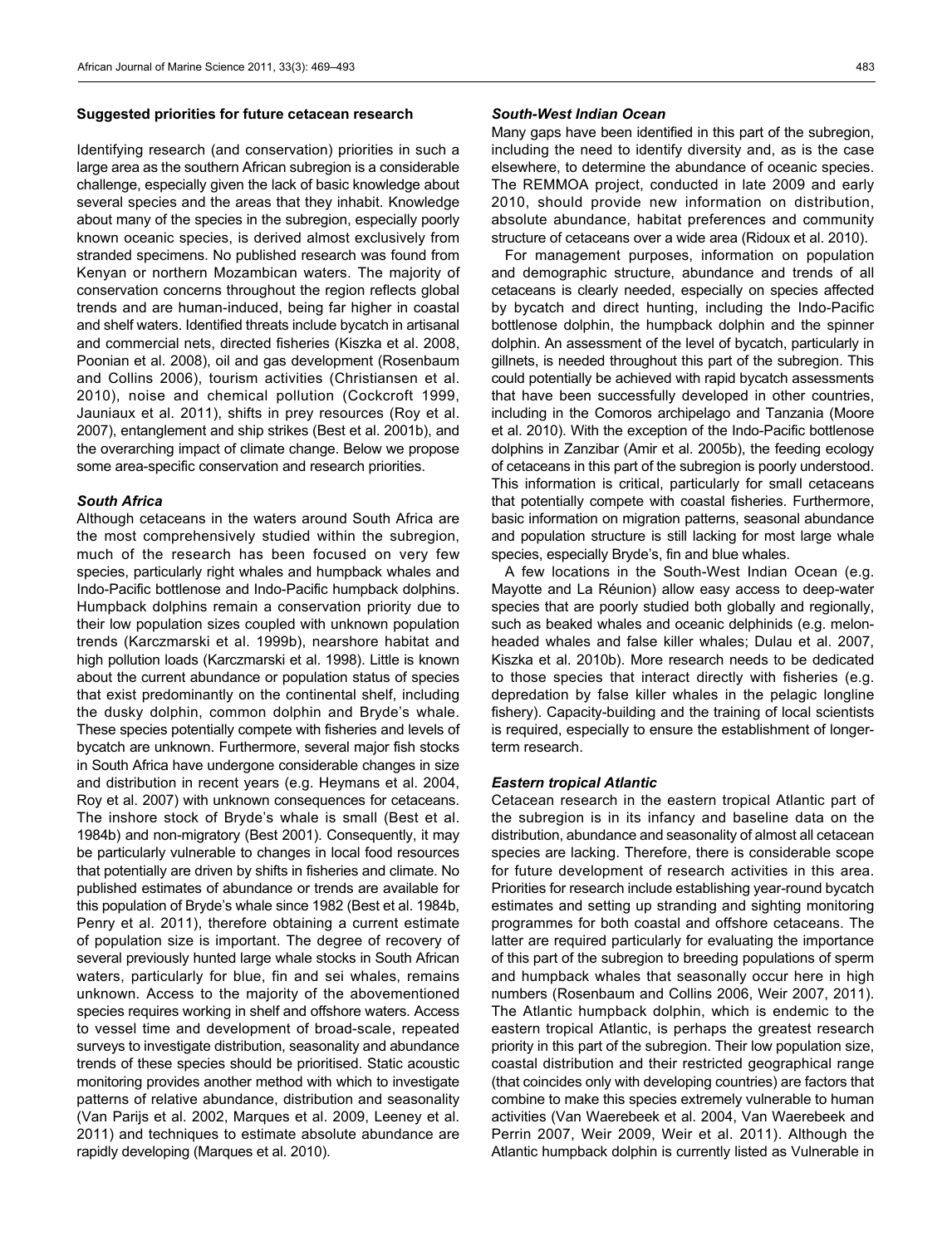terms of IUCN Red Data criteria, it has been recommended that its status should be reassessed and potentially changed to a more threatened category, in light of the serious conservation concerns (IWC 2010, Weir et al. 2011). Efforts to identify the distribution, abundance and status of this species are needed. The eastern tropical Atlantic as a whole remains a problematic locality for cetacean research, given the logistical, political and socio-economic factors prevailing in many countries. Capacity-building and the training of local scientists is required to ensure advances are made in cetacean research in this part of the subregion.

## *Southern Ocean*

The future of cetacean research in the African sector of the Southern Ocean remains uncertain following the termination of the SOWER series of cruises by the IWC in 2010. The considerable volume of data that exists following these cruises, including baseline information on the distribution of cetaceans in relation to oceanographic and topographic features, should be seen as an incentive for further research and monitoring in this part of the subregion. Continued monitoring of the trends in Antarctic large cetacean populations in the post-whaling era, especially in the light of assessing possible influences of climate change, would be extremely valuable. The migratory nature of many of these species means that a significant component of such work can be carried out in low-latitude waters.

*Acknowledgements* — We thank Peter Best and Vic Cockcroft for sharing their comprehensive publication lists and vast experience in the subregion with us in our efforts to track down manuscripts. Thanks are due to Meredith Thornton and Tess Gridley for comments on an earlier draft, and especially the two reviewers, Peter Best and Per Berggren, whose in-depth comments substantially improved the quality of an earlier version of the manuscript. SE was supported by a Claude Leon Post Doctoral Fellowship and would like to thank the Iziko: South African Museum for providing a base in Cape Town.

#### **References**

- Abarnou A, Robineau D, Michel P. 1986. Contamination par les organochlorés des dauphins de Commerson des îles Kerguelen. (Organochlorine contamination of Commerson's dolphin from the Kerguelen Islands.) *Oceanologica Acta* 9: 19–30.
- Amir OA. 2010. Biology, ecology and anthropogenic threats of Indo-Pacific bottlenose dolphins in east Africa. PhD thesis, Stockholm University, Sweden.
- Amir OA, Berggren P, Jiddawi NS. 2002. The incidental catch of dolphins in gillnet fisheries in Zanzibar, Tanzania. *Western Indian Ocean Journal of Marine Science* 1: 155–162.
- Amir OA, Berggren P, Ndaro SGM, Jiddawi NS. 2005b. Feeding ecology of the Indo-Pacific bottlenose dolphin (*Tursiops aduncus*) incidentally caught in the gillnet fisheries off Zanzibar, Tanzania. *Estuarine Coastal and Shelf Science* 63: 429–437.
- Amir OA, Jiddawi NS, Berggren P. 2005a. The occurrence and distribution of dolphins in Zanzibar, Tanzania, with comments on differences between the two species of *Tursiops*. *Western Indian Ocean Journal of Marine Science* 4: 85–93.
- Angot M. 1951. Rapport scientifique sur le expeditions baleineres autour de Madagascar (saisons 1949 et 1959). *Mémoires de l'Institute Scientifique de Madagascar, Serie A* 6: 439–486.
- Angot M. 1954. Observations sur les mammifères marins de l'Archipiel de Kerguélen, avec une étude detaillée de l'Elephant de mer *Mirounga leonina* L. *Mammalia* 18: 1–11.
- Ansorge IJ, Lutjeharms JRE. 2007. The cetacean environment off southern Africa. In: Best PB (ed.), *Whales and dolphins of the southern African subregion*. Cape Town: Cambridge University Press. pp 5–13.
- Atkins S, Pillay N, Peddemors VM. 2004. Spatial distribution of Indo-Pacific humpback dolphins (*Sousa chinensis*) at Richards Bay, South Africa: environmental influences and behavioural patterns. *Aquatic Mammals* 30: 84–93.
- Ballance LT, Anderson RC, Pitman RL, Stafford K, Shaan A, Waheed Z, Brownell JRL. 2001. Cetacean sightings around the Republic of the Maldives, April 1998. *Journal of Cetacean Research and Management* 3: 213–218.
- Ballance LT, Pitman RL. 1998. Cetaceans of the western tropical Indian Ocean: distribution, relative abundance, and comparisons with cetacean communities of two other tropical ecosystems. *Marine Mammal Science* 14: 429–459.
- Bannister JL, Baker AdeC. 1967. Observations on food and feeding of baleen whales at Durban. *Norsk Hvalfangst-tidende* 56(4): 78–82.
- Bannister JL, Gambell R. 1965. The succession and abundance of fin, sei and other whales off Durban. *Norsk Hvalfangst-tidende* 54: 45–60.
- Barendse J, Best PB, Thornton M, Elwen SH, Rosenbaum HC, Carvalho I, Pomilla C, Collins TJQ, Meyer M. 2011. Transit station or destination? Attendance patterns, regional movement and population estimate of humpback whales off west South Africa from photographic and genotypic matching. In: Kirkman SP, Elwen SH, Pistorius PA, Thornton M, Weir CR (eds), *Conservation biology of marine mammals in the southern African subregion. African Journal of Marine Science* 33: 353–373.
- Barendse J, Best PB, Thornton M, Pomilla C, Carvalho I, Rosenbaum HC. 2010. Migration redefined? Seasonality, movements and group composition of humpback whales *Megaptera novaeangliae* off the west coast of South Africa. *African Journal of Marine Science* 32:  $1 - 22$ .
- Barnard KH. 1954. *A guide book to South African whales and dolphins*. Guide no. 4. Cape Town: South African Museum.
- Barros NB, Cockcroft VG. 1991. Prey of humpback dolphins (*Sousa plumbea*) stranded in Eastern Cape Province, South Africa. *Aquatic Mammals* 17: 134–136.
- Beddard FE. 1915. Contributions to the knowledge of the anatomy of the sperm whale [*Physeter macrocephalus*] based upon the examination of a young foetus. *Annals of the Durban Museum* 1: 107–124.
- Berggren P. 2009. *Whales and dolphins; a field guide to marine mammals of East Africa*. Norwich: East Publishing Limited.
- Berggren P, Amir OA, Guissamulo A, Jiddawi NS, Ngazy Z, Stensland E, Sarnblad A, Cockcroft VG. 2007. *Sustainable dolphin tourism in East Africa*. MASMA Technical Report. WIOMSA Book Series No. 7. Zanzibar: Western Indian Ocean Marine Science Association.
- Bermond M. 1950. Campagne Baleinière dans les eaux de Madagascar (saison 1949). *Cybium* 5: 31–47.
- Bernasconi M, Nottestad L, Axelsen BE, Krakstad J-O. 2011. Acoustic observations of dusky dolphins *Lagenorhynchus obscurus* hunting Cape horse mackerel *Trachurus trachurus capensis* off Namibia. *Marine Ecology Progress Series* 429: 209–218.
- Best PB. 1967a. The sperm whale (*Physeter catodon*) off the west coast of South Africa: 1. Ovarian changes and their significance. *Investigational Report, Sea Fisheries Research Institute, South Africa*   $61:1 - 27$
- Best PB. 1967b. Distribution and feeding habits of baleen whales off the Cape Province. *Investigational Report, Sea Fisheries Research Institute, South Africa* 57: 1–44.
- Best PB. 1968a. The polarity of sperm whale ovaries. *Norsk Hvalfangst-tidende* 57: 43–45.
- Best PB. 1968b. The sperm whale (*Physeter catodon*) off the west coast of South Africa: 2. Reproduction in the female. *Investigational*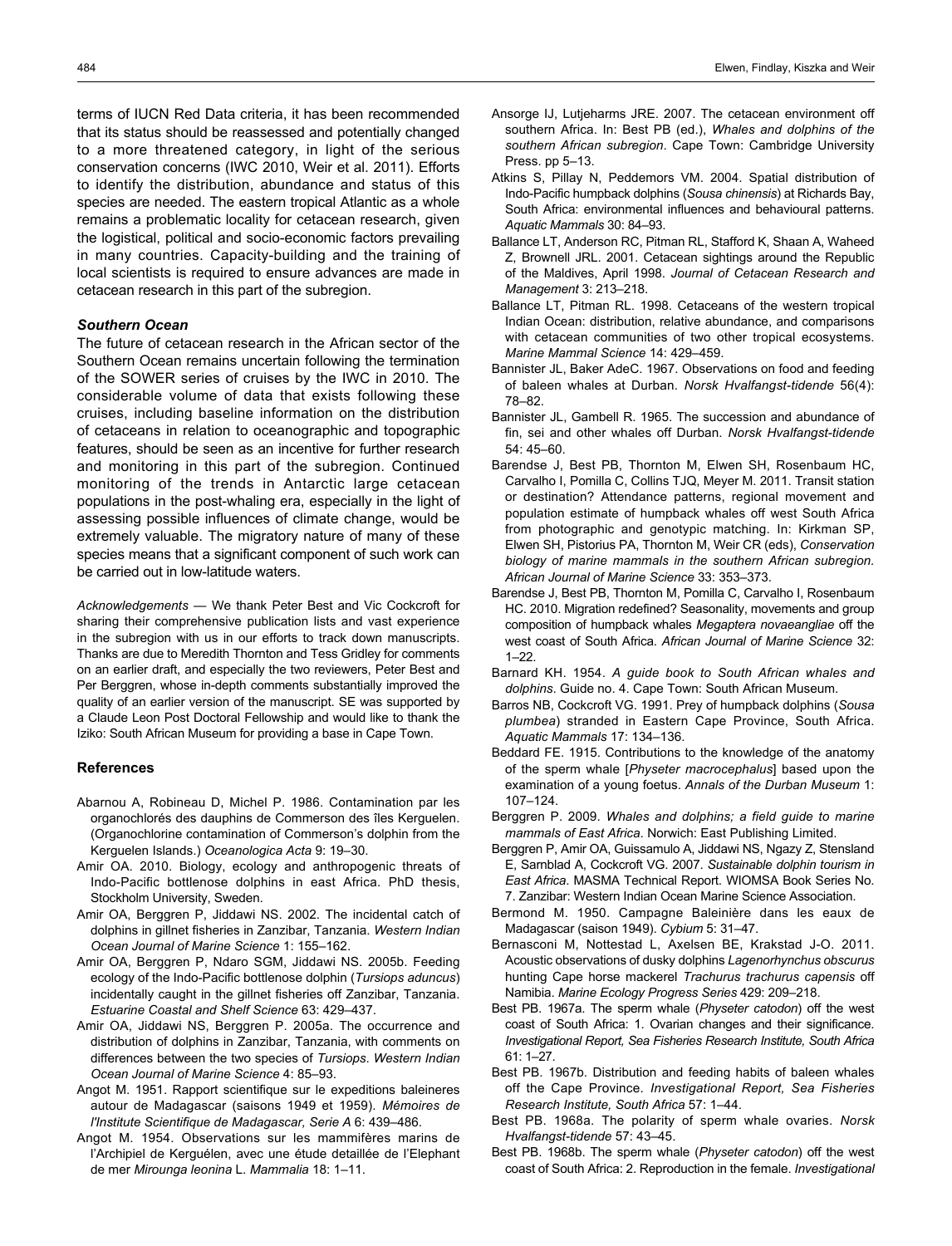*Report, Sea Fisheries Research Institute, South Africa* 66: 1–32.

- Best PB. 1969a. The sperm whale (*Physeter catodon*) off the west coast of South Africa: 3. Reproduction in the male. *Investigational Report, Sea Fisheries Research Institute, South Africa* 72: 1–20.
- Best PB. 1969b. The sperm whale (*Physeter catodon*) off the west coast of South Africa: 4. Distribution and movements. *Investigational Report, Sea Fisheries Research Institute, South Africa* 78: 1–12.
- Best PB. 1970a. Exploitation and recovery of right whales *Eubalaena australis* off the Cape Province. *Investigational Report, Sea Fisheries Research Institute, South Africa* 80: 1–20.
- Best PB. 1970b. The sperm whale (*Physeter catodon*) off the west coast of South Africa: 5. Age, growth and mortality. *Investigational Report, Sea Fisheries Research Institute, South Africa* 79: 1–27.
- Best PB. 1976. Tetracycline marking and the rate of growth layer formation in the teeth of a dolphin (*Lagenorhynchus obscurus*). *South African Journal of Science* 72: 216–218.
- Best PB. 1977. Two allopatric forms of Bryde's whale off Sourth Africa. *Reports of the International Whaling Commission* (Special Issue 1): 10–38.
- Best PB. 1979. Social organization in sperm whales, *Physeter macrocephalus*. In: Winn HE, Olla BL (eds), *Behaviour of marine animals*. New York, USA and London, UK: Plenum Press. pp 227–289.
- Best PB. 1982. Seasonal abundance, feeding, reproduction, age and growth in minke whales off Durban (with incidental observations from the Antarctic). *Reports of the International Whaling Commission* 32: 759–786.
- Best PB. 1985. External characteristics of southern minke whales and the existence of a diminutive form. *Scientific Reports of the Whales Research Institute* [Tokyo] 36: 1–33.
- Best PB. 1988. Right whales (*Eubalaena australis*) at Tristan da Cunha, a clue to the 'non recovery' of depleted stocks? *Biological Conservation* 46: 23–51.
- Best PB. 1990a. Natural markings and their use in determining calving intervals in right whales off South Africa. *South African Journal of Zoology* 25: 114–123.
- Best PB. 1990b. Trends in the inshore right whale population off South Africa, 1969–1987. *Marine Mammal Science* 6: 93–108.
- Best PB. 1994. A review of the catch statistics for modern whaling in Southern Africa, 1908–1930. *Reports of the International Whaling Commission* 44: 467–485.
- Best PB. 1996. Evidence of migration by Bryde's whales from the offshore population in the southeast Atlantic. *Reports of the International Whaling Commission* 46: 315–322.
- Best PB. 1999. Food and feeding of sperm whales *Physeter macrocephalus* off the west coast of South Africa. *South African Journal of Marine Science* 21: 393–413.
- Best PB. 2001. Distribution and population separation of Bryde's whale *Balaenoptera edeni* off southern Africa. *Marine Ecology Progress Series* 220: 277–289.
- Best PB. 2006. The presence of right whales in summer on the west coast of South Africa: the evidence from historical records. *African Journal of Marine Science* 28: 159–166.
- Best PB. 2007. *Whales and dolphins of the southern African subregion*. Cape Town: Cambridge University Press.
- Best PB, Brandão A, Butterworth DS. 2001a. Demographic parameters of southern right whales off South Africa. *Journal of Cetacean Research and Management* (Special Issue 2): 161–169.
- Best PB, Butterworth DS, Rickett LH. 1984b. An assessment cruise for the South African inshore stock of Bryde's whale (*Balaenoptera edeni*). *Reports of the International Whaling Commission* 34: 403–423.
- Best PB, Canham PAS, Macleod N. 1984a. Patterns of reproduction in sperm whales, *Physeter macrocephalus*. *Reports of the International Whaling Commission* (Special Issue 6): 51–79.

Best PB, Findlay KP, Sekiguchi K, Peddemors VM, Rakotonirina

B, Rossouw A, Gove D. 1998. Winter distribution and possible migration routes of humpback whales *Megaptera novaeangliae* in the southwest Indian Ocean. *Marine Ecology Progress Series*  162: 287–299.

- Best PB, Gambell R. 1968a. A comparison of the external characters of sperm whales off South Africa. *Norsk Hvalfangst-tidende* 57: 146–164.
- Best PB, Gambell R. 1968b. The abundance of sei whales off South Africa. *Norsk Hvalfangst-tidende* 57: 168–174.
- Best PB, Lockyer CH. 2002. Reproduction, growth and migrations of sei whales *Balaeonoptera borealis* off the west coast of South Africa in the 1960s. *South African Journal of Marine Science* 24: 111–133.
- Best PB, Mate BR. 2007. Sighting history and observations of southern right whales following satellite tagging off South Africa. *Journal of Cetacean Research and Management* 9: 111–114.
- Best PB, Meÿer MA. 2010. Neglected but not forgotten: southern Africa's dusky dolphins. In: Würsig B, Würsig M (eds), *The dusky dolphin: master acrobat off different shores*. London: Academic Press. pp 291–311.
- Best PB, Payne R, Rowntree V, Palazzo JT, Both MC. 1993. Long range movements of South Atlantic right whales *Eubalaena australis*. *Marine Mammal Science* 9: 227–234.
- Best PB, Peddemors VM, Cockcroft VG, Rice N. 2001b. Mortalities of right whales and related anthropogenic factors in South African waters, 1963–1998. *Journal of Cetacean Research and Management* (Special Issue 2): 171–176.
- Best PB, Reeb D, Morais M, Baird A. 1999. A preliminary investigation of humpback whales off northern Angola. Paper SC51/CAWS33 submitted to the Scientific Committee of the International Whaling Commission Grenada, May 1999.
- Best PB, Reeb D, Rew MB, Palsboll PJ, Schaeff C, Brandão A. 2005. Biopsying southern right whales: their reactions and effects on reproduction. *Journal of Wildlife Management* 69: 1171–1180.
- Best PB, Ross GJB. 1977. Exploitation of small cetaceans off southern Africa. Paper 1.17. *Reports of the International Whaling Commission* 27: 494–497.
- Best PB, Ross GJB. 1984. Live-capture fishery for small cetaceans in South Africa waters. *Reports of the International Whaling Commission* 34: 615–618.
- Best PB, Ross GJB. 1986. Catches of right whales from shore-based establishments in southern Africa, 1792–1975. *Reports of the International Whaling Commission* (Special Issue 10): 275–289.
- Best PB, Ross GJB. 1989. Whales and whaling. In: Payne AIL, Crawford RJM (eds), *Oceans of life off southern Africa*. Cape Town: Vlaeberg Publishers. pp 315–338.
- Best PB, Schaeff CM, Reeb D, Palsbøll P. 2003. Composition and possible function of social groupings of southern right whales in South African waters. *Behaviour* 140: 1469–1494.
- Best PB, Schell DM. 1996. Stable isotopes in southern right whale (*Eubalaena australis*) baleen as indicators of seasonal movements, feeding and growth. *Marine Biology* 124: 483–494.
- Best PB, Sekiguchi K, Findlay KP. 1995. A suspended migration of humpback whales *Megaptera novaeangliae* on the west coast of South Africa. *Marine Ecology Progress Series* 118: 1–12.
- Best PB, Sekiguchi K, Rakotonirina B, Rossouw A. 1996. The distribution and abundance of humpback whales off southern Madagascar, August–September 1994. *Reports of the International Whaling Commission* 46: 323–331.
- Branch TA, Butterworth DS. 2001a. Estimates of abundance south of 60°S for cetaceans species sighted frequently on the 1978/79 to 1997/98 IWC/IDC-SOWER sighting surveys. *Journal of Cetacean Research and Management* 3: 252–270.
- Branch TA, Butterworth DS. 2001b. Southern Hemisphere minke whales: standardized abundance estimates from the 1978/79 to 1997/98 IWC/IDC-SOWER sighting surveys. *Journal of Cetacean Research and Management* 3: 143–174.

Branch TA, Matsuoka K, Miyashita T. 2004. Evidence for increases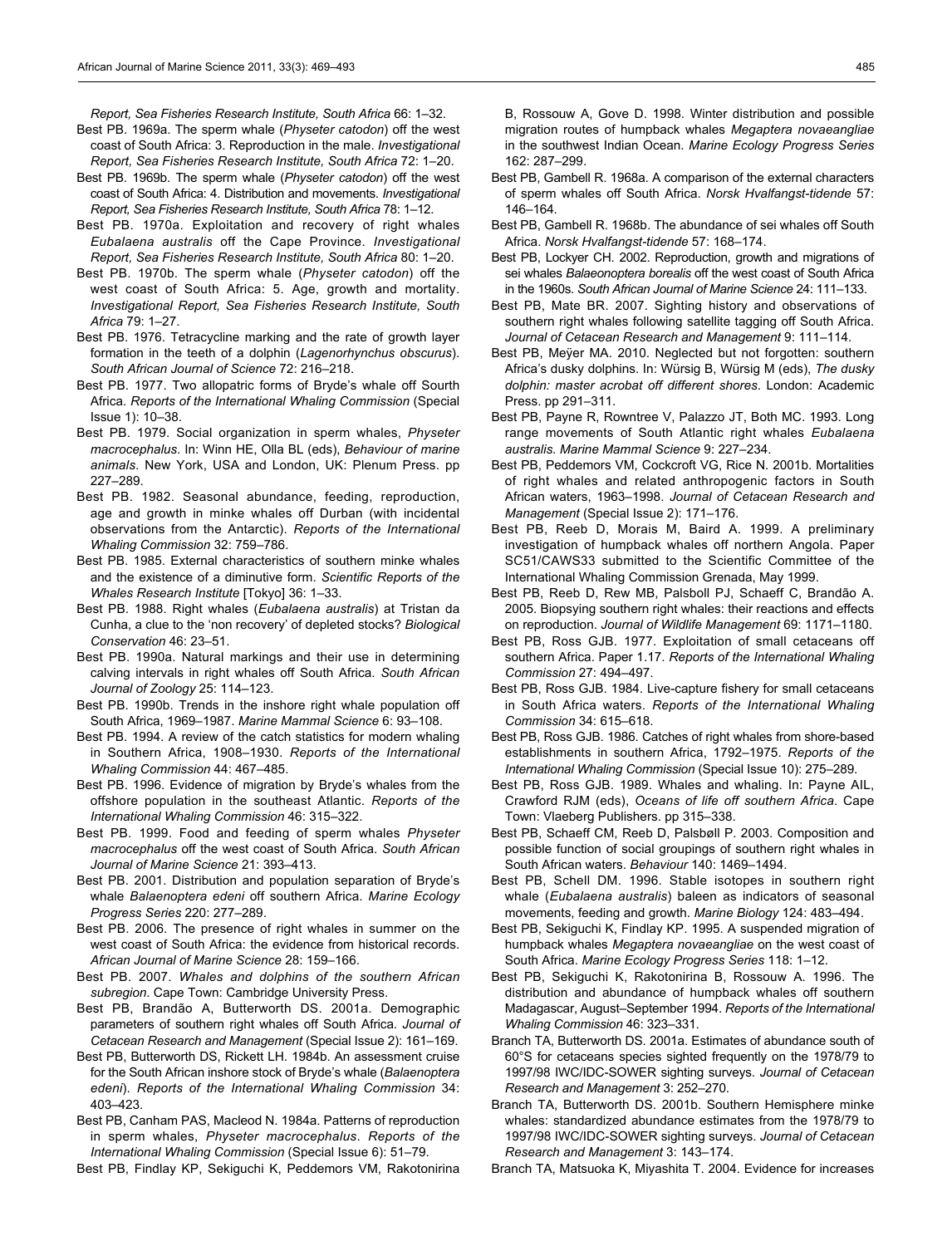in Antarctic blue whales based on Bayesian modelling. *Marine Mammal Science* 20: 726–754.

- Branch TA, Stafford KM, Palacios DM, Allison C, Bannister JL, Burton CLK, Cabrera E, Carlson CA, Galletti Vernazzani B, Gill PC, Hucke-Gaete R, Jenner KCS, Jenner M-NM, Matsuoka K, Mikhalev YA, Miyashita T, Morrice MG, Nishiwaki S, Sturrock VJ, Tormosov D, Anderson RC, Baker AN, Best PB, Borsa P, Brownell RL, Childerhouse S, Findlay KP, Gerrodette T, Ilangakoon AD, Joergensen M, Kahn B, Ljungblad DK, Maughan B, McCauley RD, McKay S, Norris TF, Oman Whale and Dolphin Research Group, Rankin S, Samaran F, Thiele D, Van Waerebeek K, Warneke RM. 2007. Past and present distribution, densities and movements of blue whales in the Southern Hemisphere and northern Indian Ocean. *Mammal Review* 37: 116–175.
- Brown SG. 1959a. Whale marks recovered in the Antarctic seasons 1955/56, 1958/59, and in South Africa 1958 and 1959. *Norsk Hvalfangst-tidende* 48: 610–616.
- Brown SG. 1959b. Whales observed in the Atlantic Ocean. Notes on their distribution. *Norsk Hvalfangst-tidende* 48: 289–308.
- Brown SG. 1962. The movements of fin and blue whales within the Antarctic zone. *Discovery Reports* 33: 1–54.
- Brownell RL. 1974. Small odontocetes of the Antarctic. In: Bushnell VC (ed.), *Antarctic map folio series,* folio 18. New York: American Geographic Society. pp 13–19.
- Budker P. 1950. Sur un rorqual de Rudolphi, ou « sei-whale » (*Balaenoptera borealis*, Lesson) capture au Cap Lopez (Gabon). *Mammalia* 14: 154–158.
- Budker P. 1952. Quelques considérations sur la campagne baleinière 1951 au Cap Lopez (Gabon). *Mammalia* 16: 1–6.
- Budker P. 1953. Les campagnes baleinières 1949–1952 au Gabon (note préliminaire). Mammalia. *Mammalia* 17: 129–148.
- Budker P, Collignon J. 1952. Trois campagnes baleinières au Gabon (1949–1950–1951). *Bulletin de l'Institut d' Etudes Centrafricaines* 3: 75–100.
- Budker P, Roux C. 1968. The 1959 summer whaling season at Cape Lopez (Gabon). *Norsk Hvalfangst-tidende* 57: 141–145.
- Cadenat J. 1959. Rapport sur les petits cétacés ouest-africaines. Résultats des recherches enterprises sur ces animaux jusqu'au mois de mars. *Bulletin de l'Institut Français d'Afrique Noire* 21: 1367–1440.
- Cassens I, Van Waerebeek K, Best PB, Crespo EA, Reyes J, Milinkovitch MC. 2003. The phylogeography of dusky dolphins (*Lagenorhynchus obscurus*): a critical examination of network methods and rooting procedures. *Molecular Ecology* 12: 1781–1792.
- Cassens I, Van Waerebeek K, Best PB, Tzika A, Van Helden AL, Crespo EA, Milinkovitch MC. 2005. Evidence for male dispersal along the coasts but no migration in pelagic waters in dusky dolphins (*Lagenorhynchus obscurus*). *Molecular Ecology* 14: 107–121.
- Christiansen F, Lusseau D, Stensland E, Berggren P. 2010. Effects of tourist boats on the behaviour of Indo-Pacific bottlenose dolphins off the south coast of Zanzibar. *Endangered Species Research* 11: 91–99.
- Clarke MR. 1980. Cephalopoda in the diet of sperm whales of the Southern Hemisphere and their bearing on sperm whale biology. *Discovery Reports* 37: 1–324.
- Cockcroft VG. 1990. Dolphin catches in the Natal shark nets, 1980–1988. *South African Journal of Wildlife Research* 20: 44–51.
- Cockcroft VG. 1992. Incidental capture of bottlenose dolphins (*Tursiops truncatus*) in shark nets: an assessment of some possible causes. *Journal of Zoology* [London] 226: 123–134.
- Cockcroft VG. 1994. Is there common cause for dolphin capture in gillnets? A review of dolphin catches in shark nets off Natal, South Africa. *Reports of the International Whaling Commission*  (Special Issue 15): 541–547.
- Cockcroft VG. 1999. Organochlorine levels in cetaceans from South Africa: a review. *Journal of Cetacean Research and Management* (Special Issue 1): 169–176.
- Cockcroft VG, Cliff G, Ross GJB. 1989b. Shark predation on Indian Ocean bottlenose dolphins, *Tursiops truncatus*, of Natal, South Africa. *South African Journal of Zoology* 24: 305–309.
- Cockcroft VG, de Kock AC, Lord DA, Ross GJB. 1989a. Organochlorines in bottlenose dolphins *Tursiops truncatus* from the east coast of South Africa. *South African Journal of Marine Science* 8: 207–217.
- Cockcroft VG, de Kock AC, Ross GJB, Lord DA. 1990. Organochlorines in common dolphins caught in shark nets during the Natal "sardine run". *South African Journal of Zoology* 25: 144–148.
- Cockcroft VG, Haschik SL, Klages NTW. 1993. The diet of Risso's dolphin, *Grampus griseus* (Cuvier, 1812), from the east coast of South Africa. *Zeitschrift für Säugetierkunde* 58: 286–293.
- Cockcroft VG, Krohn R. 1994. Passive gear fisheries of the southwestern Indian and southeastern Atlantic oceans: an assessment of their possible impact on cetaceans. *Reports of the International Whaling Commission* (Special Issue 15): 317–328.
- Cockcroft VG, Ross GJB. 1990. Observations on the early development of a captive bottlenose dolphin calf. In: Leatherwood S, Reeves RR (eds), *The bottlenose dolphin*. London: Academic Press, Inc. pp 461–478.
- Cockcroft VG, Ross GJB. 1991a. Occurrence of organochlorines in stranded cetaceans and seals from the east coast of southern Africa. In: Leatherwood S, Donovan GP (eds), *Cetaceans and cetacean research in the Indian Ocean Sanctuary*. Marine Mammal Technical Report No. 3. Nairobi: United Nations Environment Programme. pp 271–276.
- Cockcroft VG, Ross GJB. 1991b. Bottlenose dolphins in the Natal shark nets, 1980 to 1987: catch rates and associated contributing factors. In: Leatherwood S, Donovan GP (eds), *Cetaceans and cetacean research in the Indian Ocean Sanctuary*. Marine Mammal Technical Report No. 3. Nairobi: United Nations Environment Programme. pp 115–128.
- Cockcroft VG, Ross GJB, Peddemors VM, Borchers DL. 1992. Estimates of abundance and undercounting of bottlenose dolphins off northern Natal, South Africa. *South African Journal of Wildlife Research* 22: 102–109.
- Collet A, Robineau D. 1988. Data on the genital tract and reproduction of Commerson's dolphin, *Cephalorhynchus commersonii* from the Kerguelen Islands. *Reports of the International Whaling Commission* (Special Issue 9): 119–142.
- Collins T, Boumba R, Thonio J, Parnell R, Vanleeuwe H, Ngouessono S, Rosenbaum HC. 2010. The Atlantic humpback dolphin (*Sousa teuszii*) in Gabon and Congo: cause for optimism or concern? Paper SC/62/SM9 presented to the Scientific Committee of the International Whaling Commission, Agadir, June 2010.
- Collins T, Ngouessono S, Rosenbaum HC. 2004. A note on recent surveys for Atlantic humpback dolphins, *Sousa teuszii*  (Kükenthal, 1892), in the coastal waters of Gabon. Paper SC/56/ SM23 presented to the 56th Annual Meeting of the IWC Scientific Committee, July 2004, Italy.
- Condy PR, van Aarde RJ, Bester MN. 1978. The seasonal occurrence and behaviour of killer whales *Orcinus orca* at Marion Island. *Journal of Zoology* [London] 184: 449–464.
- Corbett HD. 1994. The occurrence of cetaceans of Mauritius and adjacent waters. *Reports of the International Whaling Commission* 44: 393–397.
- Dalebout ML, Ross GJB, Baker CS, Anderson RC, Best PB, Cockcroft VG, Hinsz HL, Peddemors VP, Pitman Rl. 2003. Appearance, distribution, and genetic distinctiveness of Longman's beaked whale, *Indopacetus pacificus. Marine Mammal Science* 19: 421–461.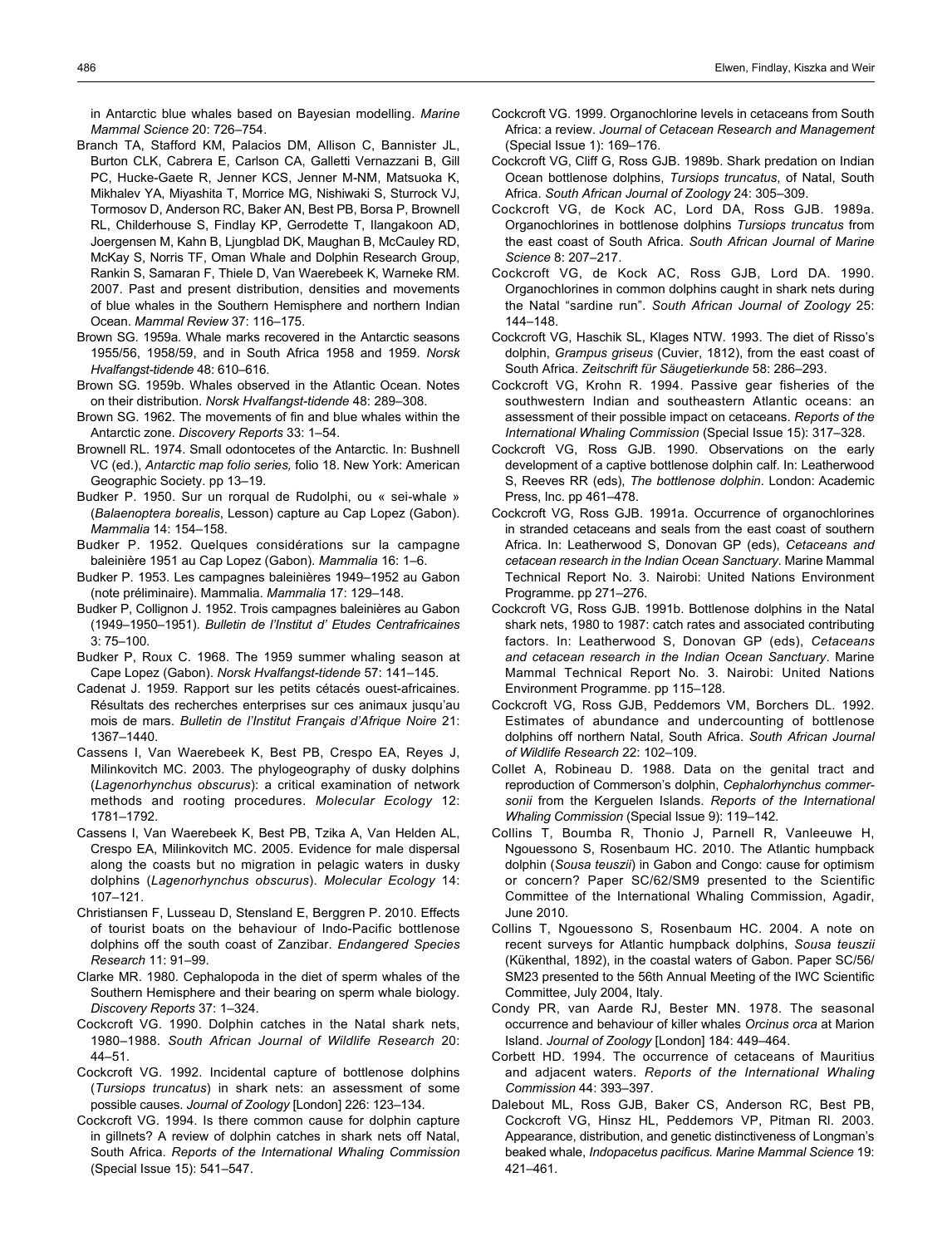- Darling JD, Sousa-Lima RS. 2005. Songs indicate interaction between humpback whale (*Megaptera novaeangliae*) populations in the western and eastern South Atlantic Ocean. *Marine Mammal Science* 21: 557–566.
- Davies DH. 1963. Notes on dolphins. *Bulletin of the South African Association for Marine Biological Research* 4: 36–37.
- de Boer MN. 2010. Cetacean distribution and relative abundance in offshore Gabonese waters. *Journal of the Marine Biological Association of the UK* 90: 1613–1621.
- de Bruyn PJN, Hofmeyer GJG, de Villiers MS. 2006. First record of a vagrant Commerson's dolphin, *Cephalorhynchus commersonii*, at the southern African continental shelf. *African Zoology* 41: 131–133.
- De Buffrénil V, Dziedzic A, Robineau D. 1989. Répartion et déplacements des dauphins de Commerson *Cephalorhynchus commersonii* (Lacépède, 1804) dans un golfe des îles Kerguelen; données du marquage individuel. *Canadian Journal of Zoology*  67: 516–521.
- De Buffrénil V, Robineau D. 1984. Report on maturation of post-cranial skeleton in Commersons dolphin (*Cephalorhynchus commersonii*) of Kerguelen Islands [Indian Ocean]. *Annales des Sciences Naturelles Zoologie et Biologie Animale* 6: 125–132.
- de Kock AC, Best PB, Cockcroft VG, Bosma C. 1994. Persistent organochlorine residues in cetaceans from the east and west coasts of southern Africa. *Science of the Total Environment* 154: 153–162.
- Dudley SFJ, Cliff G. 2010. Influence of the annual sardine run on catches of large sharks in the protective gillnets off KwaZulu-Natal, South Africa, and the occurrence of sardine in shark diets. *African Journal of Marine Science* 32: 383–397.
- Dulau V, Boucaud V, Rota B. 2007. Cetacean diversity off La Réunion Island and interactions with human activities. In: Kiszka J, Muir C (eds), *Incidental catches of non-targeted marine species in the western Indian Ocean: problems and mitigation measures Mayotte, France: workshop proceedings, 13–15 November 2006*. pp 100–103.
- Dziedic A, De Buffrenil V. 1989. Acoustic signals of the Commerson's dolphin, *Cephalorhynchus commersonii*, at the Kerguelen Islands. *Journal of Mammalogy* 70: 449–452.
- Elwen SH, Best PB. 2004a. Environmental factors influencing the distribution of southern right whales (*Eubalaena australis*) on the South Coast of South Africa I: broad scale patterns. *Marine Mammal Science* 20: 567–582.
- Elwen SH, Best PB. 2004b. Environmental factors influencing the distribution of southern right whales (*Eubalaena australis*) on the South Coast of South Africa II: within bay distribution. *Marine Mammal Science* 20: 583–601.
- Elwen SH, Best PB. 2004c. Are there reproductive benefits to southern right whale females (*Eubalaena australis*) associated with their coastal distribution off South Africa? *Marine Ecology Progress Series* 269: 289–295.
- Elwen SH, Best PB, Reeb D, Thornton M. 2009b. Diurnal movements and behaviour of Heaviside's dolphins, *Cephalorhynchus heavisidii*, with some comparative data for dusky dolphins, *Lagenorhynchus obscurus*. *South African Journal of Wildlife Research* 39: 100–102.
- Elwen SH, Meÿer MAM, Best PB, Kotze PGH, Thornton M, Swanson S. 2006. Range and movements of female Heaviside's dolphins (*Cephalorhynchus heavisidii*) as determined by satellitelinked telemetry. *Journal of Mammalogy* 87: 866–877.
- Elwen SH, Reeb D, Thornton M, Best PB. 2009a. A population estimate of Heaviside's dolphins *Cephalorhynchus heavisidii* in the southern end of their range. *Marine Mammal Science* 25: 107–124.
- Elwen SH, Thornton M, Reeb D, Best PB. 2010. Near-shore distribution of Heaviside's (*Cephalorhynchus heavisidii*) and dusky dolphins (*Lagenorhynchus obscurus*) at the southern limit of their range in South Africa. *African Journal of Zoology* 45: 78–91.
- Englund A, Berggren P. 2002. The impact of tourism on Indo-Pacific bottlenose dolphins (*Tursiops aduncus*) in Menai Bay, Zanzibar. Paper SC/54/WW1 presented to the Scientific Committee of the International Whaling Commission, Shimonoseki, Japan, May 2002.
- Ersts PJ, Kiszka J, Vely M, Rosenbaum HC. In press. Density, group composition, and encounter rates of humpback whales (*Megaptera novaeangliae*) on three banks in the north-eastern Mozambique Channel. *Journal of Cetacean Research and Management*.
- Ersts PJ, Rosenbaum HCR. 2003. Habitat preference reflects social organization of humpback whales (*Megaptera novaeangliae*) on a wintering ground. *Journal of Zoology* [London] 260: 337–345.
- Eyre EJ. 1995. Observation of cetaceans in the Indian Ocean whale Sanctuary, May–July 1993. *Reports of the International Whaling Commission* 45: 419–426.
- Eyre EJ. 1997. Preliminary composite cetacean survey in the Indian Ocean Sanctuary, April 1995. Paper SC/49/O28 submitted to the Scientific Committee of the International Whaling Commission.
- Eyre EJ. 2000. Observations of cetaceans in the Indian Ocean Sanctuary, Mauritius to Singapore, April 2000. Paper SC/52/O16 submitted to the Scientific Committee of the International Whaling Commission.
- Findlay KP. 2001. A review of humpback whale catches by modern whaling operations in the Southern Hemisphere. *Memoirs of the Queensland Museum* 47: 411–420.
- Findlay KP, Best PB. 1995. Summer incidence of humpback whales on the west coast of South Africa. *South African Journal of Marine Science* 15: 279–282.
- Findlay KP, Best PB. 1996a. Estimates of the numbers of humpback whales observed migrating past Cape Vidal, South Africa, 1988–1991. *Marine Mammal Science* 12: 354–370.
- Findlay KP, Best PB. 1996b. Assessment of heterogeneity in sighting probabilities of humpback whales within viewing range of Cape Vidal, South Africa. *Marine Mammal Science* 12: 335–353.
- Findlay KP, Best PB, Meÿer MA. 2011. Migrations of humpback whales past Cape Vidal, South Africa, and an estimate of the population increase rate (1988–2002). In: Kirkman SP, Elwen SH, Pistorius PA, Thornton M, Weir CR (eds), *Conservation biology of marine mammals in the southern African subregion. African Journal of Marine Science* 33: 441–452.
- Findlay KP, Best PB, Peddemors VM, Gove D. 1994. The distribution and abundance of humpback whales on their Mozambique winter grounds. *Reports of the International Whaling Commission* 44: 311–320.
- Findlay KP, Best PB, Ross GJB, Cockcroft VG. 1992. The distribution of small odontocete cetaceans off the coasts of South Africa and Namibia. *South African Journal of Marine Science* 12: 237–270.
- Findlay KP, Meÿer MA, Elwen SH, Kotze D, Johnson R, Truter P, Uamusse C, Sitoe S, Wilke C, Kerwath S, Swanson S, Staverees L, van der Westhuizen J. In press. Distribution and abundance of humpback whales, *Megaptera novaeangliae*, off the coast of Mozambique. *Journal of Cetacean Research and Management*  (Special Issue on humpback whales).
- Flower WH. 1879. An account of the petrological, botanical, and zoological collections made in Kerguelen's land and Rodriguez during the transit of Venus expeditions, carried out by Order of Her Majesty's Government in the years 1874–75. *Philosophical Transactions of the Royal Society of London* 168: 95–100.
- Flower WH. 1884. On the characters and divisions of the family Delphinidae. *Proceedings of the Zoological Society of London*  1883: 466–513.
- Flower WH. 1885. List of the specimens of Cetacea in the zoological department of the British Museum. London: British Museum (Natural History).
- Fraser FC. 1950. Description of a dolphin *Stenella frontalis* (Cuvier)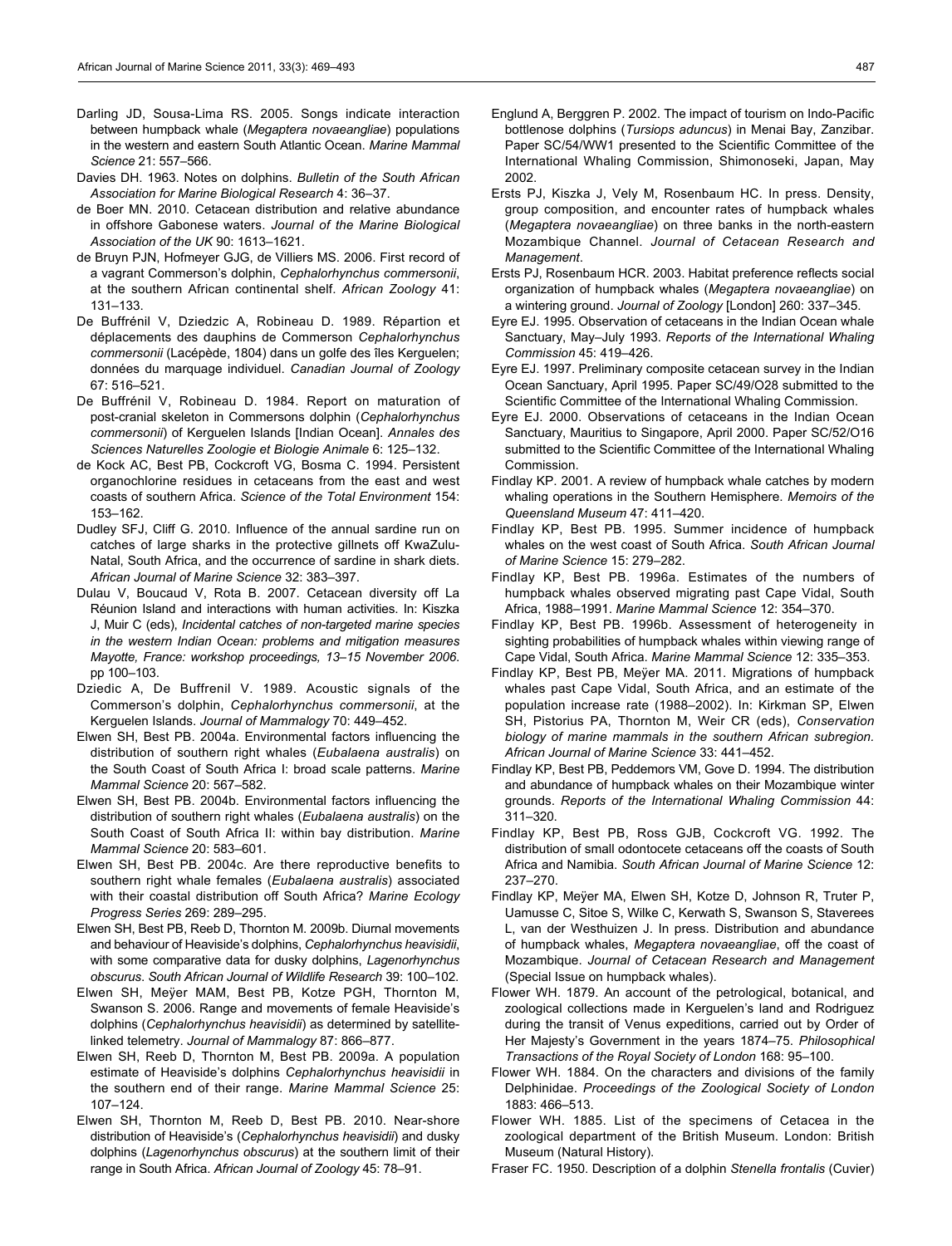from the coast of French Equatorial Africa. *Atlantidae Reports* 1: 61–84.

- Gambell R. 1966. Foetal growth and the breeding season of sperm whales. *Norsk Hvalfangst-tidende* 55: 113–118.
- Gambell R. 1967. Seasonal movements of sperm whales. *Symposia of the Zoological Society of London* 19: 237–254.
- Gambell R. 1972. Sperm whales off Durban. *Discovery Reports* 35: 199–358.
- Gambell R, Best PB, Rice DW. 1975. Report on the international Indian Ocean whale marking cruise 24 November 1973– 3 February 1974. *Reports of the International Whaling Commission*  25: 240–252.
- Gedamke J, Robinson SM. 2010. Acoustic survey for marine mammal occurrence and distribution off East Antarctica (30–80°E) in January–February 2006. *Deep-Sea Research II* 57: 968–981.
- Goodwin JA, Durham BD, Peddemors VM, Cockcroft VG. 1996. Genetic variation in the bottlenose dolphin *Tursiops truncatus*  along the KwaZulu/Natal coast, South Africa. *South African Journal of Marine Science* 17: 225–232.
- Grahl-Nielsen O, Krakstad J-O, Nottestad L, Axelsen BE. 2010. Dusky dolphins *Lagenorhynchus obscurus* and Cape fur seals *Arctocephalus pusillus pusillus*: fatty acid composition of their blubber and prey species. *African Journal of Marine Science* 32: 187–196.
- Gray J. 1936. Studies in animal locomotion VI: the propulsive powers of the dolphin. *Journal of Experimental Biology* 13: 192–199.
- Gray JE. 1828. Original figures and short systematic descriptions of new and unfigured animals. *Spicilegia Zoologica* Part 1.
- Gray JE. 1850. Catalogue of the specimens of mammalia in the collection of the British Museum. London: British Museum.
- Gray JE. 1865. Notices of a new genus of delphinoid whales from the Cape of Good Hope, and of other cetaceans from the same area. *Proceedings of the Zoological Society of London* 1865: 522–529.
- Griffin M, Coetzee CG. 2005. Annotated checklist and provisional national conservation status of Namibian mammals. Technical Reports of Scientific Services No. 4. Directorate of Scientific Services, Ministry of Environment and Tourism, Windhoek.
- Gross A, Kiszka J, Van Canneyt O, Richard P, Ridoux V. 2009. A preliminary study of habitat and resource partitioning among co-occurring tropical dolphins around Mayotte, south-west Indian Ocean. *Estuarine, Coastal and Shelf Science* 84: 367–374.
- Guinet C. 1991a. L'Orque (*Orcinus orca*) autour de L'archipel Crozet comparaison avec d'autres localités. *Revue d'Écologie (La Terre et la Vie)* 46: 321–337.
- Guinet C. 1991b. Intentional stranding apprenticeship and social play in killer whales (*Orcinus orca*). *Canadian Journal of Zoology*  69: 2712–2716.
- Guinet C. 1992. Comportement de chasse des orques (*Orcinus orca*) dans l'archipel Crozet. *Canadian Journal of Zoology* 70: 1656–1667.
- Guinet C, Barrett-Lennard L, Loyer B. 2000. Co-ordinated attack behaviour and prey sharing by killer whales at Crozet Archipelago: Strategies for feeding on negatively-buoyant prey. *Marine Mammal Science* 16: 829–834.
- Guinet C, Bouvier J. 1995. Development of intentional stranding hunting techniques in killer whale (*Orcinus orca*) calves at Crozet Archipelago. *Canadian Journal of Zoology* 73: 27–33.
- Guissamulo AT, Cockcroft VG. 1997. Dolphin and dugong occurrence and distribution and fisheries interactions in Maputo and Bazaruto Bays, Mozambique. Paper SC/49/SM24 presented at the 49th meeting of the International Whaling Commission, London, September 1997.
- Guissamulo A[T], Cockcroft VG. 2004. Ecology and population estimates of Indo-Pacific humpback dolphins (*Sousa chinensis*) in Maputo Bay, Mozambique. *Aquatic Mammals* 30: 94–102.

Harlin-Cognato HD, Markowitz T, Würsig B, Honeycutt RL. 2007.

Multi-locus phylogeography of the dusky dolphin (*Lagenorhynchus obscurus*): passive dispersal via the west-wind drift or response to prey species and climate change? *BMC Evolutionary Biology* 7: 131.

- Harmer SF. 1928. History of whaling. *Proceedings of the Linnaean Society of London* 140: 51–95.
- Hermans A, Pistorius PA. 2007. Marine mammal diversity in the remote waters of Aldabra atoll, southern Seychelles. *Atoll Research Bulletin* 564.
- Heymans JJ, Shannon LJ, Jarre A. 2004. Changes in the northern Benguela ecosystem over three decades: 1970s, 1980s and 1990s. *Ecological Modelling* 172: 175–195.
- Hoelzel AR, Potter CW, Best PB. 1998. Genetic differentiation between parapatric 'nearshore' and 'offshore' populations of the bottlenose dolphins. *Proceedings of the Royal Society of London B* 265: 1177–1183.
- Ichihara T. 1966. The pygmy blue whale, *Balaenoptera musculus brevicauda*, a new subspecies from the Antarctic. In: Norris KS (ed.), *Whales, dolphins and porpoises*. Berkeley and Los Angeles: University of California. pp 79–113.
- Ichihara T. 1981. Review of pygmy blue whale stock in the Antarctic. In: *Mammals in the seas, vol. III*. *General papers and large cetaceans.* FAO Fisheries Series No. 5. Rome: Food and Agriculture Organization of the United Nations. pp 211–218.
- IWC (International Whaling Commission). 2009. Report of the sub-committee on small cetaceans (Annex L). Annual Meeting of the International Whaling Commission, Madeira, Portugal.
- IWC (International Whaling Commission). 2010. Annex L: Report of the sub-committee on small cetaceans. Available at http:// iwcoffice.org/\_documents/sci\_com/SCRepFiles2010/Annex%20 L%20FINAL-sq.pdf [accessed 26 December 2010].
- Jauniaux T, Fontaine M, Farnir F, Kiszka J, Coignoul F. 2011. Cytochrome P450 1A1 expression in cetacean skin biopsies from the Indian Ocean. *Marine Pollution Bulletin* 62: 1317–1319.
- Jefferson TA, Curry BE, Leatherwood S, Powell JA. 1997. Dolphins and porpoises of West Africa: a review of records (Cetacea: Delphinidae, Phocoenidae). *Mammalia* 61: 87–108.
- Kahn B, Whitehead H, Dillon M. 1993. Indications of densitydependent effects from comparisons of sperm whale populations. *Marine Ecology Progress Series* 93: 1–7.
- Kaliszewska ZA, Seger J, Rowntree VJ, Barco SG, Benegas R, Best PB, Brown MW, Brownell RLJ, Carribero A, Harcourt R, Knowlton AR, Marshall-Tilas K, Patenaude NJ, Rivarola M, Schaeff CM, Sironi M, Smith WA, Yamada TK. 2005. Population histories of right whales (Cetacea: *Eubalaena*) inferred from mitochondrial sequence diversities and divergences of their whale lice (Amphipoda: *Cyamus*). *Molecular Ecology* 14: 3439–3456.
- Karczmarski L, Cockcroft VG. 1999. Daylight behaviour of humpback dolphins *Sousa chinensis* in Algoa Bay, South Africa. *Zeitschrift fur Saugetierkunde* (*International Journal of Mammalian Biology*) 64: 19–29.
- Karczmarski L, Cockcroft VG, McLachlan A. 1999a. Group size and seasonal pattern of occurrence of humpback dolphins *Sousa chinensis* in Algoa Bay, South Africa. *South African Journal of Marine Science* 21: 89–97.
- Karczmarski L, Cockcroft VG, McLachlan A. 2000a. Habitat use and preferences of Indo-Pacific humpback dolphins *Sousa chinensis*  in Algoa Bay, South Africa. *Marine Mammal Science* 16: 65–79.
- Karczmarski L, Cockcroft VG, McLachlan A, Winter PED. 1998. Recommendations for the conservation and management of humpback dolphins *Sousa chinensis* in the Algoa Bay region, South Africa. *Koedoe* 41: 121–129.
- Karczmarski L, Thornton M, Cockcroft VG. 2000b. Daylight occurrence of humpback dolphins *Sousa chinensis* in Algoa Bay, South Africa. *African Journal of Ecology* 38: 86–90.
- Karczmarski L, Winter PED, Cockcroft VG, McLachlan A. 1999b. Population analyses of Indo-Pacific humpback dolphins *Sousa chinensis* in Algoa Bay, Eastern Cape, South Africa. *Marine*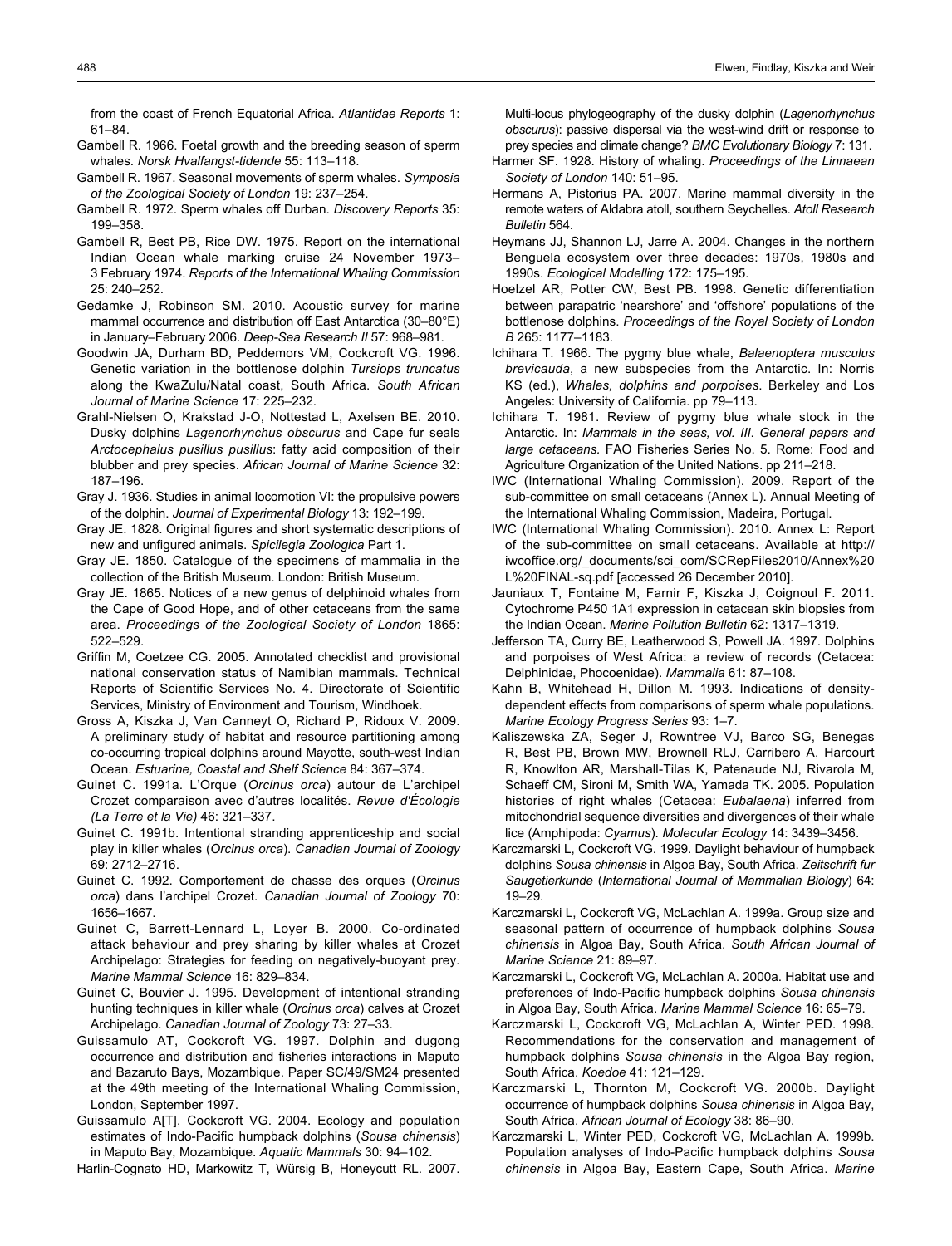*Mammal Science* 15: 1115–1123.

- Kasamatsu F, Hembree D, Joyce GG, Tsunoda L, Rowlett R, Nakano T. 1988. Distribution of cetacean sightings in the Antarctic: results obtained from the IWC/IDCR minke whale assessment cruises, 1978/79 to 1983/84. *Reports of the International Whaling Commission* 38: 449–485.
- Kasamatsu F, Joyce GC, Ensor P, Mermoz J. 1996. Current occurrence of baleen whales in Antarctic waters. *Reports of the International Whaling Commission* 46: 293–304.
- Kasamatsu F, Joyce GG, Ensor P, Mermoz J. 1990. Current occurrence of Cetacea in the Southern Hemisphere; results from the IWC/IDCR Southern Hemisphere minke whale assessment cruises, 1978/79–1987/88. Paper SC/42/015 presented to the Scientific Committee of the International Whaling Commission, June 1990.
- Kasamatsu F, Matsuoka K, Hakamada T. 2000. Interspecific relationships in density among the whale community in the Antarctic. *Polar Biology* 23: 466–473.
- Kasuya T, Wada S. 1991. Distribution of large cetaceans in the Indian Ocean: data from Japanese sighting records, November– March. In: Leatherwood S, Donovan GP (eds), *Cetaceans and cetacean research in the Indian Ocean Sanctuary*. Marine Mammal Technical Report No. 3. Nairobi: United Nations Environment Programme. pp 139–170.
- Keith M, Peddemors VM, Bester MN, Ferguson JWH. 2002. Population characteristics of Indo-Pacific humpback dolphins at Richards Bay, South Africa: implications for incidental capture in shark nets. *South African Journal of Wildlife Research* 32: 153–162.
- Keller RW, Leatherwood S, Holt SJ. 1982. Indian Ocean Cetacean Survey, Seychelles' islands, April through June 1980. *Reports of the International Whaling Commission* 32: 503–513.
- Kiszka J. 2010. Ecological segregation within a community of tropical delphinids: habitat, resource use and social structure. PhD thesis, University of La Rochelle, France.
- Kiszka J, Breysse O, Boinali K, Vely M. 2006. Marine mammals around the Union of the Comoros (Mozambique Channel): recent records and review of available information. Report SC/58/O6 submitted to the Scientific Committee of the International Whaling Commission.
- Kiszka J, Ersts PJ, Ridoux V. 2007. Cetacean diversity around the Mozambique Channel island of Mayotte (Comoros archipelago). *Journal of Cetacean Research and Management* 9: 105–109.
- Kiszka J, Ersts PJ, Ridoux V. 2010a. Structure of a toothed cetacean community around a tropical island (Mayotte, Mozambique Channel). *African Journal of Marine Science* 32: 543–551.
- Kiszka J, Muir C, Amir OA, Drouot-Dulau V, Poonian C, Razafindrakoto Y, Wambiji N. 2008. Incidental catch of marine mammals in the southwest Indian Ocean: a preliminary review. Report SC/60/SM13 submitted to the Scientific Committee of the International Whaling Commission.
- Kiszka J, Simon-Bouhet B, Charlier F, Ridoux V. 2010c. Individual and group behavioral reactions of dolphins to remote biopsy sampling. *Animal Welfare* 19: 411–417.
- Kiszka J, Van Bressem MF, Pusineri C. 2009. Lobomycosis-like disease and other skin conditions in Indo-Pacific bottlenose dolphin (*Tursiops aduncus*) from the Indian Ocean. *Diseases of Aquatic Organisms* 84: 151–157.
- Kiszka J, Vely M, Breysse O. 2010b. A preliminary account of cetacean diversity and humpback whale (*Megaptera novaeangliae*) group characteristics around the Union of the Comoros (Mozambique Channel). *Mammalia* 74: 51–56.
- Kruse S, Leatherwood S, Prematunga W, Mendes C, Gamage A. 1991. Records of Risso's dolphins, *Grampus griseus*, in the Indian Ocean, 1891–1986. In: Leatherwood S, Donovan GP (eds), *Cetaceans and cetacean research in the Indian Ocean Sanctuary*. Marine Mammal Technical Report No. 3. Nairobi: United Nations Environment Programme. pp 67–77.
- Leatherwood JS, Donovan GP. 1991. *Cetaceans and cetacean research in the Indian Ocean Sanctuary.* Marine Mammal Technical Report No. 3. Nairobi: United Nations Environment Programme.
- Leatherwood S, Todd S, Thomas JA. 1982. Incidental records of cetaceans in southern seas, January and February 1981. *Reports of the International Whaling Commission* 32: 515–520.
- Leeney RH, Carslake D, Elwen SH. 2011. Using static acoustic monitoring to describe echolocation behaviour of Heaviside's dolphins in Namibia. *Aquatic Mammals* 37: 151–160.
- Lockyer CH. 1974. Investigation of the ear plug of the southern sei whale, *Balaenoptera borealis*, as a valid means of determining age. *Journal du Conseil International pour l'Exploration de la Mer* 36: 71–81.
- Mackintosh NA. 1942. The southern stocks of whalebone whales. *Discovery Reports* 22: 197–300.
- Mackintosh NA, Wheeler JFG, Clowes AJ. 1929. Southern blue and fin whales. *Discovery Reports* 1: 257–540.
- MacLeod CD, Bennett E. 2007. Pan-tropical spotted dolphins (*Stenella attenuata*) and other cetaceans around St Helena. *Journal of the Marine Biological Association of the UK* 87: 339–344.
- Marques TA, Thomas L, Martin SW, Mellinger DK, Jarvis S, Morrissey RP, Ciminello C-A, DiMarzio N. 2010. Spatially explicit capture–recapture methods to estimate minke whale density from data collected at bottom-mounted hydrophones. *Journal of Ornithology*. Doi: 10.1007/s10336-010-0535-7.
- Marques TA, Thomas L, Ward J, DiMarzio N, Tyack PL. 2009. Estimating cetacean population density using fixed passive acoustic sensors: an example with Blainville's beaked whales. *Journal of the Acoustical Society of America* 125: 1982–1994.
- Mate BR, Best PB, Lagerquist BA, Winsor MH. 2011. Coastal, offshore, and migratory movements of South African right whales revealed by satellite telemetry. *Marine Mammal Science* 27: 455–476.
- Matthews LH. 1938a. The humpback whale, *Megaptera nodosa. Discovery Reports* 17: 7–92.
- Matthews LH. 1938b. The sei whale, *Balaenoptera borealis. Discovery Reports* 17: 183–290.
- Matthews LH. 1938c. The sperm whale *Physeter catodon. Discovery Reports* 17: 93–168.
- Meÿer MA, Best PB, Anderson-Reade M, Cliff G, Dudley S, Kirkman SP. 2011. Trends and interventions in large whale entanglements along the South African coast. In: Kirkman SP, Elwen SH, Pistorius PA, Thornton M, Weir CR (eds), *Conservation biology of marine mammals in the southern African subregion. African Journal of Marine Science* 33: 429–439.
- Mikhalev YA, Ivashin MV, Savusin VP, Zelenaya FE. 1981b. The distribution and biology of killer whales in the Southern Hemisphere. *Reports of the International Whaling Commission*  31: 551–566.
- Mikhalev JA, Savusin VP, Kishiyan NA, Ivashin MV. 1981a. To the problem of the feeding of sperm whales from the Southern Hemisphere. *Reports of the International Whaling Commission* 31: 737–745.
- Miller CA, Reeb D, Best PB, Knowlton AR, Brown MW, Moore MJ. 2011. Blubber thickness in right whales *Eubalaena glacialis* and *Eubalaena australis* related with reproduction, life history status and prey abundance. *Marine Ecology Progress Series* 438: 267–283*.*
- Moore JE, Cox TM, Lewison RL, Read AJ, Bjorkland R, McDonald SL, Cordwer LB, Aruna E, Ayissi I, Espeut P, Joynson-Hicks C, Pilcher N, Poonian CNS, Solarin B, Kiszka J. 2010. An interviewbased approach to assess marine mammal and sea turtle captures in artisanal fisheries. *Biological Conservation* 143: 795–805.
- Morisaka T, Karczmarski L, Akamatsu T, Sakai M, Dawson S, Thornton M. 2011. Echolocation signals of Heaviside's dolphins (*Cephanlorhynchus heavisidii*). *Journal of the Acoustical Society of America* 129: 449–457.

Mouton M, Reeb D, Botha A, Best PB. 2009. Yeast infection in a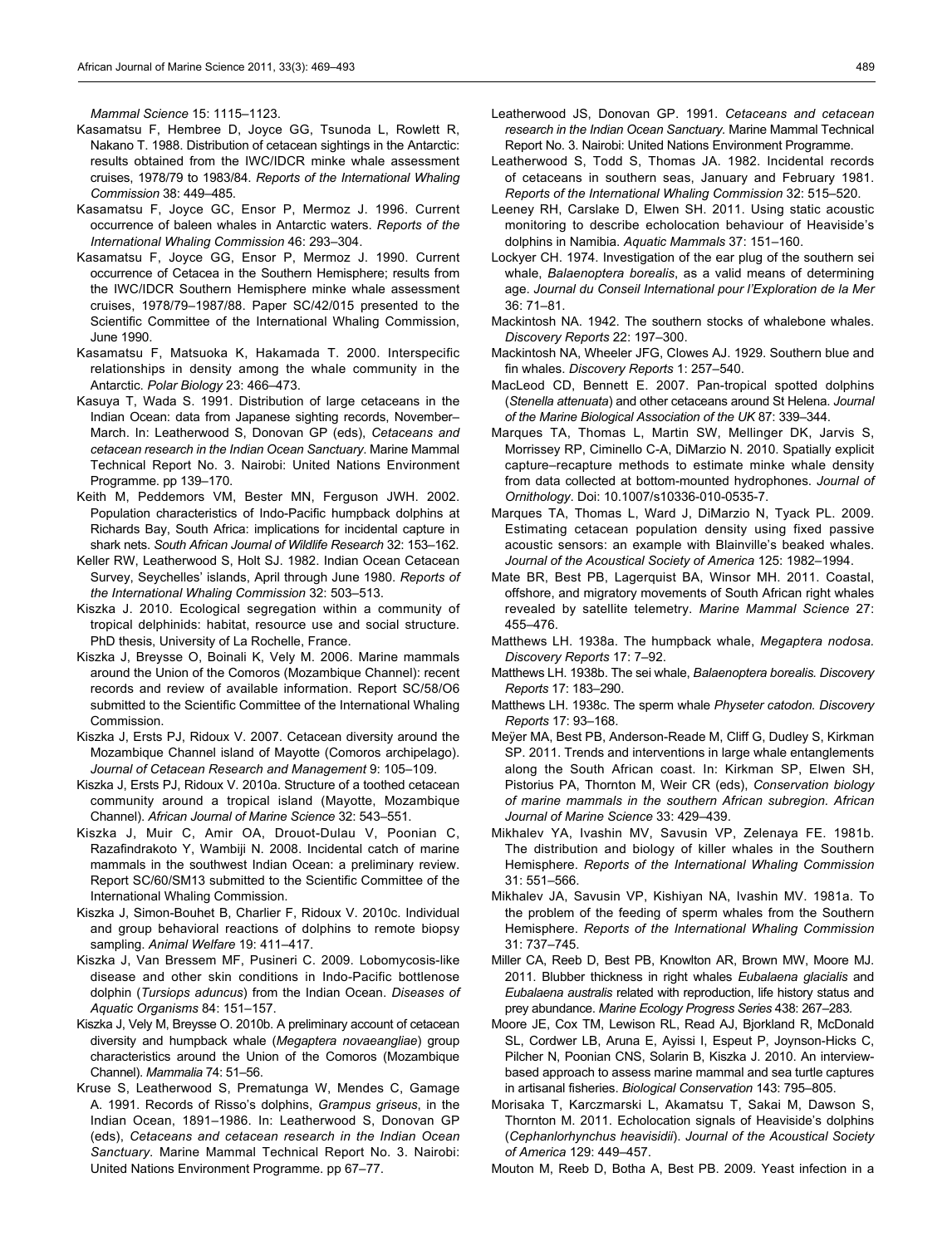beached southern right whale (*Eubalaena australis*) neonate. *Journal of Wildlife Diseases* 45: 692–699.

- Mwevuraa H, Amir OA, Kishimbaa M, Berggren P, Kylin H. 2010. Organohalogen compounds in blubber of Indo-Pacific bottlenose dolphin (*Tursiops aduncus*) and spinner dolphin (*Stenella longirostris*) from Zanzibar, Tanzania. *Environmental Pollution* 158: 2200–2207.
- Natoli A, Peddemors VM, Hoelzel AR. 2007. Population structure of bottlenose dolphins (*Tursiops aduncus*) impacted by bycatch along the east coast of South Africa. *Conservation Genetics* 9: 627–636.
- Noel M, Barrett-Lennard L, Guinet C, Dangerfield N, Ross PS. 2009. Persistent organic pollutants (POPs) in killer whales (*Orcinus orca*) from the Crozet Archipelago, southern Indian Ocean. *Marine Environmental Research* 68: 196–202.
- O'Donoghue SH, Drapeau L, Peddemors VM. 2010a. Broad-scale distribution patterns of sardine and their predators in relation to remotely sensed environmental conditions during the KwaZulu-Natal sardine run. *African Journal of Marine Science* 32: 279–291.
- O'Donoghue SH, Whittington PA, Dyer BM, Peddemors VM. 2010b. Abundance and distribution of avian and marine mammal predators of sardine observed during the 2005 KwaZulu-Natal sardine run survey. *African Journal of Marine Science* 32: 361–374.
- Olsen Ø. 1913. On the external characters and biology of Bryde's whale (*Balaenoptera brydei*), a new rorqual from the coast of South Africa. *Proceedings of the Zoological Society of London* 1913: 1073–1090.
- Olsen Ø. 1914. Hvaler og hvalfangst i Sydafrica. *Bergens Museum Årbok* 1914–15(5): 1–56.
- Omura H. 1973. A review of pelagic whaling operations in the Antarctic based on the effort and catch data in 10° squares of latitude and longitude. *Scientific Reports of the Whales Research Institute* [Tokyo] 25: 105–203.
- Patenaude NJ, Portway VA, Schaeff CM, Bannister JL, Best PB, Payne RS, Rowntree VJ, Rivarola M, Baker CS. 2007. Mitochondrial DNA diversity and population structure among southern right whales (*Eubalaena australis*). *Journal of Heredity* 98: 147–157.
- Paulian P. 1953. Pinnipèdes, cétacés et oiseaux des îles Kerguelen et Amsterdam. *Mémoires de l'Institut Scientifique de Madagascar Série A* 8: 111–234.
- Peddemors VM. 1993a. Bottlenose dolphins *Tursiops truncatus* research in Natal, South Africa: a review. *Lammergeyer* 42: 24–34.
- Peddemors VM. 1993b. Use of commercial flights to census inshore marine mammals off Natal, South Africa. *Lammergeyer* 42: 43–47.
- Peddemors VM. 1999. Delphinids of southern Africa. A review of their distribution, status and life history. *Journal of Cetacean Research and Management* 1: 157–166.
- Peddemors V[M], de Muelenaere H, Devchand K. 1989. Comparative milk composition of the bottlenosed dolphin (*Tursiops truncatus*), humpback dolphin (*Sousa plumbea*) and common dolphin (*Delphinus delphis*) from southern African waters. *Comparative Biochemistry and Physiology* 94A: 639–641.
- Penry GS, Cockcroft VG, Hammond PS. 2011. Seasonal fluctuations in occurrence of inshore Bryde's whales in Plettenberg Bay, South Africa, with notes on feeding and multispecies associations. In: Kirkman SP, Elwen SH, Pistorius PA, Thornton M, Weir CR (eds), *Conservation biology of marine mammals in the southern African subregion. African Journal of Marine Science* 33: 403–414.
- Perrin WF. 1985. The former dolphin fishery at St Helena. *Reports of the International Whaling Commission* 35: 423–428.
- Perrin WF. 2007. The South African species gate. In: Best PB (ed.), *Whales and dolphins of the southern African subregion*. Cape Town: Cambridge University Press. pp 15–16.
- Perrin WF, Best PB, Dawbin WH, Balcomb KC, Gambell R, Ross GJB. 1973. Rediscovery of Fraser's dolphin *Lagenodelphis hosei. Nature* [London] 241: 345–350.
- Perrin WF, Perrin MJ. 1986. Investigation of the cetacean fauna and former dolphin fishery of St Helena. *National Geographic Research Reports* 21: 355–360.
- Photopoulou T, Best PB, Hammond PS, Findlay KP. 2011. Movement patterns of coastal bottlenose dolphins in the presence of a fast-flowing, prevailing current: shore-based observations at Cape Vidal, South Africa. In: Kirkman SP, Elwen SH, Pistorius PA, Thornton M, Weir CR (eds), *Conservation biology of marine mammals in the southern African subregion. African Journal of Marine Science* 33: 393–401.
- Pistorius PA, Taylor FE, Louw C, Hanise B, Bester MN, Dewet C, du Plooy A, Green N, Klasen S, Podile S, Schoeman J. 2002. Distribution, movement, and estimated population size of killer whales at Marion Island, December 2000. *South African Journal of Wildlife Research* 32: 86–92.
- Pomilla C, Rosenbaum HC. 2005. Against the current: an inter-oceanic whale migration event. *Biological Letters* 1: 476–479.
- Pomilla C, Rosenbaum HC. 2006. Estimates of relatedness in groups of humpback whales (*Megaptera novaeangliae*) on two wintering grounds of the Southern Hemisphere. *Molecular Ecology* 15: 2541–2555.
- Poncelet E, Barbraud C, Guinet C. 2010. Population dynamics of killer whales in Crozet Archipelago, southern Indian Ocean: exploiting opportunistic and protocol-based photographs in a mark-recapture study. *Journal of Cetacean Research and Management* 11: 41–48.
- Poonian C, Hauzer M, Allaoui A, Cox T, Moore J, Read A, Lewison R, Crowder L. 2008. Rapid assessment of sea turtle and marine mammal bycatch in the Union of the Comoros. *Western Indian Ocean Journal of Marine Science* 7: 207–216.
- Pusineri C, Quillard M. 2009. Bycatch and direct captures of protected megafauna by the artisanal coastal fishery of Mayotte. *Western Indian Ocean Journal of Marine Science* 7: 195–206.
- Racey PA, Nicoll ME. 1984. Mammals of the Seychelles. In: Stoddart DR (ed.), *Biogeography and ecology of the Seychelles Islands*. Lancaster: Junk Publishers. pp 607–626.
- Rakotonarina B, Cockcroft VG, Kroese M, Vely M. 1994. Status and exploitation of Madagascar's coastal resources. *Sirenews* 22: 6–10.
- Rayner GW. 1940. Whale marking: progress and results to December 1939. *Discovery Reports* 19: 245–284.
- Razafindrakoto Y, Andrianarivelo N, Rosenbaum HC. 2004. Sightings, catches, and other records of Indo-Pacific humpback dolphins in the coastal waters of Madagascar. *Aquatic Mammals* 30: 103–110.
- Reeb D, Best PB. 1999. Anatomy of the laryngeal apparatus of the pygmy right whale, *Caperea marginata* (Gray, 1846). *Journal of Morphology* 242: 67–81.
- Reeb D, Best PB, Kidson S. 2007. Structure of the integument of southern right whales, *Eubalaena australis. Anatomical Record* 290: 596–613.
- Reeb D, Duffield M, Best PB. 2005. Evidence of post-natal ecdysis in southern right whales, *Eubalaena australis. Journal of Mammalogy* 86: 131–138.
- Reeves RR, Dalebout ML, Jefferson TA, Karczmarski L, Laidre K, O'Corry-Crowe G, Rojas-Bracho L, Secchi ER, Slooten E, Smith BD, Wang JY, Zhou K. 2008. *Sousa chinensis.* In: *IUCN 2010. IUCN Red List of Threatened Species. Version 2010.2.* Available at www.iucnredlist.org [accessed 12 April 2010]*.*
- Reisinger RR, de Bruyn PJN, Bester MN. 2011a. Mark-recapture abundance estimates of killer whales at Subantarctic Marion Island. *Aquatic Biology* 12: 77–185.
- Reisinger RR, de Bruyn PJN, Bester MN. 2011c. Predatory impact of killer whales on pinniped and penguin populations at the Subantarctic Prince Edward Islands: fact and fiction. *Journal of Zoology* [London] 285: 1–10.
- Reisinger RR, de Bruyn PJN, Tosh CA, Oosthuizen WC, Mufanadzo NT, Bester MN. 2011b. Prey and seasonal abundance of killer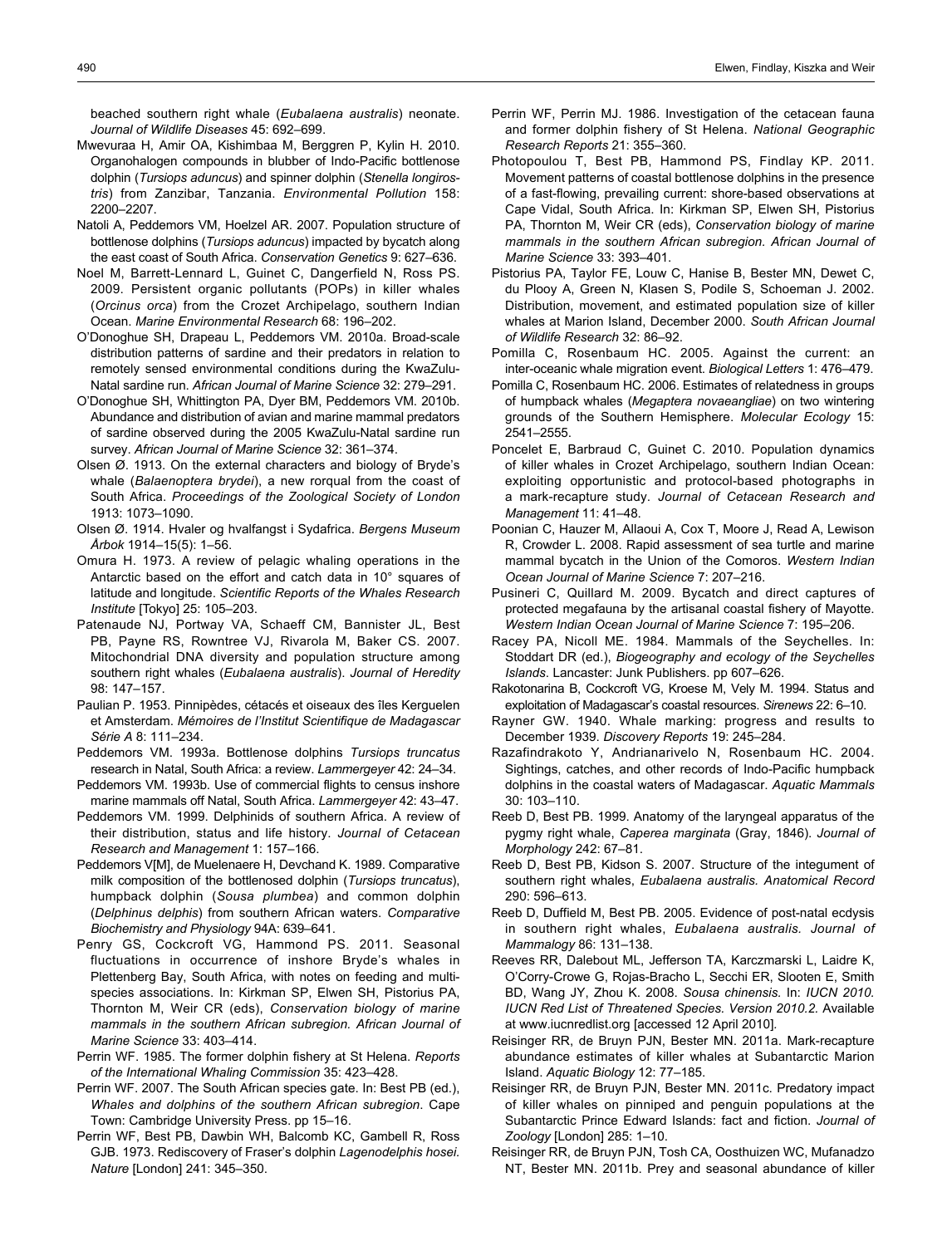whales at sub-Antarctic Marion Island. *African Journal of Marine Science* 33: 99–105.

- Reisinger RR, Karczmarski L. 2010. Population size estimate of Indo-Pacific bottlenose dolphins in the Algoa Bay region, South Africa. *Marine Mammal Science* 26: 86–97.
- Rice EH, Saayman GS. 1984. Movements and behaviour of Heaviside's dolphins (*Cephalorhynchus heavisidii*) off the western coasts of southern Africa. *Investigations of Cetacea* 16: 4–63.
- Rice EH, Saayman GS. 1987. Distribution and behaviour of killer whales (*Orcinus orca*) off the coasts of southern Africa. *Investigations of Cetacea* 20: 231–250.
- Richards R, Du Pasquier T. 1989. Bay whaling of southern Africa c. 1785–1805. *South African Journal of Marine Science* 8: 231–250.
- Ridoux V, Certain G, Doremus G, Laran S, van Canneyt O, Watremez P. 2010. Mapping diversity and relative density of cetaceans and other pelagic megafauna across the tropics: general design and progress of the REMMOA aerial surveys conducted in the French EEZ and adjacent waters. Paper SC/62/ E14 submitted to the 62nd Annual Meeting of the Scientific Committee of the International Whaling Commission.
- Robineau D. 1984. Morphologie externe et pigmentation du dauphin de Commerson, *Cephalorhynchus commersonii* (Lacepede, 1804), en particulier celui des iles Kerguelen (External morphology and pigmentation of Commerson's dolphin, *Cephalorhynchus commersonii.*) *Canadian Journal of Zoology* 62: 2465–2475.
- Robineau D. 1985. Données préliminaires sur la répartition du dauphin de commerson *Cephalorhynchus commersonii* aux îles Kerguelen, en Particulier dans le Golfe du Morbihan. (Preliminary information on the distribution of Commersons dolphin, *Cephalorhynchus commersonii* from the Kerguelen Islands, especially the Gulf of Morbihan.) *Biological Conservation* 31: 85–93.
- Robineau D. 1986. Valeur adaptative des caracteres morphologiques distinctifs (taille et pigmentation) d'une population isolee d'un dauphin subantarctique, *Cephalorhynchus commersonii* (Lacepede, 1804). (Adaptive significance of population-specific morphological characters of an isolated population of subantarctic dolphin, *Cephalorhynchus commersonii.*) *Mammalia* 50: 357–368.
- Robineau D. 1991. Balaenopterid sightings in the western tropical Indian Ocean (Seychelles area), 1982–1986. In: Leatherwood JS, Donovan GP (eds), *Cetaceans and cetacean research in the Indian Ocean sanctuary*. Marine Mammal Technical Report No. 3. Nairobi: United Nations Environment Programme. pp 171–179.
- Robineau D, De Buffrénil V. 1985. Données ostéologiques et ostéométriques sur le dauphin de Commerson, *Cephalorhynchus commersonii* (Lacépède, 1804), en paticulier celui des îles Kerguelen. *Mammalia* 49: 109–123.
- Robineau D, Goodall RNP, Pichler F, Baker CS. 2007. Description of a new subspecies of Commerson's dolphin, *Cephalorhynchus commersonii* (Lacépède, 1804), inhabiting the coastal waters of the Kerguelen Islands. *Mammalia* 71: 172–180.
- Roche C, Gasco N, Duhamel G, Guinet C. 2007. Marine mammals and demersal long line fishery interactions in Crozet and Kerguelen Exclusive Economic Zones: an assessment of the depredation level. *CCAMLR Science* 14: 67–82.
- Roe HSJ. 1967. The rate of lamina formation in the ear plug of the fin whale. *Norsk Hvalfangst-tidende* 56: 41–43.
- Rose B, Payne AI. 1991. Occurrence and behavior of the southern right whale dolphin, *Lissodelphis peronii*, off Namibia. *Marine Mammal Science* 7: 25–34.
- Rosenbaum HC. 2003. Marine mammals of Madagascar. In: Goodman S, Bengston J (eds), *The natural history of Madagascar*. Chicago, Illinois: University of Chicago Press. pp 213–216.
- Rosenbaum HC, Collins T. 2006. The ecology, population characteristics and conservation efforts for humpback whales (*Megaptera novaeangliae*) on their wintering grounds in the

coastal waters of Gabon. *Bulletin of the Biological Society of Washington* 12: 425–433.

- Rosenbaum HC, Pomilla C, Mendez M, Leslie MS, Best PB, Findlay KP, Minton G, Ersts PJ, Collins T, Engel MH, Bonatto SL, Kotze DPGH, Meÿer M, Barendse J, Thornton M, Razafindrakoto Y, Ngouessono S, Vely M, Kiska J. 2009. Population structure of humpback whales from their breeding grounds in the South Atlantic and Indian Oceans. *PLoS ONE* 4: e7318. Doi:10.1371/ journal.pone.0007318.
- Ross GJB. 1969. Evidence for a southern breeding population of True's beaked whale. *Nature* [London] 222: 585.
- Ross GJB. 1970. The occurrence of Hector's beaked whale *Mesoplodon hectori* (Gray) in South African waters. *Annals of the Cape Province Museum (Natural History)* 8: 195–204.
- Ross GJB. 1977. The taxonomy of bottlenose dolphins, *Tursiops*  species in South African waters, with notes on their biology. *Annals of the Cape Province Museum (Natural History)* 11: 135–194.
- Ross GJB. 1984. The smaller cetaceans of the south east coast of southern Africa. *Annals of the Cape Province Museum (Natural History)* 15: 173–410.
- Ross G[JB], Cockcroft V. 1990. Comments on Australian bottlenose dolphins and the taxanomic status of *Tursiops aduncus*  (Ehrenberg, 1832). In: Leatherwood S, Reeves R (eds), *The bottlenose dolphin*. London: Academic Press. pp 101–128.
- Ross G[JB], Cockcroft V, Butterworth D. 1987. Offshore distribution of bottlenosed dolphins in Natal coastal waters and Algoa Bay, Eastern Cape. *South African Journal of Zoology* 22: 50–56.
- Ross GJB, Cockcroft VG, Cliff G. 1985. Additions to the marine mammal faunas of South Africa and Natal. *Lammergeyer* 35: 36–40.
- Ross GJB, Cockcroft VG, Melton DA, Butterworth DS. 1989. Population estimates for bottlenose dolphins *Tursiops truncatus*  in Natal and Transkei waters. *South African Journal of Marine Science* 8: 119–130.
- Ross GJB, Tietz RM. 1972. Records of Cuvier's beaked whales from South Africa. *Annals of the Cape Provincial Museum (Natural History)* 7: 1–10.
- Roux J-P. 1986. Le cycle annuel dábundance des orques, *Orcinus orca*, aux îles Saint-Paul et Amsterdam. *Mammalia* 50: 5–8.
- Roux J-P, Best PB, Stander PE. 2001. Sightings of southern right whales (*Eubalaena australis*) in Namibian waters, 1971–1999. *Journal of Cetacean Research and Management* (Special Issue 2): 181–185.
- Roy C, van der Lingen CD, Coetzee JC, Lutjeharms JRE. 2007. Abrupt environmental shift associated with changes in the distribution of Cape anchovy *Engraulis encrasicolus* spawners in the southern Benguela. *African Journal of Marine Science* 29: 309–319.
- Ruud JT. 1952. Catches of Bryde-whale off French Equatorial Africa. *Norsk Hvalfangst-tidende* 41: 662–663.
- Saayman GS, Bower D, Tayler CK. 1972. Observations on inshore and pelagic dolphins on the South-Eastern Cape Coast of South Africa. *Koedoe* 15: 1–24.
- Saayman G[S], Tayler C. 1973. Social organisation of inshore dolphins (*Tursiops aduncus* and *sousa*) in the Indian Ocean. *Journal of Mammalogy* 54: 993–996.
- Saayman GS, Tayler CK. 1979. The socioecology of humpback dolphins (*Sousa* spp.). In: Winn HE, Olla BL (eds), *Behaviour of marine animals*. New York: Plenum Press. pp 165–226.
- Saayman GS, Tayler CK, Bower D. 1973. Diurnal activity cycles in captive and free-ranging Indian Ocean bottlenose dolphins (*Tursiops aduncus*, Ehrenburg). *Behaviour* 44: 212–233.
- Särnblad A, Danblot M, Dalen L, Amir OA, Berggren P. 2010. Phylogenetic placement and population structure of Indo-Pacific bottlenose dolphins (*Tursiops aduncus*) off Zanzibar, Tanzania, based on mtDNA sequences. *Marine Mammal Science* 27: 431–448.
- Schaeff CM, Best PB, Rowntree VJ, Payne R, Jarvis C, Portway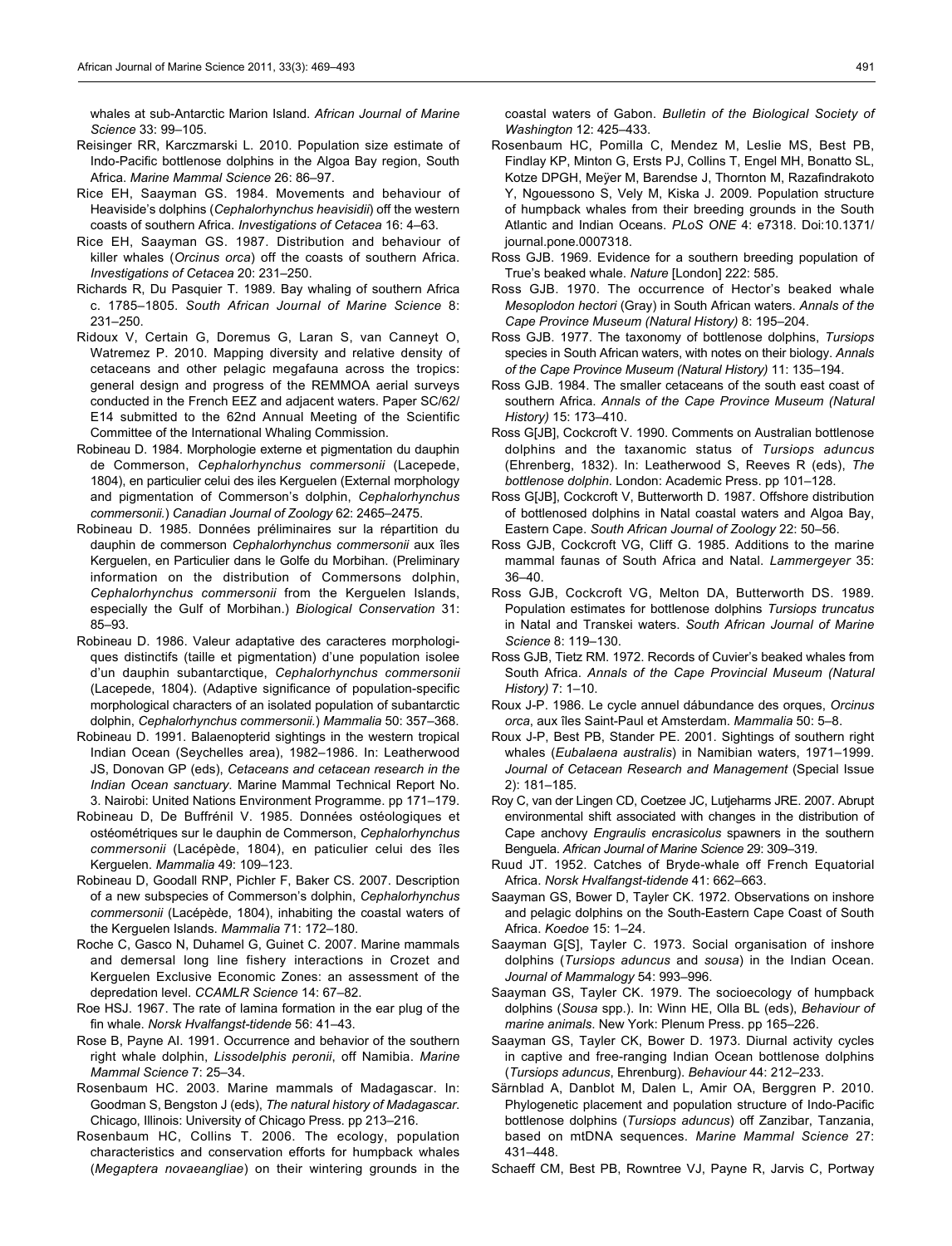VA. 1999. Dorsal skin color patterns among southern right whales (*Eubalaena australis*): genetic basis and evolutionary significance. *Journal of Heredity* 90: 464–471.

- Sekiguchi K, Best PB, Kaczmaruk BZ. 1992b. New information on the feeding habits and baleen morphology of the pygmy right whale, *Capera marginata. Marine Mammal Science* 8: 288–293.
- Sekiguchi K, Klages NTW, Best PB. 1992a. Comparative analysis of the diets of smaller odontocete cetaceans along the coast of southern Africa. In: Payne AIL, Brink KH, Mann KH, Hillborn R (eds), *Benguela trophic functioning*. *South African Journal of Marine Science* 12: 843–861.
- Sekiguchi K, Klages NTW, Best PB. 1996. The diet of strap-toothed whales (*Mesoplodon layardii*)*. Journal of Zoology* [London] 239: 453–463.
- Sekiguchi K, Klages NTW, Findlay KP, Best PB. 1993. Feeding habits and possible movements of southern bottlenose whales (*Hyperoodon planifrons*). *Proceedings of the National Institute of Polar Research Symposium on Polar Biology* 6: 84–97.
- Sekiguchi K, Olavarria C, Morse L, Olson P, Ensor P, Matsuoka K, Pitman RL, Findlay K, Gorter U. 2006. The spectacled porpoise (*Phocoena dioptrica*) in Antarctic waters. *Journal of Cetacean Research and Management* 8: 265–271.
- Smithers RHN. 1938. Notes on the stranding of a school of *Pseudorca crassidens* at Berg River mouth, December 27, 1936. *Transactions of the Royal Society of South Africa* 25: 403–411.
- Stensland E, Berggren P. 2010. Behavioural changes of nursing female Indo-Pacific bottlenose dolphins in response to boat based tourism. *Marine Ecology Progress Series* 332: 225–234.

Stensland E, Berggren P, Johnstone R, Jiddawi N. 1998. Marine mammals in Tanzanian waters: urgent need for status assessment. *Ambio* 27: 771–774.

- Stensland E, Carlen I, Sarnblad A, Bignert A, Berggren P. 2006. Population size, distribution, and behavior of Indo-Pacific bottlenose (*Tursiops aduncus*) and humpback (*Sousa chinensis*) dolphins off the south coast of Zanzibar. *Marine Mammal Science* 22: 667–682.
- Tayler CK, Saayman GS. 1972. The social organisation and behaviour of dolphins (*Tursiops truncatus*) and baboons (*Papio ursinus*): Some comparisons and assessments. *Annals of the Cape Province Museum (Natural History)* 9: 11–49.
- Tietz RM, Tayler CK. 1964. Dolphin talk. *Scientific South Africa* (August 1964): 385–390.
- Tixier P, Gasco N, Duhamel G, Viviant M, Authier M, Guinet C. 2010b. Interactions of Patagonian toothfish fisheries with killer and sperm whales in the Crozet islands Exclusive Economic Zone: an assessment of depredation levels and insights on possible mitigation strategies. *CCAMLR Science* 17: 179–195.
- Tixier P, Gasco N, Roche C, Guinet C. 2010a. *Killer whales of the Crozet Islands: photo-identification catalogue 2010*. Villiers en Bois: Centre d'Etudes Biologiques de Chizé. Available at http://www.cebc.cnrs.fr/publipdf/2010/2010\_Catalogue\_of\_the\_ Crozet\_killer\_whales.pdf [accessed November 2011].
- Tønnessen JN, Johnsen A. 1982. *The history of modern whaling*. Berkeley and Los Angeles: University of California Press (translated from Norwegian by RI Christophersen).
- Tormosov DD, Budylenko GA, Sazhinov EG. 1980. Biocenological aspects in the investigations of sea mammals. Paper SC/32/02 presented to the Scientific Committee of the International Whaling Commission, Cambridge, July 1980.
- Tosh CA, de Bruyn PJN, Bester MN. 2008. Preliminary analysis of the social structure of killer whales, *Orcinus orca*, at subantarctic Marion Island. *Marine Mammal Science* 24: 929–940.
- Townsend CH. 1935. The distribution of certain whales as shown by logbook records of American whaleships. *Zoologica* 19: 1–50 + 56 maps.
- True FW. 1889. Contributions to the natural history of the cetaceans:

a review of the family Delphinidae*. Bulletin of the United States National Museum* 36: 1–285.

- Tynan CT. 1997. Cetacean distribution and oceanographic features near the Kerguelen Plateau. *Geophysical Research Letters* 24: 2793–2796.
- van Bree PJH, Purves PE. 1972. Remarks on the validity of *Delphinus bairdii* (Cetacea, Delphinidae). *Journal of Mammalogy* 53: 372–374.
- Van Parijs SM, Smith J, Corkeron PJ. 2002. Using calls to estimate the abundance of inshore dolphins: a case study with Pacific humpback dolphins *Sousa chinensis*. *Journal of Applied Ecology*  39: 853–864.
- van Vuuren B, Best P, Roux J, Robinson T. 2002. Phylogeographic population structure in the Heaviside's dolphin (*Cephalorhynchus heavisidii*): conservation implications. *Animal Conservation* 5: 303–307.
- Van Waerebeek K, Barnett L, Camara A, Cham A, Diallo M, Djiba A, Jallow AO, Ndiaye E, Samba Ould Bilal AO, Bamy IL. 2004. Distribution, status, and biology of the Atlantic humpback dolphin, *Sousa teuszii* (Kükenthal, 1892). *Aquatic Mammals* 30: 56–83.
- Van Waerebeek K, Papastavrou V, Thiele D, Findlay KP, Donovan G, Ensor P. In press. Odontocetes of the Southern Ocean Sanctuary. *Journal of Cetacean Research and Management*.
- Van Waerebeek K, Perrin WF. 2007. Conservation status of the Atlantic humpback dolphin, a compromised future? Paper CMS/ SC14/Doc6 presented to the 14th Meeting of the CMS Scientific Council, March 2007, Bonn, Germany.
- Van Waerebeek K, van Bree PJH, Best PB. 1995. On the identity of *Prodelphinus petersii* Lutken, 1889 and records of dusky dolphins *Lagenorhynchus obscurus* (Gray, 1828) from the southern Indian and Atlantic oceans. *South African Journal of Marine Science* 16: 25–35.
- Wada S, Oishi M, Yamada TK. 2003. A newly discovered species of living baleen whale. *Nature* [London] 426: 278–281.
- Walsh PDF, Fay JM, Gulick S, Sounguet GP. 2000. Humpback whale activity near Cap Lopez, Gabon. *Journal of Cetacean Research and Management* 2: 63–67.
- Watkins WA, Schevill WE, Best PB. 1977. Underwater sounds of *Cephalorhynchus heavisidii* (Mammalia: Cetacea). *Journal of Mammalogy* 58: 316–320.
- Weir CR. 2006a. First confirmed records of Clymene dolphin, *Stenella clymene* (Gray, 1850), from Angola and Congo, South-east Atlantic Ocean. *African Zoology* 41: 297–300.
- Weir CR. 2006b. Sightings of beaked whales (Cetacea: Ziphiidae) including first confirmed Cuvier's beaked whales *Ziphius cavirostris* from Angola. *African Journal of Marine Science* 28: 173–175.
- Weir CR. 2007. Occurrence and distribution of cetaceans off northern Angola, 2004/05. *Journal of Cetacean Research and Management* 9: 225–239.
- Weir CR. 2008a. Overt responses of humpback whales (*Megaptera novaeangliae*), sperm whales (*Physeter macrocephalus*), and Atlantic spotted dolphins (*Stenella frontalis*) to seismic exploration off Angola. *Aquatic Mammals* 34: 71–83.
- Weir CR. 2008b. Short-finned pilot whales (*Globicephala macrorhynchus*) respond to an airgun ramp-up procedure off Gabon. *Aquatic Mammals* 34: 349–354.
- Weir CR. 2009. Distribution, behaviour and photo-identification of Atlantic humpback dolphins *Sousa teuszii* off Flamingos, Angola. *African Journal of Marine Science* 31: 319–331.
- Weir CR. 2010a. A review of cetacean occurrence in West African waters from the Gulf of Guinea to Angola. *Mammal Review* 40: 2–39.
- Weir CR. 2010b. Cetaceans observed in the coastal waters of Namibe Province, Angola, during summer and winter 2008. *Marine Biodiversity Records* 3: e27. Doi: 10.1017/S1755267210000230.
- Weir CR. 2010c. First description of Atlantic humpback dolphin (*Sousa*